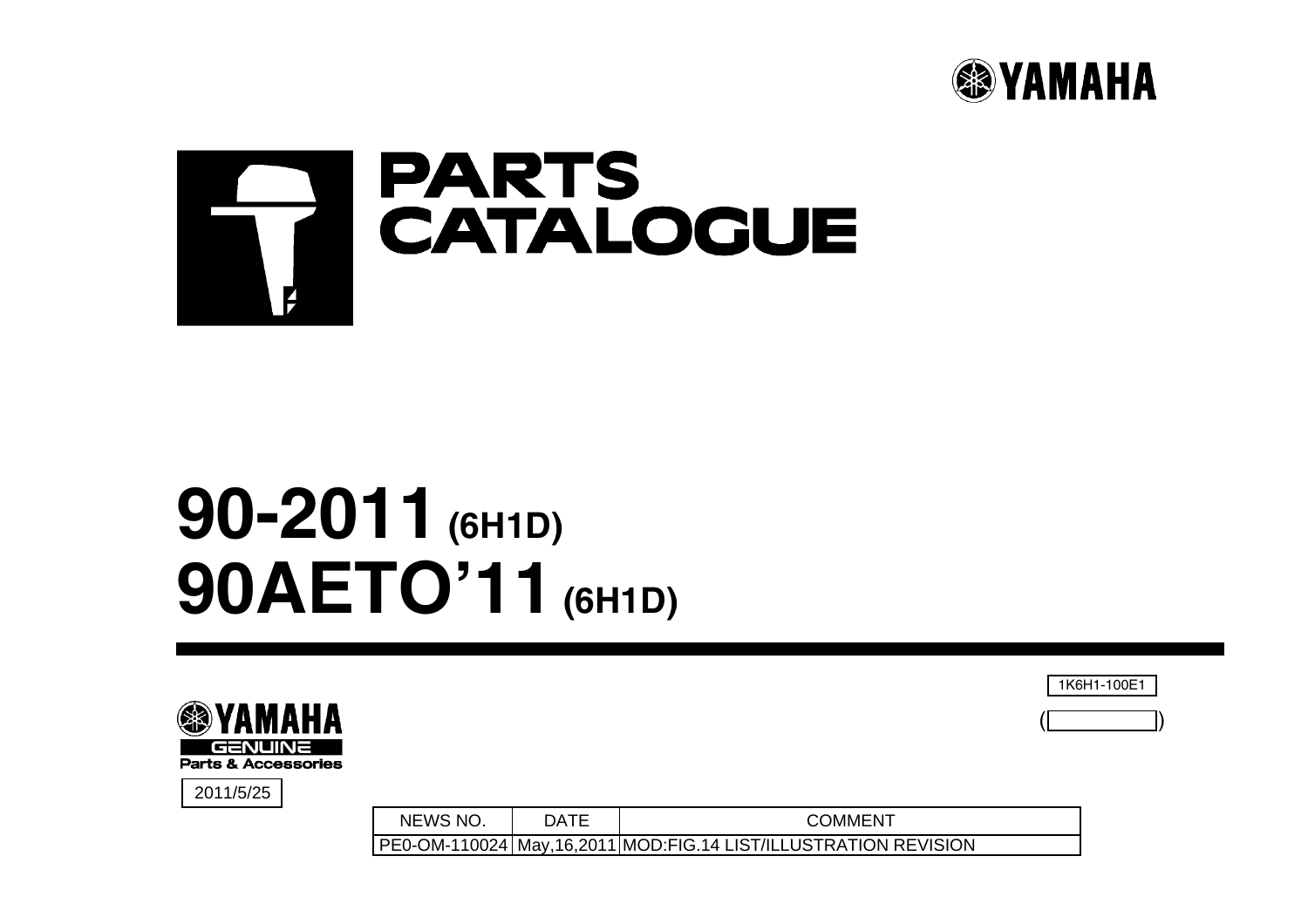#### 90/90AETO

 PARTS CATALOGUE ©2010 by Yamaha Motor Co., Ltd. 1st edition, May 2010 All rights reserved. Any reprinting or unauthorized use without the written permission of Yamaha Motor Co., Ltd. is expressly prohibited. Printed in Japan.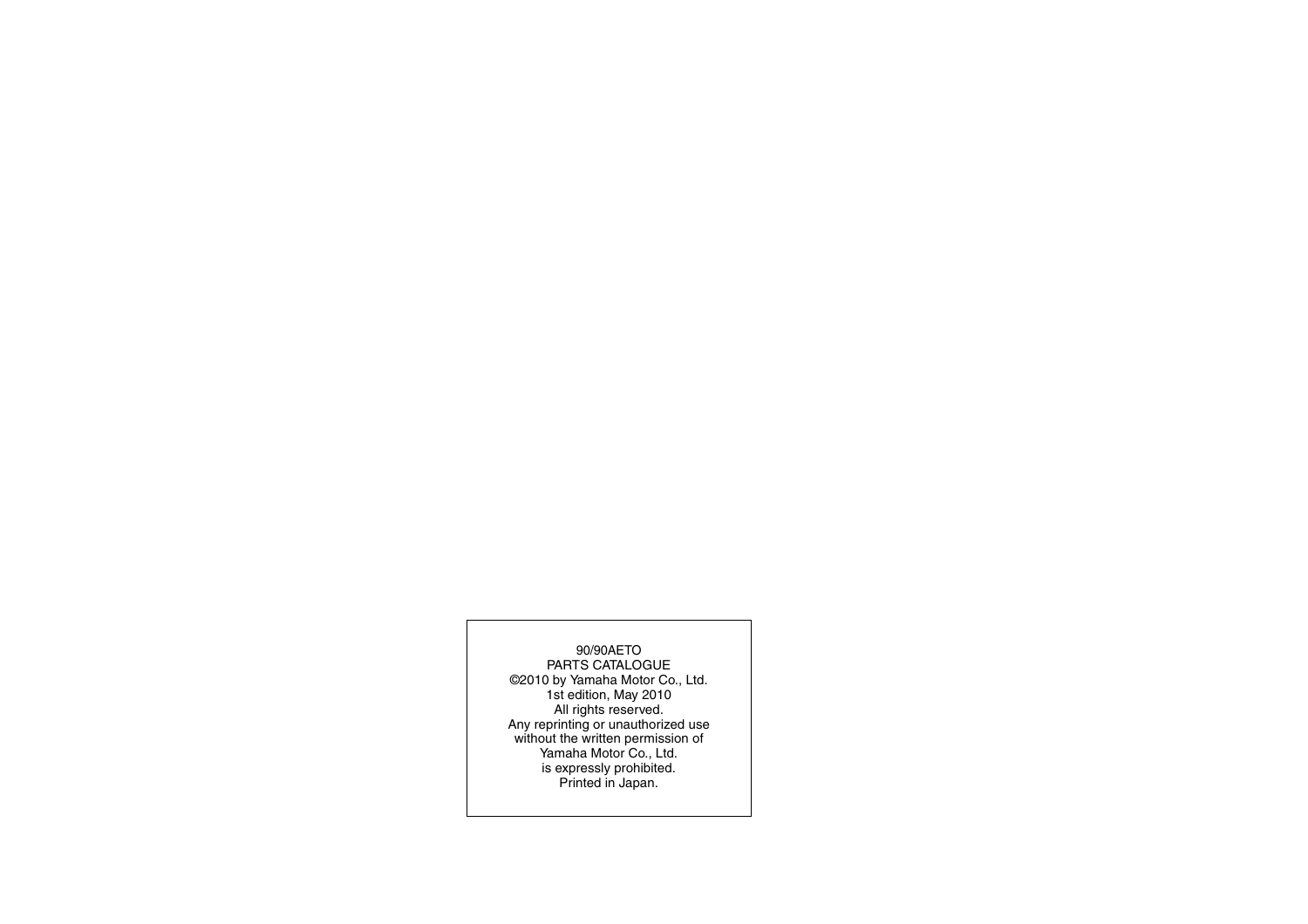#### FOREWORD

This Parts Catalogue is related to the parts for the model(s) on the cover page. When you are ordering replacement parts, please refer to this Parts Catalogue and quote both part numbers and part names correctly.

1. Modifications or additions which have been made after the issue of the Parts Catalogue will be announced in the Parts News.

It is advisable that you make the necessary corrections to the Parts Catalogue according to the Parts News.

#### 2. Abbreviations

The following abbreviations are used in this Parts Catalogue.

"UR" Use specified parts number. "UN" Use as many as needed. "AP" Alternate Parts"LM" Locally Made (Parts need to be ordered locally)

"F#" Frame No. (Applicable machine No.) "O/S" Over Size

- 3. The number of components for assembly
	- Parts, which are to be supplied in an assembly, are listed with a dot (.) in front of the part name as shown below.
	- The numeral appearing to the right of each component part indicates the quantity of parts for each assembly unit.

| PART NO.     | <b>DESCRIPTION</b>       | Q'TY REMARKS |
|--------------|--------------------------|--------------|
| 2F5-83310-60 | FRONT FLASHER LIGHT ASSY |              |
| 115–83311–60 | .BULB (6V-18W)           |              |

4. Applicable colours of graphics are represented in the "REMARKS" as shown below.

| PART NO.                        | <b>DESCRIPTION</b>  |    | Q'TY REMARKS |
|---------------------------------|---------------------|----|--------------|
| 2N4-24110-00-X5 FUEL TANK COMP. |                     | 2. | MXR.         |
| 3J1-24240-10                    | .GRAPHIC, FUEL TANK |    | FOR MXR      |

5. Note that the illustrations for reference in finding parts numbers are not to be used for assembling. When assembling, please use the applicable service manual.

- 6. The asterisk (\*) before a reference number indicates modified items after the first edition.
- 7. Applicable Serial No.

Engine Serial No.



8. Applicable Engine Starting Serial No.

| Model | Serial No.  | Model | Serial No.  |
|-------|-------------|-------|-------------|
| 90    | 6H1-1045543 | 90A   | 6H1-1045543 |
|       |             |       |             |
|       |             |       |             |
|       |             |       |             |
|       |             |       |             |

9. Applicable Colour Code

| Abbreviation | Colour Name        | Colour Code |
|--------------|--------------------|-------------|
| רRN1.        | DARK BLUISH GRAY 1 | 008C        |

10. Quantity Column Information

| Column No. | Name Of Q'ty Column | Applicable Model |
|------------|---------------------|------------------|
|            | <b>CAN</b>          | 90(CANADA)       |
|            | <b>OCE</b>          | 90AETO(OCEANIA)  |
|            |                     |                  |
|            |                     |                  |
|            |                     |                  |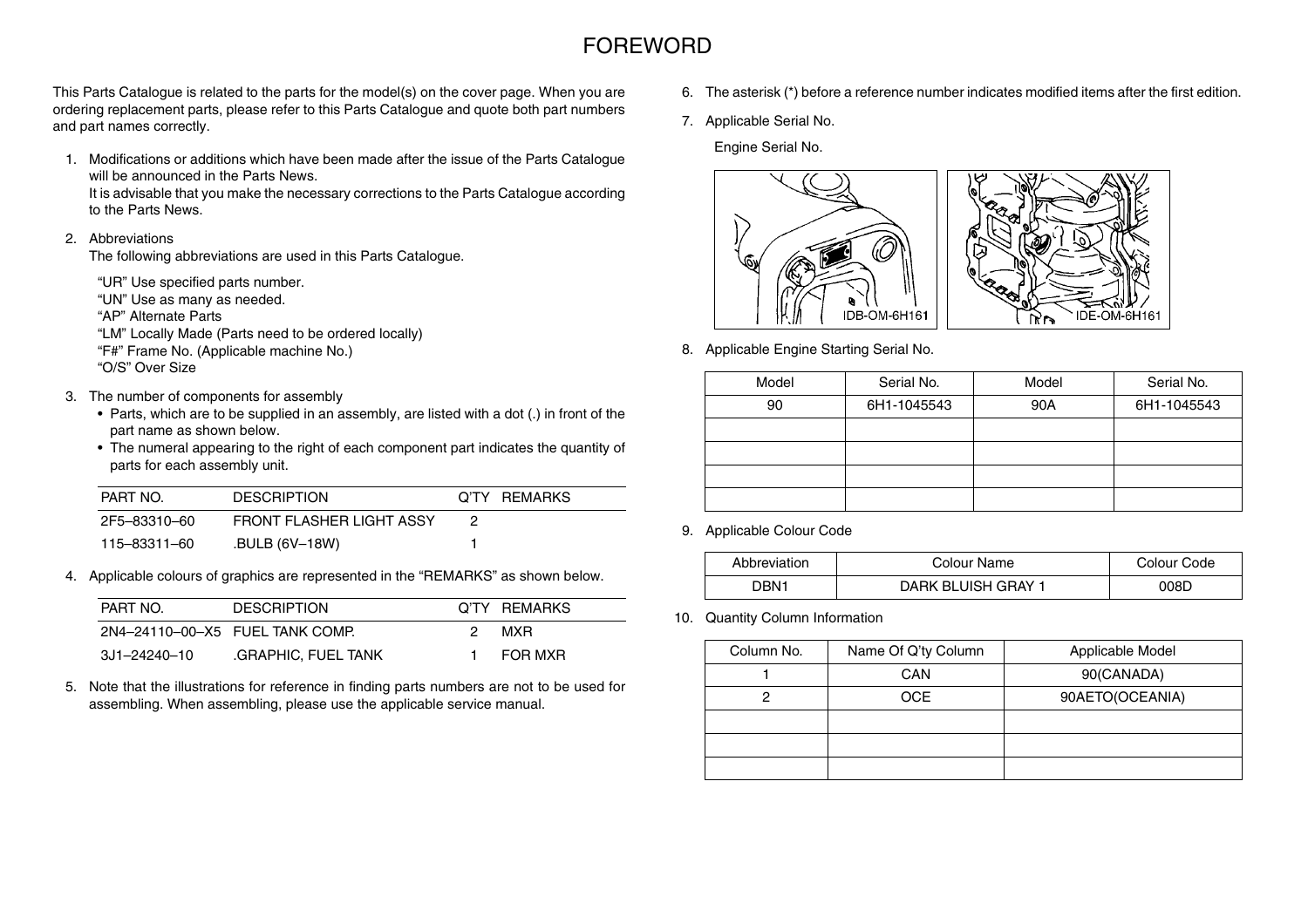## **CONTENTS**

**INDEX**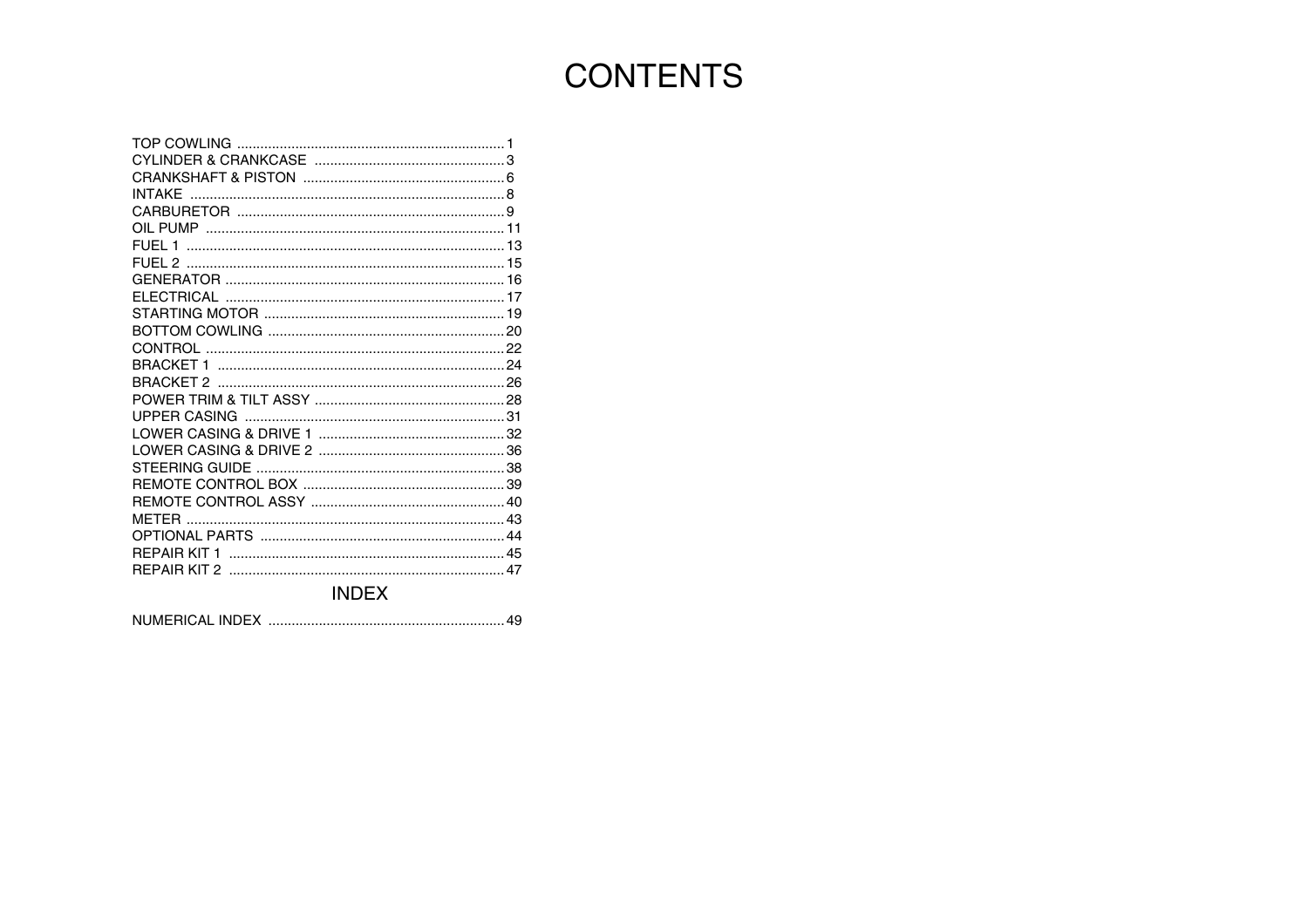



#### **FIG. 1 TOP COWLING**

| REF.<br>NO. | PART NO.        | <b>DESCRIPTION</b>                 | <b>SAN</b>              | OCE            |  | <b>REMARKS</b> |
|-------------|-----------------|------------------------------------|-------------------------|----------------|--|----------------|
| 1.          | 6H1-42610-80    | TOP COWLING ASSY                   | $\mathbf{1}$            | $\mathbf{1}$   |  |                |
| 2           | 63D-2177H-00    | .DISK CAP 2                        | 1                       | 1              |  |                |
| З           | 6H1-42647-00    | .HOLDER, CLAMP BAND                | 1                       | 1              |  |                |
| 4           | 6H1-42649-00    | .HOLDER, CLAMP BAND                | 1                       | 1              |  |                |
| 5           | 663-42662-00    | .DAMPER                            | 3                       | 3              |  |                |
|             | 6 688-42652-10  | .HOOK                              | $\overline{\mathbf{c}}$ | $\overline{2}$ |  |                |
| 7           | 97095-06016     | .BOLT                              | 2                       | 2              |  |                |
| 8           | 92995-06100     | .WASHER, SPRING                    | 2                       | 2              |  |                |
| 9           | 92995-06600     | .WASHER                            | 2                       | 2              |  |                |
| 10          | 90266-06009     | .RIVET                             | 6                       | 6              |  |                |
| 11          |                 | 6H1-42613-01-8D .MOLDING, AIR DUCT | 1                       | $\mathbf{1}$   |  |                |
| 12          | 97095-06016     | .BOLT                              | 4                       | 4              |  |                |
| 13          | 92995-06600     | .WASHER                            | 4                       | 4              |  |                |
| 14          | 688-42615-00    | .SEAL                              | 1                       | 1              |  |                |
| 15          | 6H1-42677-80    | .GRAPHIC, FRONT                    | 1                       | 1              |  |                |
| 16          | 6H1-42678-60    | .GRAPHIC, REAR                     | 1                       | $\mathbf{1}$   |  |                |
| 17          | 6H1-W0070-60    | .GRAPHIC SET                       | 1                       | 1              |  |                |
| 18          | 6H1-42617-10    | .DAMPER, FORM                      | 1                       | 1              |  |                |
| 19          | 6H1-42619-00    | .DAMPER, FORM                      | 1                       | 1              |  |                |
| 20          | 6H1-42627-00    | .DAMPER, FORM                      | 1                       | 1              |  |                |
|             | 21 6H1-42637-00 | .DAMPER, FORM                      | $\mathbf{1}$            | $\mathbf{1}$   |  |                |
| 22          | 6H1-42694-00    | .BAND                              | 1                       | 1              |  |                |
| 23          | 6H3-21732-00    | .SEAL 1                            | 1                       | 1              |  |                |
| 24          | 6H3-21735-00    | SEAL 2                             | 1                       | 1              |  |                |
| 25          | 90338-05M12     | .PLUG                              | 1                       | 1              |  |                |
| 26          | 90183-05M06     | .NUT, SPRING                       | $\mathbf{1}$            | $\mathbf{1}$   |  |                |
|             | 27 6H1-42681-50 | .MARK, COWLING                     | 1                       | 1              |  |                |
|             |                 |                                    |                         |                |  |                |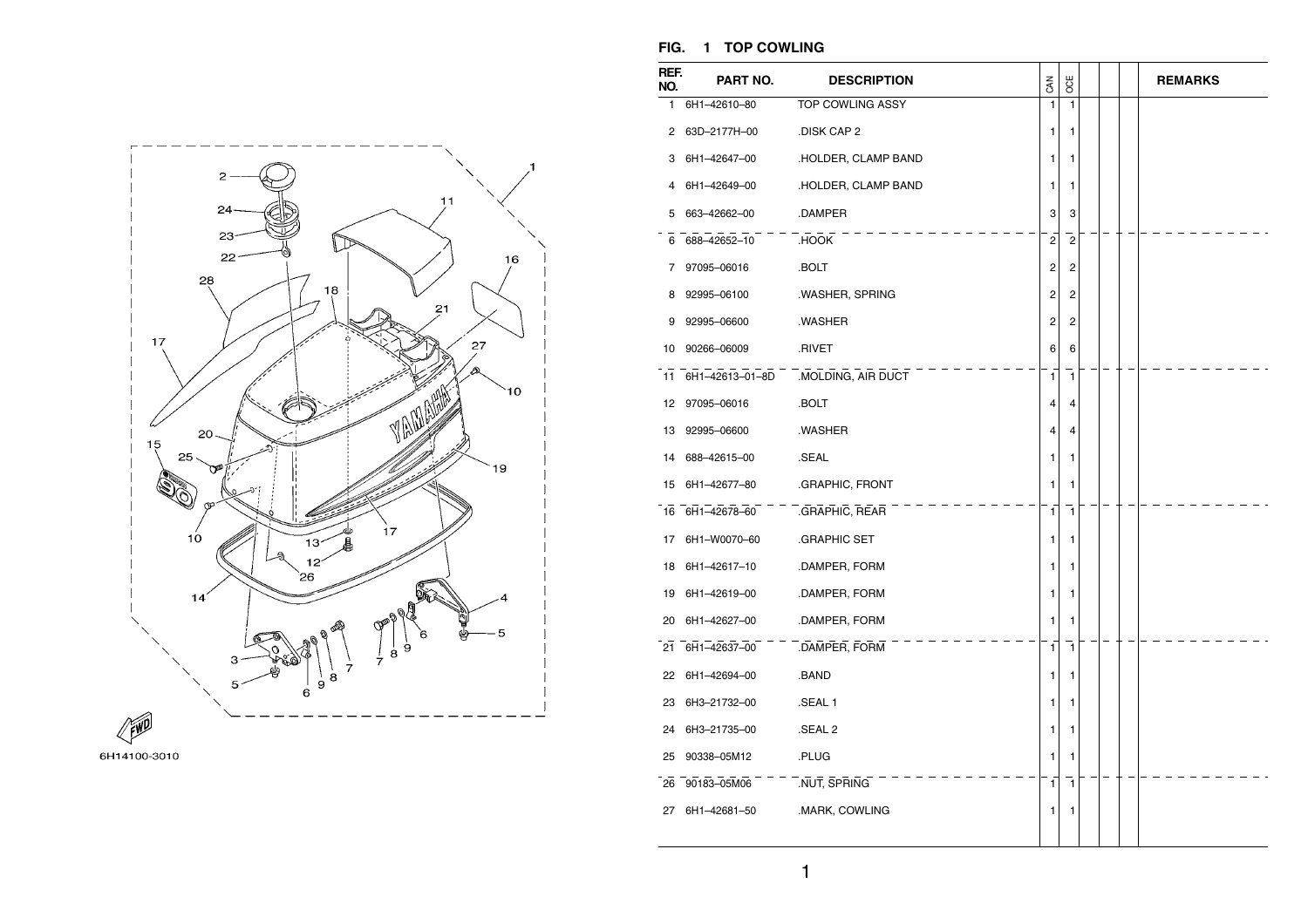#### $\overline{2}$  $11$  $24 23 \mathbb{D}$  $22 -$ 16 28  $18$  $21$ 17  $27$  $\mathbf{C}$  $\mathbb{N}$ ۷ 20 15 25 19 17  $10$  $13$  $26$ o,  $14<sup>′</sup>$ 5  $6$  $\begin{array}{c|c} \n\downarrow & \downarrow \\ \n\downarrow & \circ \\ \n\end{array}$ я  $\circ$ 6 FWD 6H14100-3010

#### **FIG. 1 TOP COWLING**

| 28 6H1-42682-50<br>$\overline{1}$ | REF.<br>NO. | PART NO. | <b>DESCRIPTION</b> | CAN | OCE            | <b>REMARKS</b> |
|-----------------------------------|-------------|----------|--------------------|-----|----------------|----------------|
|                                   |             |          | .MARK, COWLING     |     | $\overline{1}$ |                |
|                                   |             |          |                    |     |                |                |
|                                   |             |          |                    |     |                |                |
|                                   |             |          |                    |     |                |                |
|                                   |             |          |                    |     |                |                |
|                                   |             |          |                    |     |                |                |
|                                   |             |          |                    |     |                |                |
|                                   |             |          |                    |     |                |                |
|                                   |             |          |                    |     |                |                |
|                                   |             |          |                    |     |                |                |
|                                   |             |          |                    |     |                |                |
|                                   |             |          |                    |     |                |                |
|                                   |             |          |                    |     |                |                |
|                                   |             |          |                    |     |                |                |

2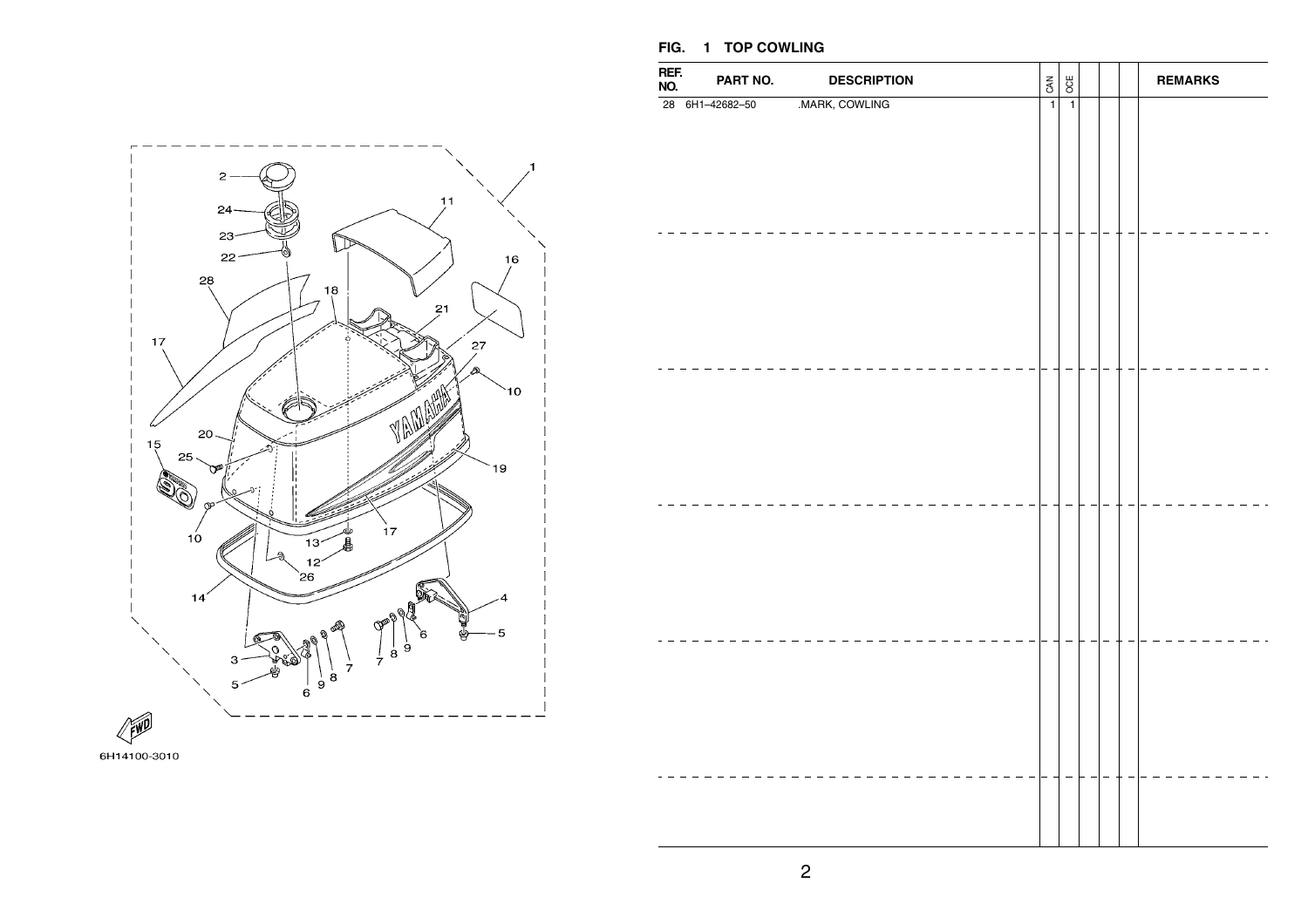

#### **FIG. 2 CYLINDER & CRANKCASE**

| REF.<br>NO. | PART NO.        | <b>DESCRIPTION</b>             | CAN            | OCE            |  | <b>REMARKS</b> |
|-------------|-----------------|--------------------------------|----------------|----------------|--|----------------|
| 1           | 6H1-W0090-45-1S | CRANK CYLINDER ASSY (O/I)      | 1              | 1              |  |                |
| 2           | 6H1-15100-05    | CRANKCASE ASSY (O/I, PRIME ST) | 1              | 1              |  |                |
| 3           | 688-11370-01    | CHECK VALVE ASSY               | 2              | 2              |  |                |
| 4           | 650-11370-01    | .CHECK VALVE ASSY              | 1              | 1              |  |                |
| 5           | 624-14485-00    | .PIPE, JOINT                   | 4              | 4              |  |                |
|             | 6 663-11518-01  | .LOCK, BEARING                 | 3              | 3              |  |                |
| 7           | 650-24378-00    | PIPE, JOINT 4                  | 1              | 1              |  |                |
| 8           | 99530-08012     | PIN, DOWEL                     | 2              | 2              |  |                |
| 9           | 90119-06M12     | BOLT, WITH WASHER              | 12             | 12             |  |                |
| 10          | 90119-10005     | <b>BOLT, WITH WASHER</b>       | 6              | 6              |  |                |
| 11          | 90201-10008     | WASHER, PLATE                  | 2              | $\overline{2}$ |  |                |
|             | 12 95313-10600  | NUT                            | 2              | 2              |  |                |
| 13          | 90157-06014     | SCREW, PAN HEAD                | 1              | 1              |  |                |
| 14          | 688-44194-00    | CAP                            | 1              | 1              |  |                |
| 15          | 95303-06700     | <b>NUT</b>                     | 1              | 1              |  |                |
|             | 16 90445-07260  | HOSE (L276)                    | 1              | 1              |  |                |
|             | 17 90467-06016  | <b>CLIP</b>                    | 2              | 2              |  |                |
| 18          | 90480-24M04     | <b>GROMMET</b>                 | 1              | 1              |  |                |
| 19          | 90445-07M00     | <b>HOSE (L100)</b>             | 1              | 1              |  |                |
| 20          | 90445-07M23     | <b>HOSE (L408)</b>             | 1              | 1              |  |                |
| 21          | 90467-06016     | <b>CLIP</b>                    | 4              | 4              |  |                |
| 22          | 90116-10M06     | <b>BOLT, STUD</b>              | 2              | 2              |  |                |
| 23          | 90465-12M03     | <b>CLAMP</b>                   | 1              | 1              |  |                |
| 24          | 97095-06014     | <b>BOLT</b>                    | 1              | 1              |  |                |
| 25          | 92995-06100     | WASHER, SPRING                 | 1              | 1              |  |                |
| 26          | 688-11325-00    | ANODE                          | $\overline{c}$ | $\overline{c}$ |  |                |
| 27          | 98780-04015     | <b>SCREW, FLAT HEAD</b>        | 2              | 2              |  |                |
|             |                 |                                |                |                |  |                |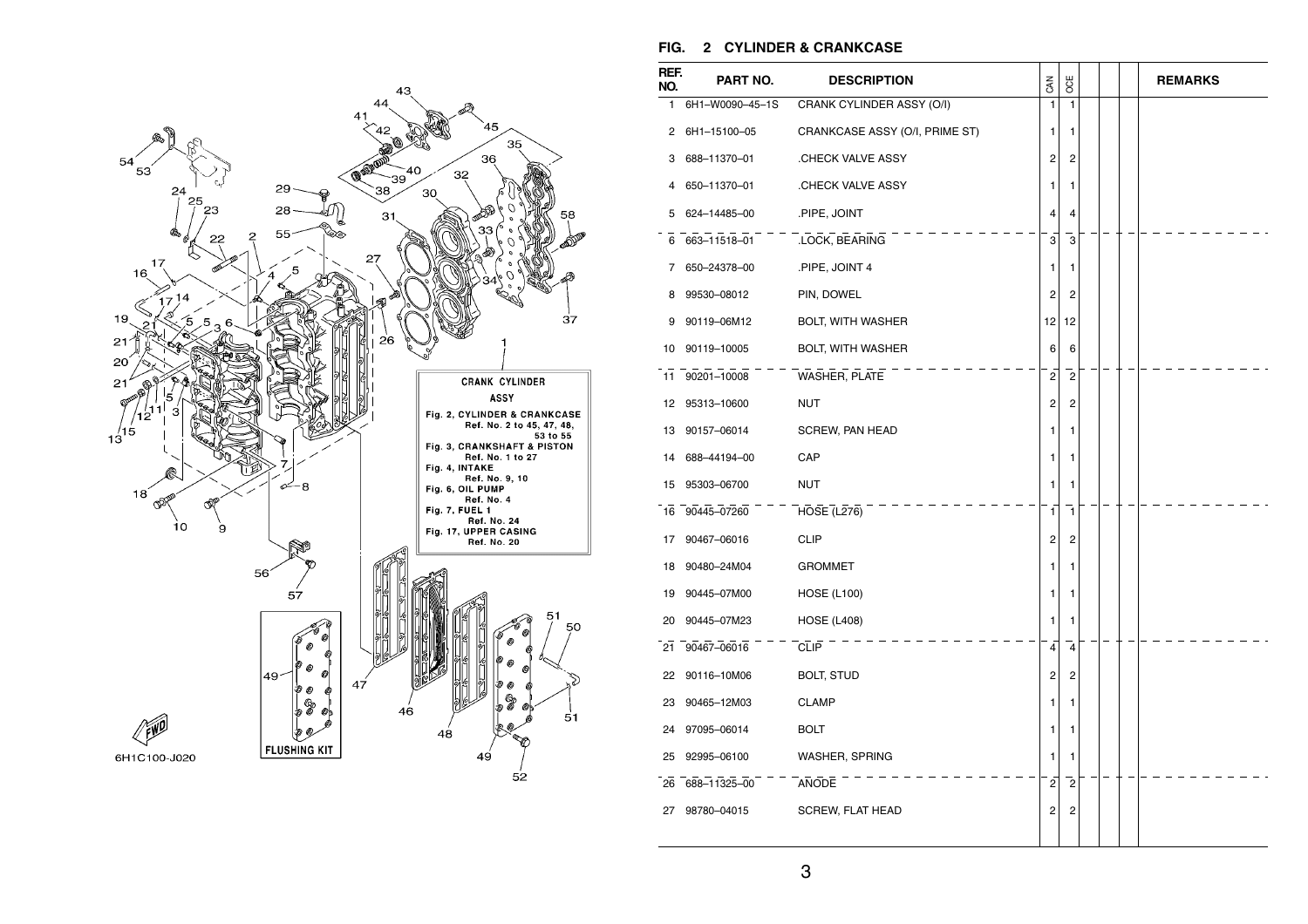

#### **FIG. 2 CYLINDER & CRANKCASE**

| REF.<br>NO. | PART NO.        | <b>DESCRIPTION</b>          | <b>GAN</b> | OCE            |  | <b>REMARKS</b>      |
|-------------|-----------------|-----------------------------|------------|----------------|--|---------------------|
| 28          | 688-11119-01    | HANGER, ENGINE              | 1          | 1              |  |                     |
| 29          | 90119-08MA3     | <b>BOLT, WITH WASHER</b>    | 2          | 2              |  |                     |
| 30          | 6H1-11111-01-1S | <b>HEAD, CYLINDER 1</b>     | 1          | 1              |  |                     |
| 31          | 688-11181-A2    | GASKET, CYLINDER HEAD 1     | 1          | 1              |  |                     |
| 32          | 90119-08MA8     | <b>BOLT, WITH WASHER</b>    | 14         | 14             |  |                     |
| 33          | 90340-14M00     | PLUG, STRAIGHT SCREW        | 1          | $\mathbf{1}$   |  |                     |
| 34          | 90430-14115     | GASKET                      | 1          | 1              |  |                     |
| 35          | 688-11191-00-1S | COVER, CYLINDER HEAD 1      | 1          | 1              |  |                     |
| 36          | 688-11193-A1    | GASKET, HEAD COVER 1        | 1          | 1              |  |                     |
| 37          | 90119-06MA3     | <b>BOLT, WITH WASHER</b>    | 18         | 18             |  |                     |
| 38          | 90480-20M05     | <b>GROMMET</b>              | 1          | 1              |  |                     |
| 39          | 688-12416-00    | VALVE, PRESSURE CONTROL     | 1          | 1              |  |                     |
| 40          | 90501-16M11     | SPRING, COMPRESSION         | 1          | 1              |  |                     |
| 41          | 688-12411-11    | <b>THERMOSTAT</b>           | 1          | 1              |  |                     |
| 42          | 688-12412-00    | .SEAL, THERMOSTAT           | 1          | 1              |  |                     |
| 43          | 688-12413-00-1S | COVER, THERMOSTAT           | 1          | $\mathbf{1}$   |  |                     |
| 44          | 688-12414-A1    | GASKET, COVER               | 1          | 1              |  |                     |
| 45          | 90119-06MA5     | BOLT, WITH WASHER           | 4          | 4              |  |                     |
| 46          | 688-41111-00-1S | INNER COVER, EXHAUST        | 1          | 1              |  |                     |
| 47          | 688-41112-A0    | GASKET, EXHAUST INNER COVER | 1          | 1              |  |                     |
| 48          | 688-41114-A0    | GASKET, EXHAUST OUTER COVER | 1          | 1              |  |                     |
| 49          | 688-41113-00-1S | OUTER COVER, EXHAUST        | 1          |                |  | FOR STD             |
|             | 6H1-41113-00-1S | OUTER COVER, EXHAUST        |            | 1              |  | <b>FLUSHING KIT</b> |
| 50          | 663-24312-01    | PIPE <sub>2</sub>           | 1          | 1              |  |                     |
| 51          | 90467-08004     | <b>CLIP</b>                 | 2          | $\overline{2}$ |  |                     |
| 52          | 90119-08020     | BOLT, WITH WASHER           | 18         | 18             |  |                     |
| 53          | 6H1-15772-00    | STAY 2                      | 1          | 1              |  |                     |
|             |                 |                             |            |                |  |                     |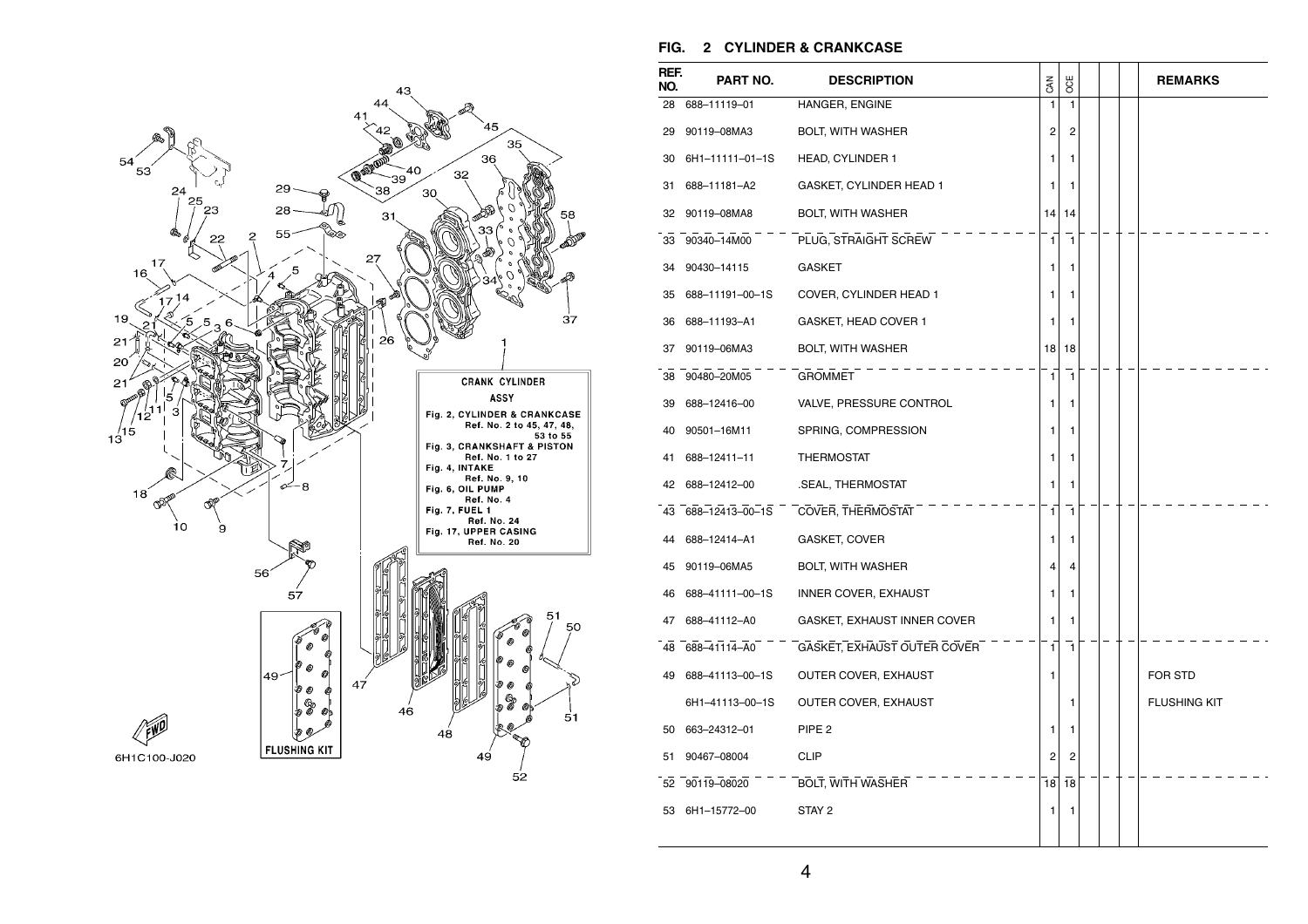

#### **FIG. 2 CYLINDER & CRANKCASE**

| REF.<br>NO. | PART NO.        | <b>DESCRIPTION</b>                                                | CAN            | OCE            |  | <b>REMARKS</b> |  |
|-------------|-----------------|-------------------------------------------------------------------|----------------|----------------|--|----------------|--|
|             | 54 97095-06012  | <b>BOLT</b>                                                       | $\overline{2}$ | $\overline{2}$ |  |                |  |
|             | 55 6H1-15773-01 | STAY 3                                                            | $\mathbf{1}$   | $\mathbf{1}$   |  |                |  |
|             | 56 6H1-21796-00 | $\ensuremath{\mathsf{H}}\xspace\ensuremath{\mathsf{INGE}}\xspace$ | 1              | $\mathbf{1}$   |  |                |  |
|             | 57 97095-08012  | <b>BOLT</b>                                                       | $\mathbf{1}$   | $\mathbf{1}$   |  |                |  |
|             | 58 94702-00247  | PLUG, SPARK (NGK BR8HS-10)                                        | $\mathbf{3}$   | 3              |  |                |  |
|             |                 |                                                                   |                |                |  |                |  |
|             |                 |                                                                   |                |                |  |                |  |
|             |                 |                                                                   |                |                |  |                |  |
|             |                 |                                                                   |                |                |  |                |  |
|             |                 |                                                                   |                |                |  |                |  |
|             |                 |                                                                   |                |                |  |                |  |
|             |                 |                                                                   |                |                |  |                |  |
|             |                 |                                                                   |                |                |  |                |  |
|             |                 |                                                                   |                |                |  |                |  |
|             |                 |                                                                   |                |                |  |                |  |
|             |                 |                                                                   |                |                |  |                |  |
|             |                 |                                                                   |                |                |  |                |  |
|             |                 |                                                                   |                |                |  |                |  |
|             |                 |                                                                   |                |                |  |                |  |
|             |                 |                                                                   |                |                |  |                |  |
|             |                 |                                                                   |                |                |  |                |  |
|             |                 |                                                                   |                |                |  |                |  |
|             |                 |                                                                   |                |                |  |                |  |
|             |                 |                                                                   |                |                |  |                |  |
|             |                 |                                                                   |                |                |  |                |  |
|             |                 |                                                                   |                |                |  |                |  |
|             |                 |                                                                   |                |                |  |                |  |
|             |                 |                                                                   |                |                |  |                |  |
|             |                 |                                                                   |                |                |  |                |  |
|             |                 |                                                                   |                |                |  |                |  |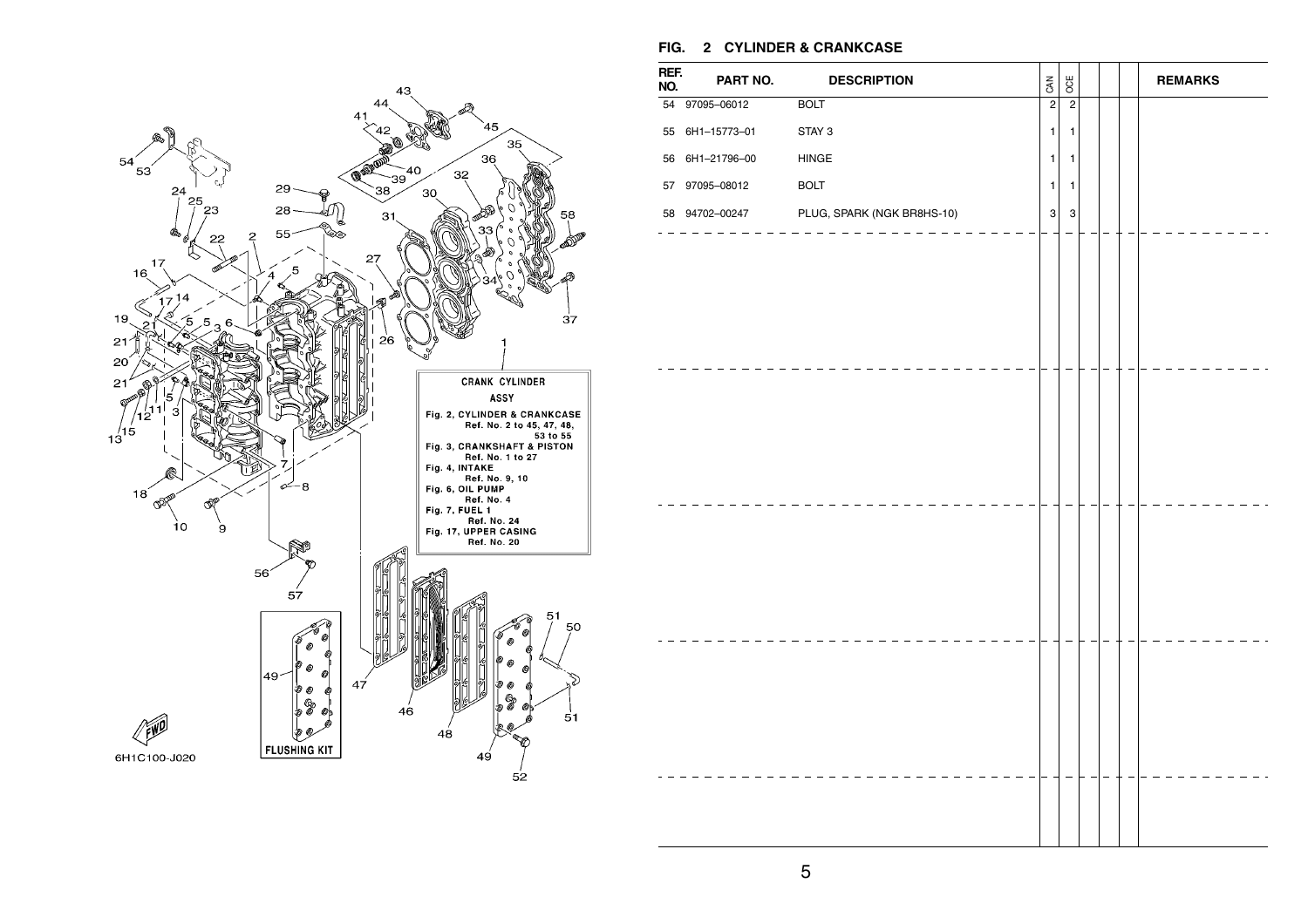

#### **FIG. 3 CRANKSHAFT & PISTON**

١¢

| REF.<br>NO. | PART NO.        | <b>DESCRIPTION</b>           | <b>GAN</b>   | OCE                     |  | <b>REMARKS</b> |
|-------------|-----------------|------------------------------|--------------|-------------------------|--|----------------|
| 1           | 6H1-15359-01-94 | HOUSING, OIL SEAL            | $\mathbf{1}$ | 1                       |  |                |
| 2           | 688-11370-01    | <b>CHECK VALVE ASSY</b>      | 1            | 1                       |  |                |
| 3           | 93102-30M05     | OIL SEAL                     | 1            | 1                       |  |                |
| 4           | 93104-20M02     | OIL SEAL                     | 1            | 1                       |  |                |
| 5           | 93210-62269     | O-RING                       | 1            | 1                       |  |                |
| 6           | 688-15379-00    | SEAL, CRANKCASE              | 1            | $\mathbf{1}$            |  |                |
| 7           | 90445-07M86     | <b>HOSE (L460)</b>           | 1            | 1                       |  |                |
| 8           | 90467-06016     | <b>CLIP</b>                  | 2            | $\overline{\mathbf{c}}$ |  |                |
| 9           | 97095-06020     | <b>BOLT</b>                  | 3            | 3                       |  |                |
| 10          | 92995-06600     | WASHER                       | 3            | 3                       |  |                |
| 11          | 688-11411-01    | CRANKSHAFT                   | 1            | $\mathbf{1}$            |  |                |
| 12          | 93310-636U4     | <b>BEARING</b>               | 1            | 1                       |  |                |
| 13          | 93102-36M02     | .OIL SEAL                    | 1            | 1                       |  |                |
| 14          | 93210-46M16     | O-RING                       | 1            | 1                       |  |                |
| 15          | 93310-835U8     | <b>BEARING</b>               | 2            | 2                       |  |                |
| 16          | 93306-206U5     | <b>BEARING</b>               | 1            | $\overline{1}$          |  |                |
| 17          | 93410-32M00     | <b>CIRCLIP</b>               | 1            | 1                       |  |                |
| 18          | 6H1-11631-03-95 | PISTON (STD)                 | 3            | 3                       |  |                |
|             | 6H1-11635-03    | PISTON (0.25MM O/S)          | 3            | 3                       |  | AP             |
|             | 6H1-11636-03    | PISTON (0.50MM O/S)          | 3            | 3                       |  | AP             |
|             | 19 688-11603-A0 | PISTON RING SET (STD)        | 3            | 3                       |  |                |
|             | 688-11604-A0    | PISTON RING SET (0.25MM O/S) | 3            | 3                       |  | AP             |
|             | 688-11605-A0    | PISTON RING SET (0.50MM O/S) | 3            | 3                       |  | AP             |
| 20          | 663-11633-00    | PIN, PISTON                  | 3            | 3                       |  |                |
| 21          | 688-11634-10    | CLIP, PISTON PIN             | 6            | 6                       |  |                |
| 22          | 688-11650-03    | CONNECTING ROD ASSY          | 3            | 3                       |  |                |
| 23          | 90109-08022     | .BOLT                        | 2            | 2                       |  |                |
|             |                 |                              |              |                         |  |                |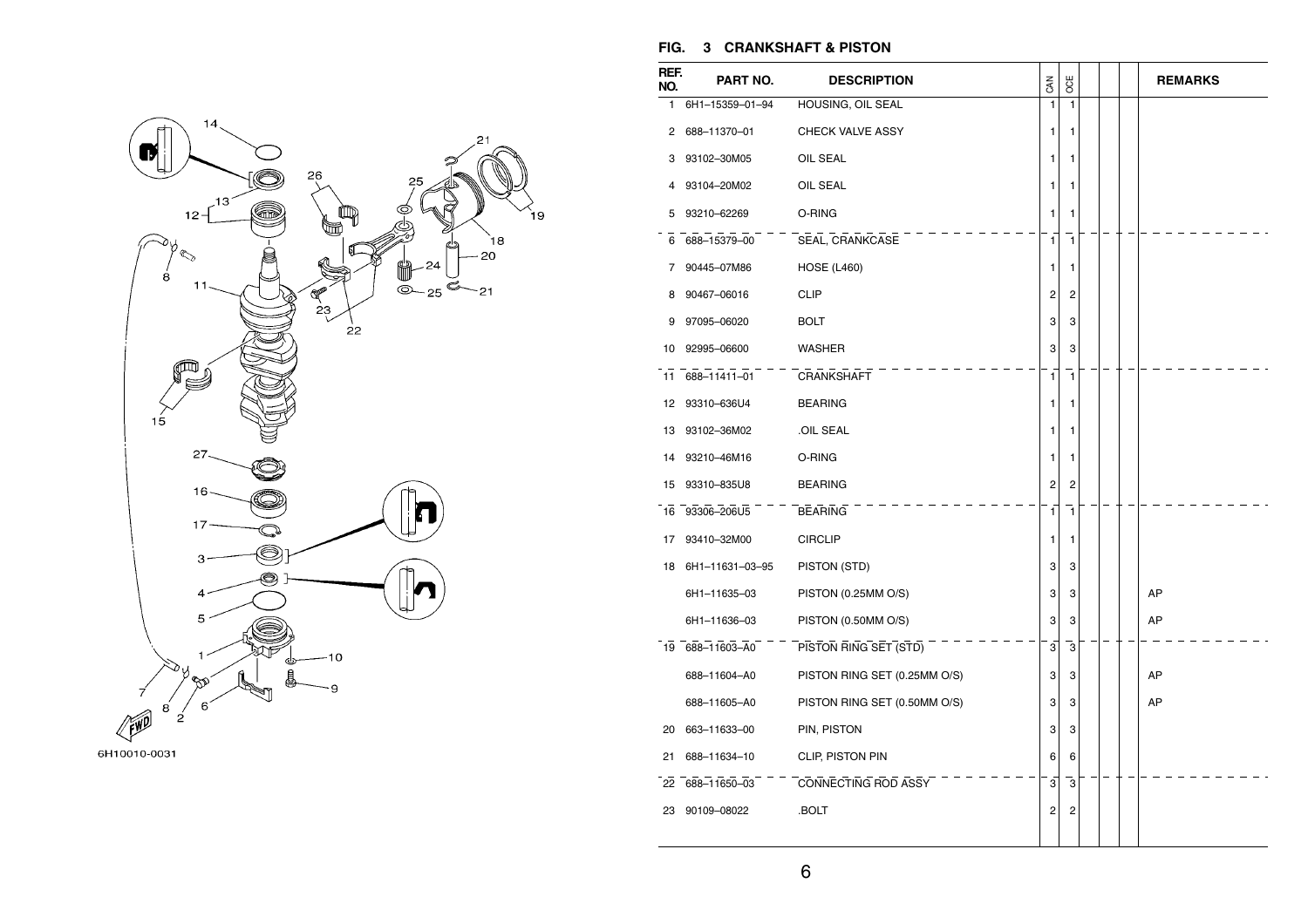

# **FIG. 3 CRANKSHAFT & PISTON REF. NO. PART NO. DESCRIPTION** BOO **REMARKS** 24 93603–21111 PIN, DOWEL 84 84 84 25 90201–20417WASHER, PLATE  $\begin{array}{|c|c|c|c|c|}\n\hline\n6 & 6\n\end{array}$ 26 93310–730V8BEARING 3 3 27 6H1–11536–00GEAR, DRIVE  $\begin{vmatrix} 1 & 1 \end{vmatrix}$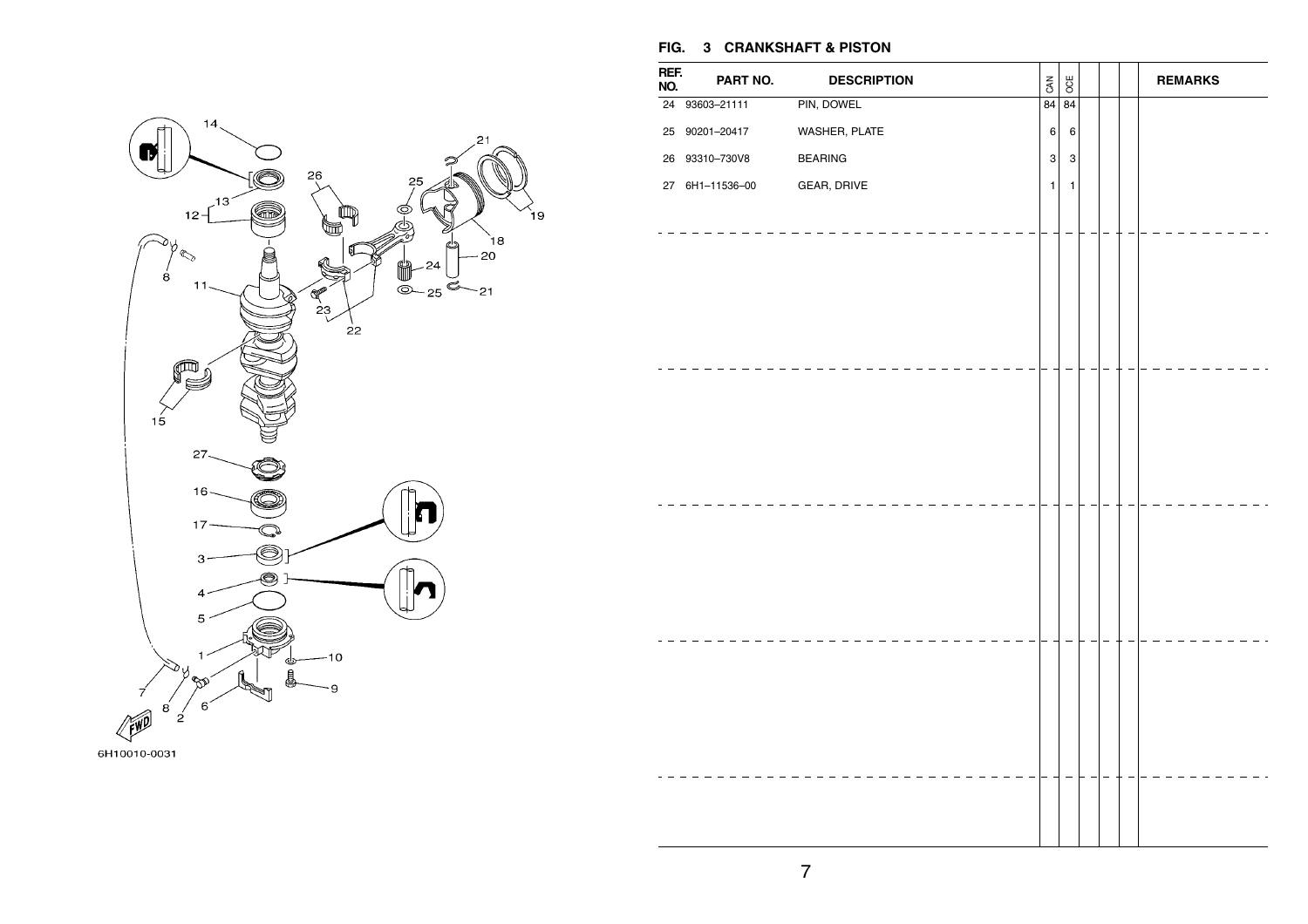



**FIG. 4 INTAKE** 

| REF.<br>NO.    | PART NO.                     | <b>DESCRIPTION</b>     | CAN | <b>OCE</b>                       |  | <b>REMARKS</b> |
|----------------|------------------------------|------------------------|-----|----------------------------------|--|----------------|
| 1              | 90445-07M23                  | <b>HOSE (L408)</b>     |     | 1<br>$\mathbf{1}$                |  |                |
| $^{2}$         | 90467-06016                  | <b>CLIP</b>            |     | 2<br>2                           |  |                |
| 3              | 688-41217-01                 | ROD, ACCEL. LEVER      |     | 1<br>1                           |  |                |
| 4              | 6H3-14349-00                 | <b>PIPE</b>            |     | 1<br>1                           |  |                |
| 5 <sup>5</sup> | 90467-08004                  | <b>CLIP</b>            |     | 2<br>2                           |  |                |
|                | 6 6H1-13641-02-94 MANIFOLD 1 |                        |     | 1<br>$\overline{1}$              |  |                |
| 7              | 6H1-14485-00                 | .PIPE, JOINT           |     | 4<br>4                           |  |                |
| 8              | 97095-06095                  | <b>BOLT</b>            |     | 6<br>6                           |  |                |
| 9              | 93210-39ME4                  | O-RING                 |     | 3<br>3                           |  |                |
| 10             | 688-13621-A1                 | GASKET, VALVE SEAT     |     | $\overline{2}$<br>2              |  |                |
| 11             | 688-13624-00                 | PLATE, REED VALVE      |     | 1<br>$\mathbf{1}$                |  |                |
| 12             | 688-13610-00                 | <b>REED VALVE ASSY</b> |     | 3<br>3                           |  |                |
| 13             | 688-W0004-00                 | .REED SET              |     | 1<br>1                           |  |                |
| 14             | 97880-05020                  | SCREW, PAN HEAD        |     | 6<br>6                           |  |                |
| 15             | 92990-05100                  | WASHER, SPRING         |     | 6<br>6                           |  |                |
|                | 16 97013-06030               | $BOLT$ - -             | 12  | 12                               |  |                |
| 17             | 92903-06100                  | <b>WASHER, SPRING</b>  | 12  | 12                               |  |                |
| 18             | 6H1-14440-02                 | SILENCER ASSY, INTAKE  |     | 1<br>1                           |  |                |
| 19             | 93210-46044                  | O-RING                 |     | 3<br>3                           |  |                |
| 20             | 97885-06050                  | SCREW, PAN HEAD        |     | $\overline{4}$<br>$\overline{4}$ |  |                |
|                | 21 90209-06M05               | WASHER                 |     | $\overline{4}$<br>4              |  |                |
| 22             | 6H1-14413-02                 | <b>STAY</b>            |     | 1<br>1                           |  |                |
|                | 23 6H1-85711-60              | MARK, CAUTION          |     | 1<br>1                           |  |                |
|                | 24 6AH-81994-40              | LABEL, SAFETY          |     | 1<br>1                           |  |                |
|                | 25 6AH-81994-50              | LABEL, SAFETY          |     | 1                                |  |                |
|                |                              |                        |     |                                  |  |                |
|                |                              |                        |     |                                  |  |                |
|                |                              |                        |     |                                  |  |                |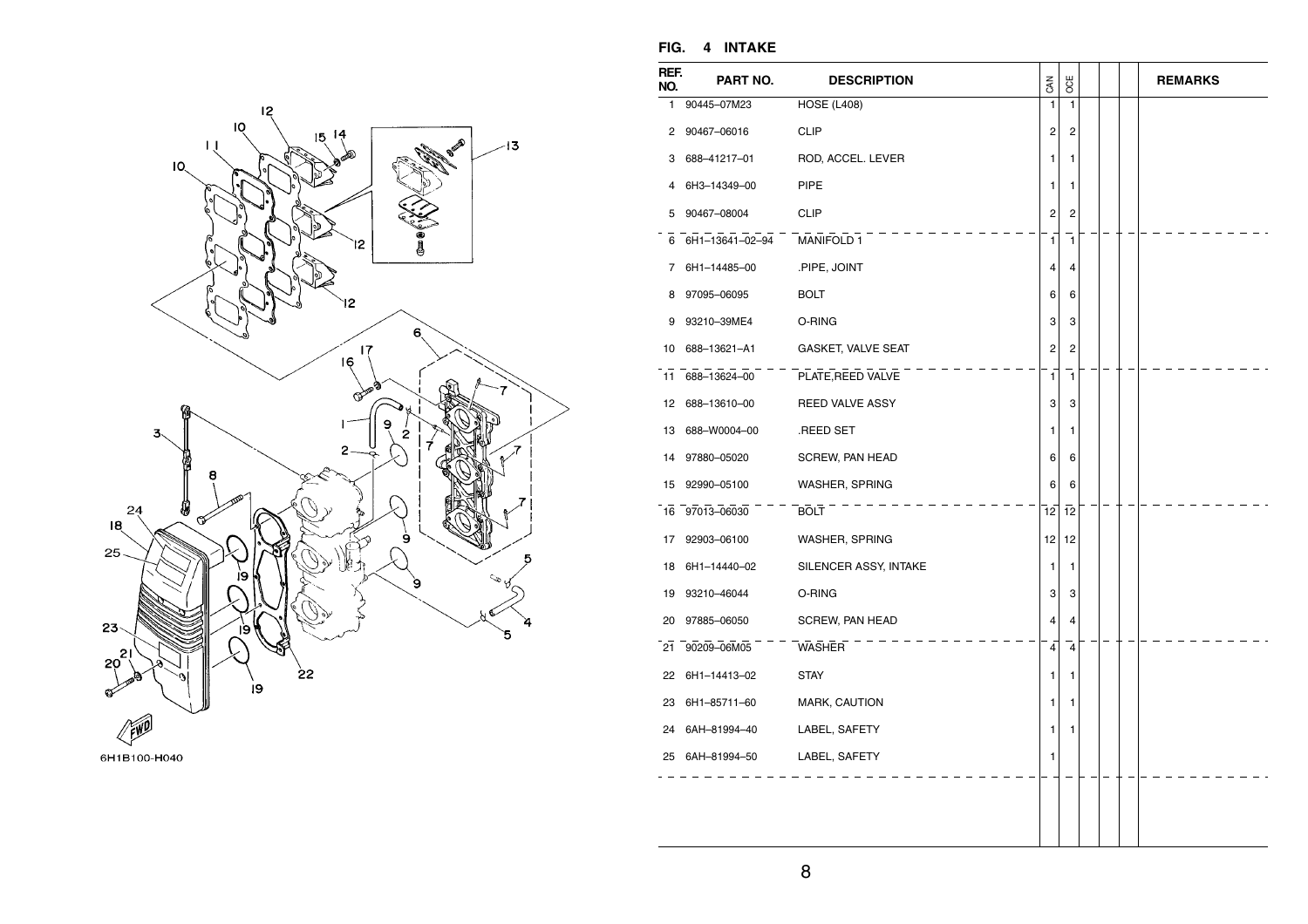

#### **FIG. 5 CARBURETOR**

| REF.<br>NO. | PART NO.        | <b>DESCRIPTION</b>       | CAN            | OCE            |  | <b>REMARKS</b> |
|-------------|-----------------|--------------------------|----------------|----------------|--|----------------|
| 1.          | 6H1-14301-30    | <b>CARBURETOR ASSY 1</b> | 1              |                |  |                |
|             | 6H1-14301-07    | <b>CARBURETOR ASSY 1</b> |                | 1              |  |                |
|             | 2 6H1-14302-30  | <b>CARBURETOR ASSY 2</b> | 1              |                |  |                |
|             | 6H1-14302-07    | <b>CARBURETOR ASSY 2</b> |                | 1              |  |                |
|             | 3 6H1-14303-30  | <b>CARBURETOR ASSY 3</b> | 1              |                |  |                |
|             | 6H1-14303-07    | <b>CARBURETOR ASSY 3</b> |                | 7              |  |                |
| 4           | 97980-04114     | .SCREW, WITH WASHER      | 21             | 21             |  |                |
| 5           | 63V-14523-00    | .SCREW, STOP             | 1              | 1              |  | #2             |
| 6           | 90501-10326     | .SPRING, COMPRESSION     | 1              | $\mathbf{1}$   |  | #2             |
| 7           | 6H2-14578-00    | .COLLAR                  | 1              | 1              |  | #3             |
|             | 8 6H4-14146-20  | .PLATE                   | $\overline{2}$ |                |  | #1,3           |
|             | 6H4-14146-00    | .PLATE                   |                | 2              |  | #1,3           |
| 9           | 6H3-14146-20    | .PLATE                   | 1              |                |  | #2             |
|             | 6H3-14146-10    | .PLATE                   |                | 1              |  | #2             |
|             | 10 6H4-14147-00 | .O-RING                  | 3              | 3              |  |                |
| 11          | 692-14923-00    | SCREW, PILOT             | $\overline{3}$ | $\overline{3}$ |  |                |
|             | 12 697-14555-00 | .SPRING                  | 3              | 3              |  |                |
| 13          | 93210-04228     | .O-RING                  | 3              | 3              |  |                |
| 14          | 692-14590-01    | .NEEDLE VALVE ASSY       | 3              | 3              |  |                |
| 15          | 6H4-14548-00    | .PIN, FLOAT ARM          | 3              | 3              |  |                |
|             | 16 98580-04008  | .SCREW, PAN HEAD         | 3              | 3              |  |                |
| 17          | 663-14159-00    | .CLIP                    | 3              | 3              |  |                |
| 18          | 676-14186-00    | .PIN, FLOAT              | 3              | 3              |  |                |
| 19          | 6H4-14985-01    | .FLOAT                   | 3              | 3              |  |                |
| 20          | 6H1-14947-75    | .JET, NEEDLE             | 3              | 3              |  |                |
| 21          | 6H1-14943-39    | .JET, MAIN (#160)        | 3              | 3              |  |                |
|             | 22 676-14966-00 | .CAP                     | 3              | 3              |  |                |
|             |                 |                          |                |                |  |                |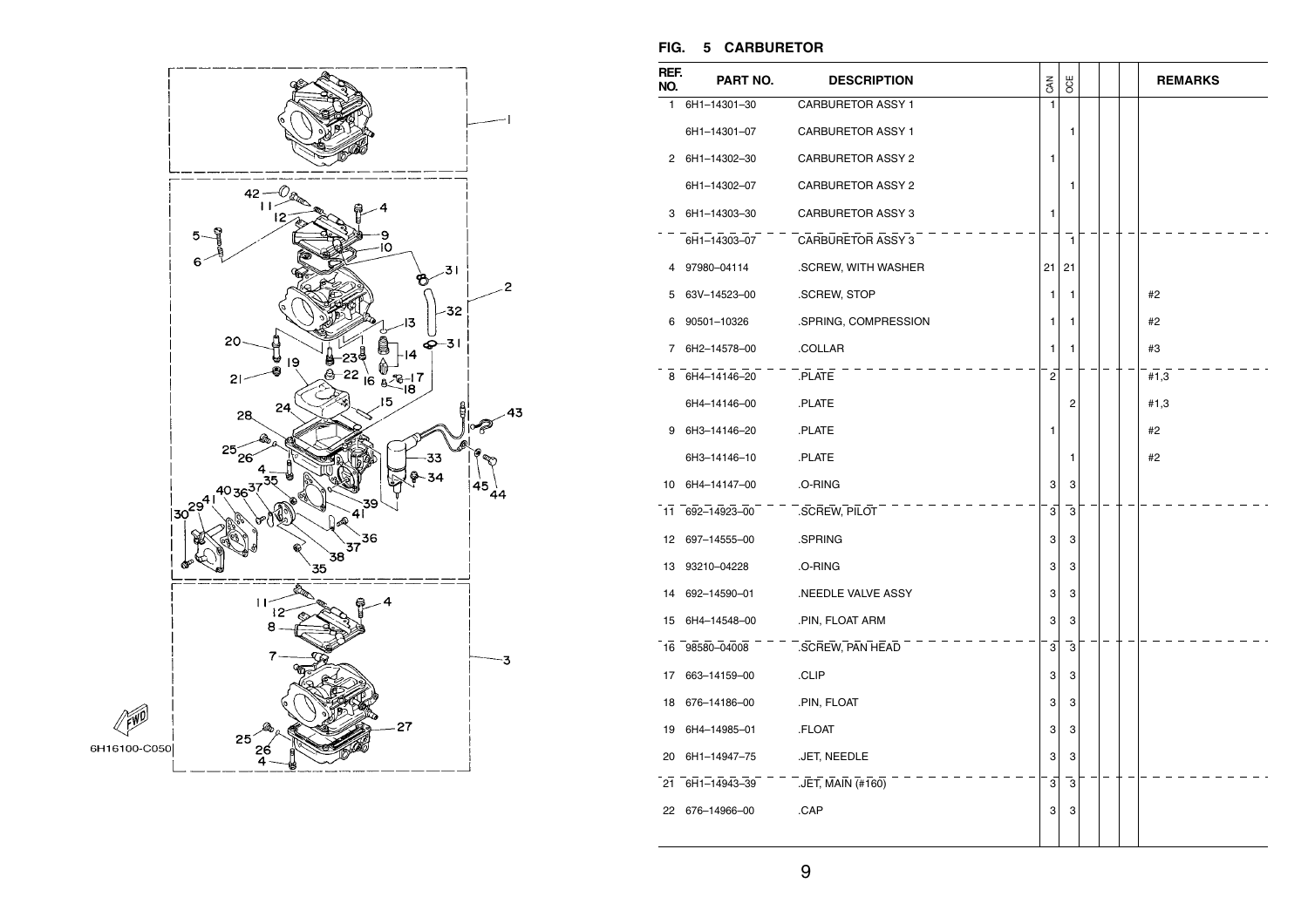

#### **FIG. 5 CARBURETOR**

| REF.<br>NO. | PART NO.        | <b>DESCRIPTION</b>     | CAN            | OCE                     |  | <b>REMARKS</b> |
|-------------|-----------------|------------------------|----------------|-------------------------|--|----------------|
| 23          | 6H1-14948-18    | .JET (#78)             | 3              | 3                       |  |                |
| 24          | 6H4-14984-00    | .GASKET, FLOAT CHAMBER | 3              | 3                       |  |                |
| 25          | 6H3-14992-00    | .SCREW, DRAIN          | 3              | 3                       |  |                |
| 26          | 93210-04230     | .O-RING                | 3              | 3                       |  |                |
| 27          | 6H4-14980-00    | .BODY, FLOAT CHAMBER   | $\overline{2}$ | $\overline{\mathbf{c}}$ |  | #1,3           |
| 28          | 6H3-14980-10    | .BODY, FLOAT CHAMBER   | 1              | $\mathbf{1}$            |  | #2             |
| 29          | 6H3-24452-10    | .COVER                 | 1              | 1                       |  | #2             |
| 30          | 6H4-14567-00    | .SCREW                 | 4              | 4                       |  | #2             |
| 31          | 6H3-14137-00    | .CLIP                  | 2              | 2                       |  | #2             |
| 32          | 6H3-14349-00    | .PIPE                  | 1              | 1                       |  | #2             |
|             | 33 6H3-14380-00 | STARTER ASSY           | 1              | 1                       |  | #2             |
| 34          | 97803-04010     | .SCREW, PAN HEAD       | 2              | 2                       |  | #2             |
| 35          | 95380-03600     | .NUT                   | 2              | $\overline{\mathbf{c}}$ |  | #2             |
| 36          | 98980-03006     | .SCREW, BIND           | 2              | 2                       |  | #2             |
| 37          | 6L5-24421-00    | .VALVE, CHECK          | $\overline{2}$ | $\overline{c}$          |  | #2             |
|             | 38 6H4-24413-00 | BODY 2                 | $\mathbf{1}$   | $\mathbf{1}$            |  | #2             |
| 39          | 6H4-24486-00    | .O-RING                | 1              | 1                       |  | #2             |
| 40          | 6H3-24411-10    | .DIAPHRAGM             | 1              | 1                       |  | #2             |
| 41          | 6H3-24434-10    | .GASKET, BODY          | 2              | 2                       |  | #2             |
| 42          | 67C-1432A-00    | .PLUG                  | 3              |                         |  |                |
|             | 43 90465-18147  | <b>CLAMP</b>           | 1              | $\mathbf{1}$            |  |                |
| 44          | 97013-06012     | <b>BOLT</b>            | 1              | 1                       |  |                |
| 45          | 92903-06600     | <b>WASHER, PLATE</b>   | 1              | 1                       |  |                |
|             |                 |                        |                |                         |  |                |
|             |                 |                        |                |                         |  |                |
|             |                 |                        |                |                         |  |                |
|             |                 |                        |                |                         |  |                |
|             |                 |                        |                |                         |  |                |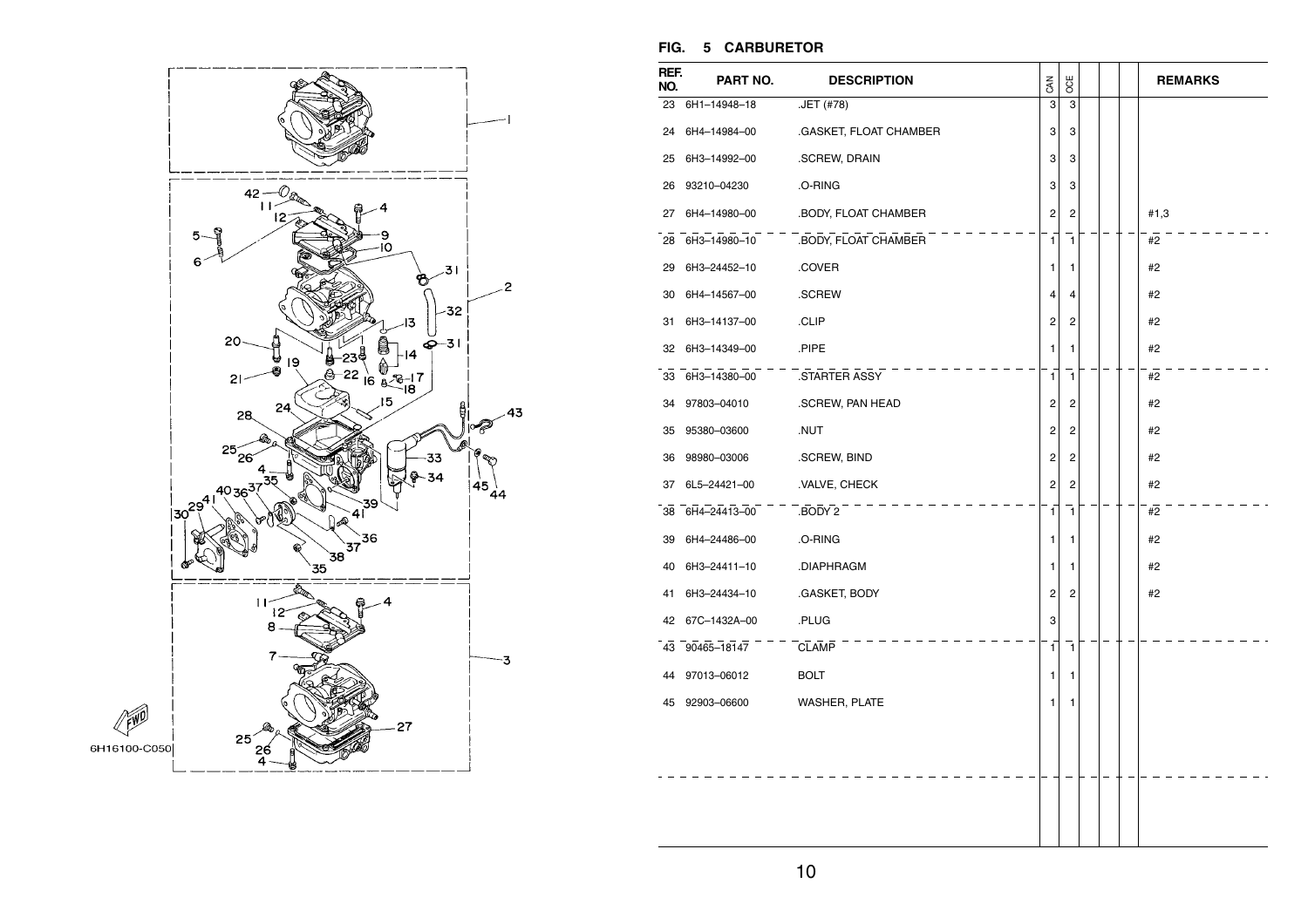



**FIG. 6 OIL PUMP** 

| REF.<br>NO. | PART NO.     | <b>DESCRIPTION</b>      | CAN          | OCE          |  | <b>REMARKS</b> |
|-------------|--------------|-------------------------|--------------|--------------|--|----------------|
| 1           | 6H1-13200-02 | OIL INJECTION PUMP ASSY | 1            | $\mathbf{1}$ |  |                |
| 2           | 6R3-13471-00 | .PLUG, DRAIN            | 1            | 1            |  |                |
| 3           | 6L2-13475-00 | .GASKET                 | 1            | 1            |  |                |
| 4           | 93210-19MA7  | .O-RING                 | 1            | 1            |  |                |
| 5           | 90109-06M39  | <b>BOLT</b>             | 1            | 1            |  |                |
| 6           | 90109-06M40  | <b>BOLT</b>             | 1            | 1            |  |                |
| 7           | 90468-07M02  | <b>CLIP</b>             | 3            | 3            |  |                |
| 8           | 90445-07M90  | <b>HOSE (L390)</b>      | 1            | 1            |  |                |
| 9           | 90445-07240  | <b>HOSE (L330)</b>      | 1            | 1            |  |                |
| 10          | 90445-07M44  | <b>HOSE (L250)</b>      | 1            | 1            |  |                |
| 11          | 90468-07M02  | <b>CLIP</b>             | 3            | 3            |  |                |
| 12          | 90445-07M87  | <b>HOSE (L110)</b>      | 3            | 3            |  |                |
| 13          | 6E9-13183-70 | VALVE, CHECK            | 3            | 3            |  |                |
| 14          | 90468-07M02  | <b>CLIP</b>             | 6            | 6            |  |                |
| 15          | 90464-07M05  | <b>CLAMP</b>            | 1            | 1            |  |                |
| 16          | 6H1-11537-01 | GEAR, DRIVEN            | $\mathbf{1}$ | $\mathbf{1}$ |  |                |
| 17          | 90201-08M93  | WASHER, PLATE           | 1            | 1            |  |                |
| 18          | 6H1-13117-01 | COLLAR, DISTANCE        | 1            | 1            |  |                |
| 19          | 93210-13M04  | O-RING                  | 1            | 1            |  |                |
| 20          | 6H1-41241-02 | ROD, LINK               | 1            | 1            |  |                |
| 21          | 6H1-41237-00 | <b>JOINT, LINK</b>      | 1            | 1            |  |                |
| 22          | 95380-05600  | NUT                     | 1            | 1            |  |                |
| 23          | 90202-05088  | WASHER, PLATE           | 1            | 1            |  |                |
| 24          | 90468-05M03  | <b>CLIP</b>             | 1            | 1            |  |                |
| 25          | 6E9-41237-00 | JOINT, LINK             | 1            | 1            |  |                |
| 26          | 6H1-21707-07 | OIL TANK COMP.          | 1            | $\mathbf{1}$ |  |                |
| 27          | 90445-11M09  | <b>HOSE (L600)</b>      | 1            | 1            |  |                |
|             |              |                         |              |              |  |                |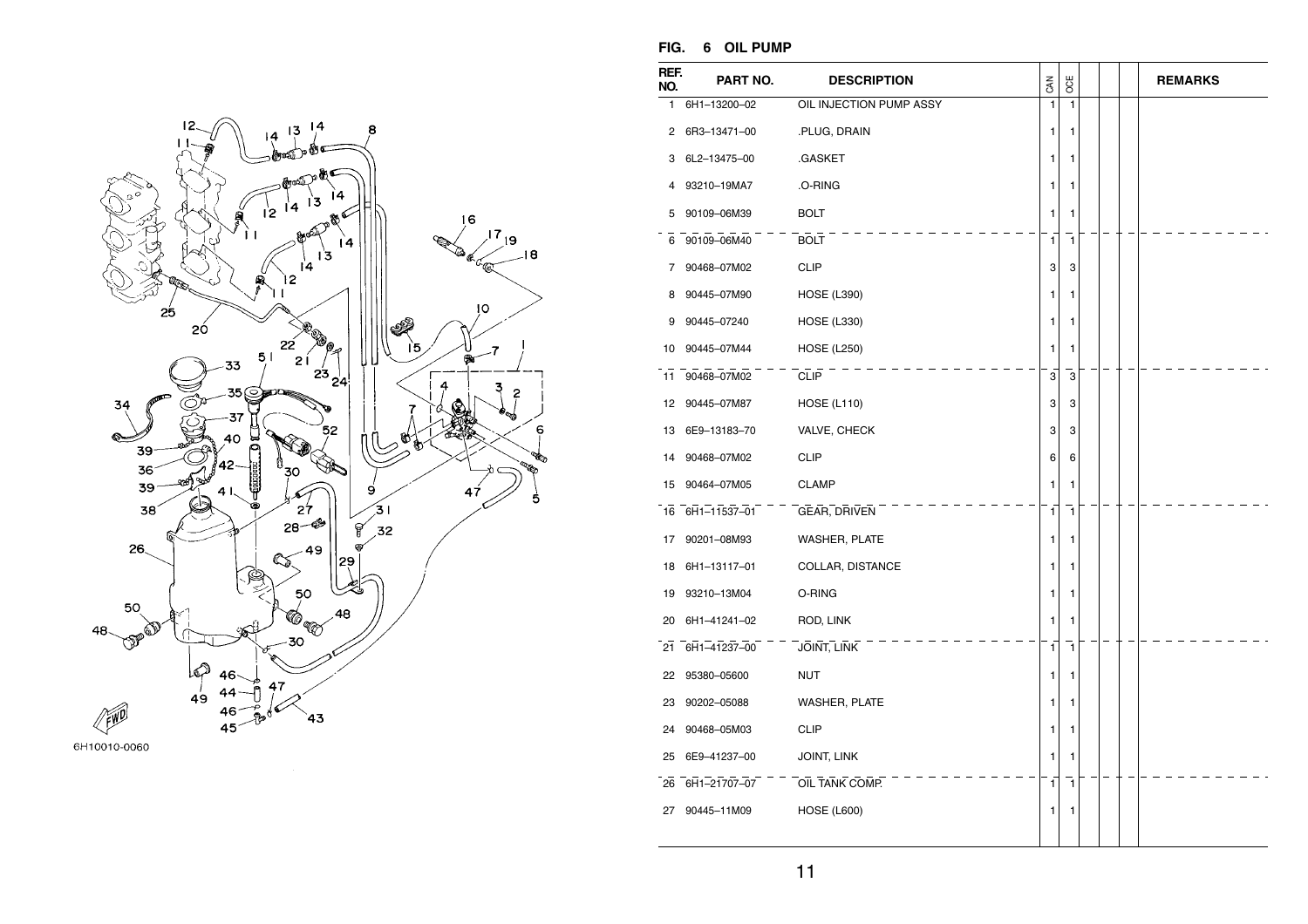

6H10010-0060

#### **FIG. 6 OIL PUMP**

| REF.<br>NO. | PART NO.        | <b>DESCRIPTION</b>            | CAN | OCE            |  | <b>REMARKS</b> |
|-------------|-----------------|-------------------------------|-----|----------------|--|----------------|
| 28          | 90464-11M24     | <b>CLAMP</b>                  | 1   | 1              |  |                |
|             | 29 90465-11M27  | <b>CLAMP</b>                  | 1   | 1              |  |                |
| 30          | 90467-11M08     | <b>CLIP</b>                   | 2   | 2              |  |                |
| 31          | 97095-06016     | <b>BOLT</b>                   | 1   | 1              |  |                |
| 32          | 90387-06M31     | COLLAR                        | 1   | 1              |  |                |
|             | 33 6H1-21752-00 | TUBE, FILLER 1                | 1   | $\mathbf{1}$   |  |                |
| 34          | 90465-13M30     | <b>CLAMP</b>                  | 1   | 1              |  |                |
| 35          | 63D-2176M-00    | <b>HOOK</b>                   | 1   | 1              |  |                |
| 36          | 63D-2175R-00    | HOOK, BAND                    | 1   | 1              |  |                |
|             | 37 6H4-21770-00 | OIL TANK CAP ASSY             | 1   | 1              |  |                |
|             | 38 6J8-21758-00 | WASHER, SPECIAL 2             | 1   | 1              |  |                |
| 39          | 6H1-21757-00    | WASHER, SPECIAL 1             | 2   | 2              |  |                |
|             | 40 6H1-24633-00 | CHAIN, BALL                   | 1   | 1              |  |                |
| 41          | 6J8-13414-00    | <b>GASKET, STRAINER COVER</b> | 1   | 1              |  |                |
| 42          | 6H1-13411-00    | STRAINER, OIL                 | 1   | 1              |  |                |
|             | 43 6H1-21766-01 | PIPE, OIL                     | 1   | 1              |  |                |
|             | 44 90445-08M01  | HOSE (L30)                    | 1   | 1              |  |                |
| 45          | 6H1-13435-00    | <b>NIPPLE</b>                 | 1   | 1              |  |                |
| 46          | 90467-12M11     | <b>CLIP</b>                   | 2   | 2              |  |                |
| 47          | 90467-08004     | <b>CLIP</b>                   | 2   | $\overline{2}$ |  |                |
|             | 48 90119-06M88  | <b>BOLT, WITH WASHER</b>      | 3   | 3              |  |                |
|             | 49 90387-06119  | <b>COLLAR</b>                 | 3   | 3              |  |                |
|             | 50 6A0-82317-00 | DAMPER, IGNITION COIL         | 3   | 3              |  |                |
| 51          | 6H1-85720-16    | OIL LEVEL GAUGE ASSY          | 1   | 1              |  |                |
|             | 52 6R5-82582-B0 | COVER, WIRE HARNESS           | 1   | 1              |  | AP             |
|             |                 |                               |     |                |  |                |
|             |                 |                               |     |                |  |                |
|             |                 |                               |     |                |  |                |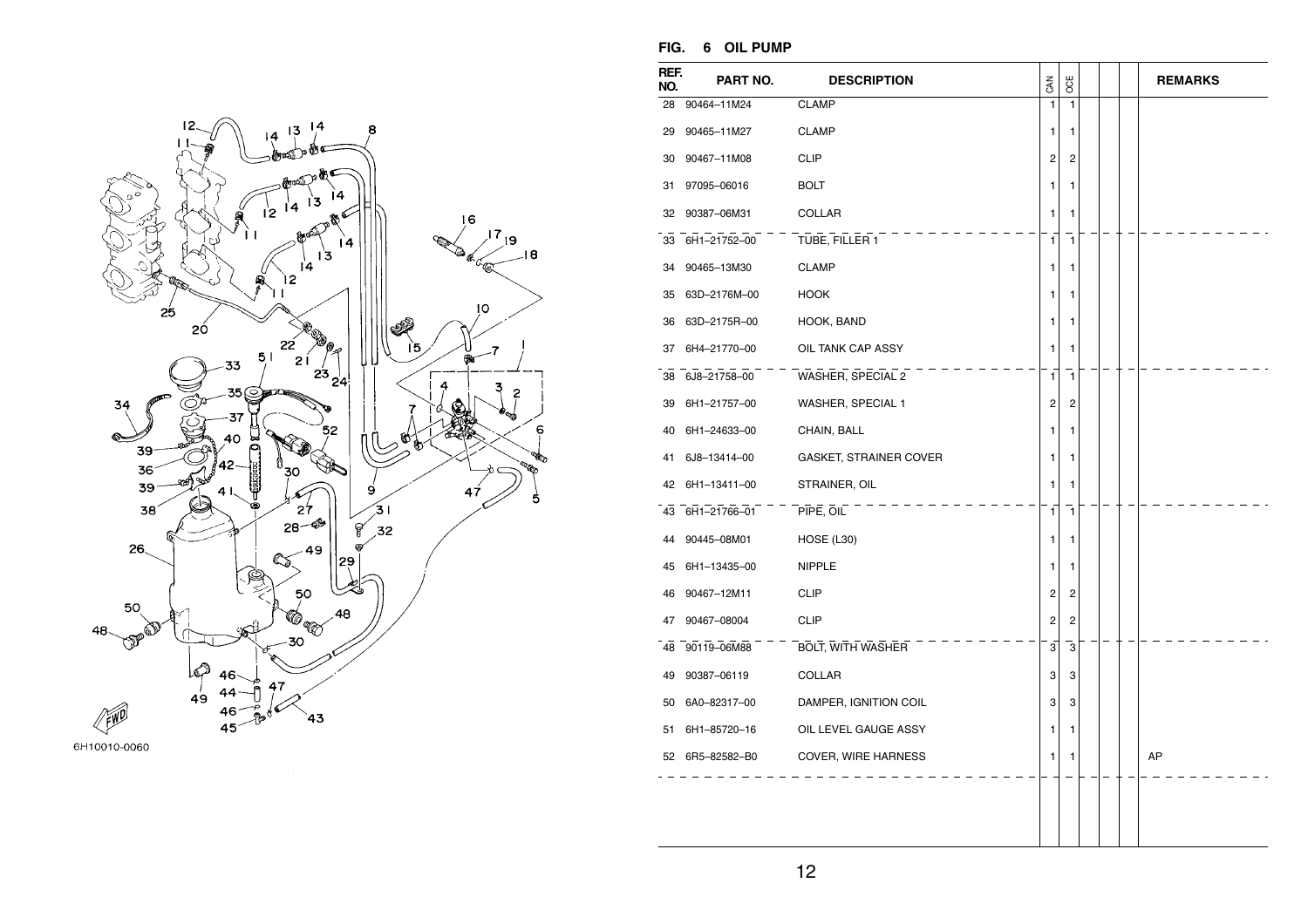

**FIG. 7 FUEL 1** 

| REF.<br>NO. | PART NO.        | <b>DESCRIPTION</b>      | CAN                     | OCE            |  | <b>REMARKS</b> |
|-------------|-----------------|-------------------------|-------------------------|----------------|--|----------------|
| 1           | 6G1-24304-02    | FUEL PIPE JOINT COMP. 1 | 1                       | $\mathbf{1}$   |  |                |
| 2           | 97095-06020     | <b>BOLT</b>             | 1                       | 1              |  |                |
| 3           | 92995-06600     | WASHER                  | 1                       | 1              |  |                |
| 4           | 90445-09104     | <b>HOSE (L300)</b>      | 1                       | 1              |  |                |
| 5           | 90467-08004     | <b>CLIP</b>             | $\overline{c}$          | $\overline{2}$ |  |                |
| 6           | 61N-24560-00    | FILTER ASSY             | $\mathbf{1}$            | $\mathbf{1}$   |  |                |
| 7           | 61N-24563-00    | .ELEMENT, FILTER        | 1                       | 1              |  |                |
| 8           | 61N-24521-00    | .CUP, FILTER            | 1                       | 1              |  |                |
| 9           | 93210-32738     | .O-RING                 | 1                       | 1              |  |                |
| 10          | 6H1-24566-01    | <b>BRACKET, FILTER</b>  | 1                       | 1              |  |                |
| 11          | 95380-08600     | NUT                     | 1                       | 1              |  |                |
|             | 12 692-24410-00 | FUEL PUMP ASSY          | 1                       | 1              |  |                |
|             | 13 6A0-24413-00 | .BODY 2                 | 1                       | 1              |  |                |
|             | 14 692-24411-00 | .DIAPHRAGM              | 1                       | 1              |  |                |
|             | 15 648-24434-01 | .GASKET, BODY           | 2                       | $\overline{c}$ |  |                |
|             | 16 95380-03600  | NUT                     | $\overline{2}$          | $\overline{2}$ |  |                |
| 17          | 663-24411-00    | .DIAPHRAGM              | 1                       | 1              |  |                |
|             | 18 648-24435-02 | .GASKET, BODY 2         | 1                       | 1              |  |                |
| 19          | 98503-05028     | .SCREW, PAN HEAD        | 3                       | 3              |  |                |
| 20          | 92990-05100     | .WASHER, SPRING         | 3                       | 3              |  |                |
|             | 21 6A0-24421-01 | VALVE, CHECK            | $\overline{2}$          | $\overline{2}$ |  |                |
|             | 22 6A0-14325-00 | .SCREW, PAN HEAD        | $\overline{\mathbf{c}}$ | 2              |  |                |
|             | 23 6A0-24412-02 | BODY 1.                 | 1                       | 1              |  |                |
|             | 24 650-24431-A0 | GASKET, FUEL PUMP 1     | 1                       | 1              |  |                |
|             | 25 97095-06040  | <b>BOLT</b>             | 2                       | $\overline{c}$ |  |                |
|             | 26 92995-06600  | WASHER                  | $\mathbf 2$             | $\overline{c}$ |  |                |
|             | 27 6H1-24314-00 | PIPE 4                  | 1                       | 1              |  |                |
|             |                 |                         |                         |                |  |                |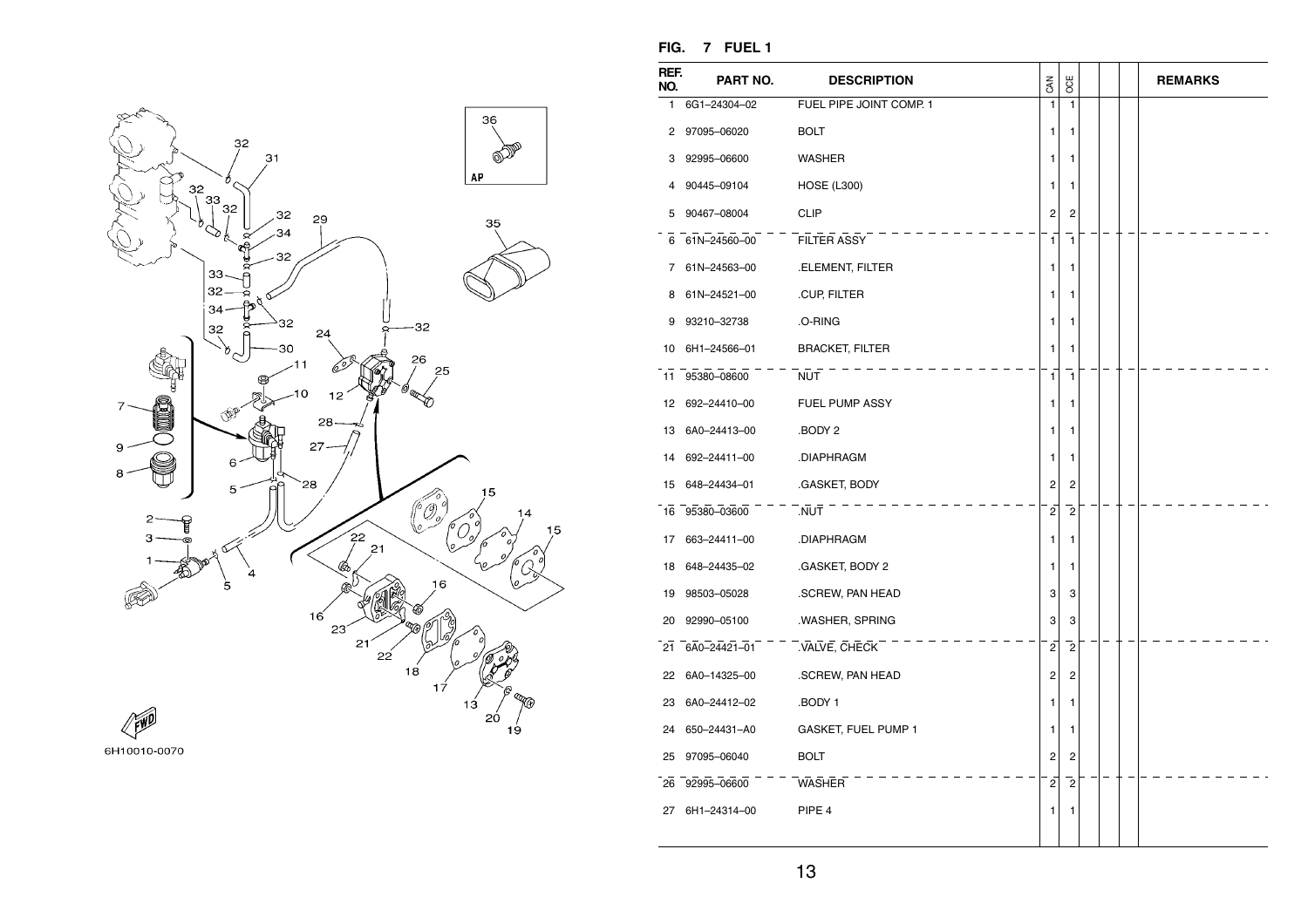

| REF.<br>NO. | PART NO.        | <b>DESCRIPTION</b> | CAN                     | OCE            |  | <b>REMARKS</b> |
|-------------|-----------------|--------------------|-------------------------|----------------|--|----------------|
|             | 28 90467-08004  | <b>CLIP</b>        | $\overline{c}$          | $\overline{c}$ |  |                |
|             | 29 90445-09097  | <b>HOSE (L250)</b> | $\mathbf{1}$            | 1              |  |                |
| 30          | 688-24313-00    | PIPE 3             | 1                       | 1              |  |                |
| 31          | 688-24314-00    | PIPE 4             | $\mathbf{1}$            | 1              |  |                |
|             | 32 90467-08004  | CLIP               | 10                      | 10             |  |                |
|             | 33 90445-09220  | HOSE(L30)          | $\overline{\mathbf{2}}$ | $\overline{2}$ |  |                |
|             | 34 688-24378-00 | PIPE, JOINT 3      | $\overline{\mathbf{c}}$ | $\overline{c}$ |  |                |
| 35          | 656-W2810-02    | <b>TOOL KIT</b>    | 1                       | 1              |  | AP             |
| 36          | 6E0-28193-00-94 | PLUG, WATER CHECK  | 1                       | 1              |  | AP D:12.5MM    |
|             |                 |                    |                         |                |  |                |
|             |                 |                    |                         |                |  |                |
|             |                 |                    |                         |                |  |                |
|             |                 |                    |                         |                |  |                |
|             |                 |                    |                         |                |  |                |
|             |                 |                    |                         |                |  |                |
|             |                 |                    |                         |                |  |                |
|             |                 |                    |                         |                |  |                |
|             |                 |                    |                         |                |  |                |
|             |                 |                    |                         |                |  |                |
|             |                 |                    |                         |                |  |                |
|             |                 |                    |                         |                |  |                |
|             |                 |                    |                         |                |  |                |
|             |                 |                    |                         |                |  |                |
|             |                 |                    |                         |                |  |                |
|             |                 |                    |                         |                |  |                |
|             |                 |                    |                         |                |  |                |
|             |                 |                    |                         |                |  |                |
|             |                 |                    |                         |                |  |                |
|             |                 |                    |                         |                |  |                |

**FIG. 7 FUEL 1**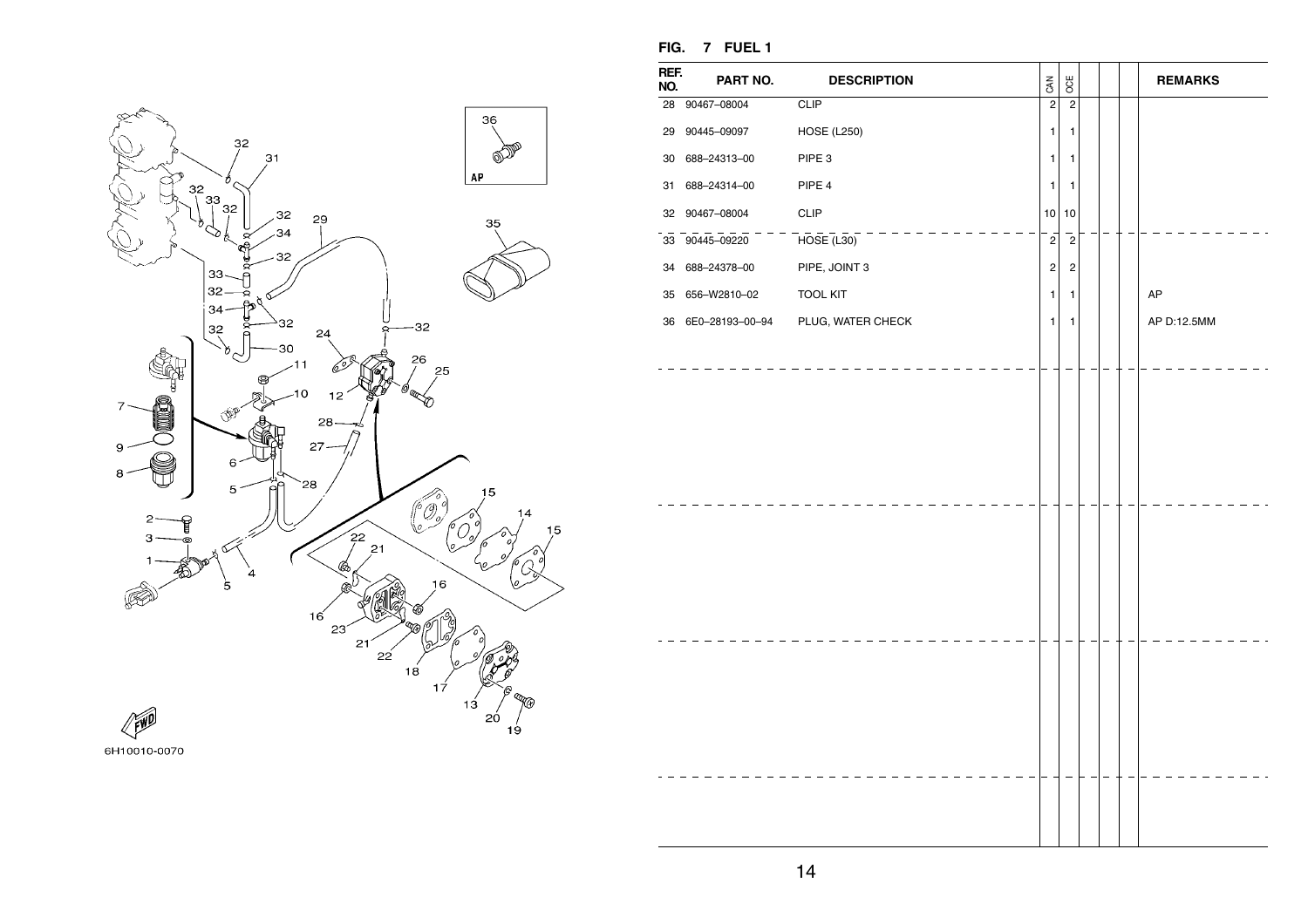| FIG. | 8 | <b>FUEL 2</b> |  |
|------|---|---------------|--|
|------|---|---------------|--|



| REF.<br>PART NO.<br>OCE<br><b>DESCRIPTION</b><br>CAN<br><b>REMARKS</b><br>NO.<br>1 61J-24306-04<br>FUEL PIPE COMP. 1<br>$\overline{1}$<br>AP<br>2 90445-11M06<br>.HOSE (L2050)<br>1<br>3 61J-24360-00<br>.PRIMER PUMP ASSY<br>1<br>.HOSE (L850)<br>4 90445-11M05<br>1<br>.BAND 1<br>5 650-24351-01<br>4<br>6 6G1-24305-05 - FUEL PIPE JOINT COMP. 2<br>$\mathbf{1}$<br>.O-RING<br>7 93210-08287<br>1<br>FUEL PIPE JOINT COMP. 2<br>8 6Y1-24305-06<br>1<br>O-RING<br>93210-08287<br>$\mathbf{1}$<br>9<br>10 6YL-24306-60 FUEL PIPE COMP. 1<br>AP<br>1 | FIG. | 8 FUEL 2 |  |  |  |
|------------------------------------------------------------------------------------------------------------------------------------------------------------------------------------------------------------------------------------------------------------------------------------------------------------------------------------------------------------------------------------------------------------------------------------------------------------------------------------------------------------------------------------------------------|------|----------|--|--|--|
|                                                                                                                                                                                                                                                                                                                                                                                                                                                                                                                                                      |      |          |  |  |  |
|                                                                                                                                                                                                                                                                                                                                                                                                                                                                                                                                                      |      |          |  |  |  |
|                                                                                                                                                                                                                                                                                                                                                                                                                                                                                                                                                      |      |          |  |  |  |
|                                                                                                                                                                                                                                                                                                                                                                                                                                                                                                                                                      |      |          |  |  |  |
|                                                                                                                                                                                                                                                                                                                                                                                                                                                                                                                                                      |      |          |  |  |  |
|                                                                                                                                                                                                                                                                                                                                                                                                                                                                                                                                                      |      |          |  |  |  |
|                                                                                                                                                                                                                                                                                                                                                                                                                                                                                                                                                      |      |          |  |  |  |
|                                                                                                                                                                                                                                                                                                                                                                                                                                                                                                                                                      |      |          |  |  |  |
|                                                                                                                                                                                                                                                                                                                                                                                                                                                                                                                                                      |      |          |  |  |  |
|                                                                                                                                                                                                                                                                                                                                                                                                                                                                                                                                                      |      |          |  |  |  |
|                                                                                                                                                                                                                                                                                                                                                                                                                                                                                                                                                      |      |          |  |  |  |
|                                                                                                                                                                                                                                                                                                                                                                                                                                                                                                                                                      |      |          |  |  |  |
|                                                                                                                                                                                                                                                                                                                                                                                                                                                                                                                                                      |      |          |  |  |  |



6H1C100-J080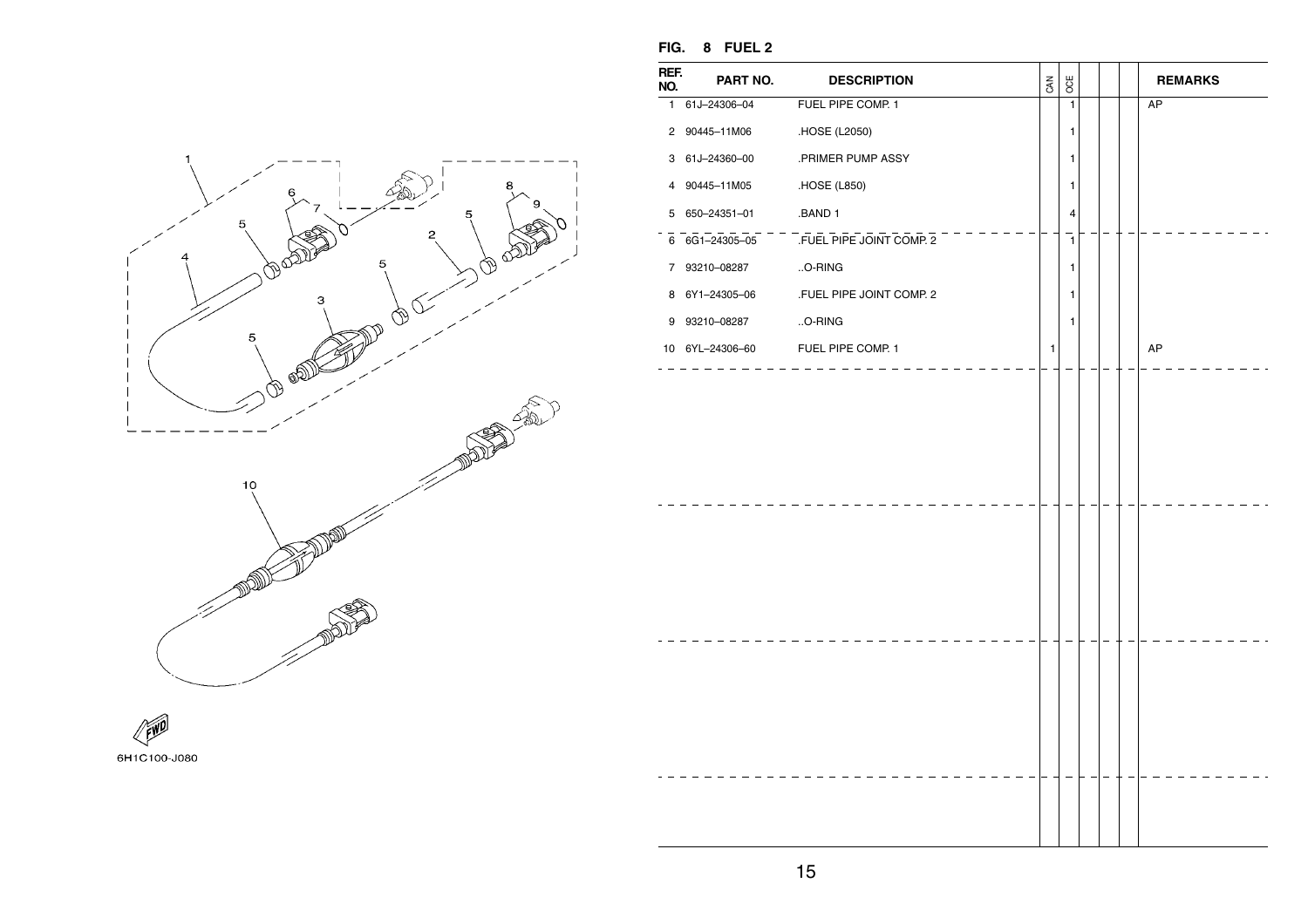

#### **FIG. 9 GENERATOR**

| REF.<br>NO. | PART NO.        | <b>DESCRIPTION</b>           | CAN            | OCE                     |  | <b>REMARKS</b> |
|-------------|-----------------|------------------------------|----------------|-------------------------|--|----------------|
| 1           | 6H0-85550-00    | ROTOR ASSY                   | $\mathbf{1}$   | 1                       |  |                |
| 2           | 6H0-85510-03    | <b>STATOR ASSY</b>           | 1              | 1                       |  |                |
| 3           | 6H0-85580-01    | COIL, PULSER                 | 1              | 1                       |  |                |
| 4           | 6H2-85895-01    | <b>CRANK POSITION SENDER</b> | 1              | 1                       |  |                |
| 5           | 97095-05012     | <b>BOLT</b>                  | $\overline{c}$ | 2                       |  |                |
| 6           | 97095-06040     | <b>BOLT</b>                  | 3              | $\overline{\mathbf{3}}$ |  |                |
| 7           | 92995-06600     | <b>WASHER</b>                | 3              | 3                       |  |                |
| 8           | 90280-05015     | KEY, WOODRUFF                | 1              | 1                       |  |                |
| 9           | 90170-20137     | <b>NUT</b>                   | 1              | 1                       |  |                |
| 10          | 90201-21M18     | WASHER, PLATE                | 1              | 1                       |  |                |
| 11          | 688-81332-01    | PLATE, TIMING                | $\mathbf{1}$   | 1                       |  |                |
| 12          | 97095-06010     | <b>BOLT</b>                  | 1              | 1                       |  |                |
| 13          | 92995-06600     | WASHER                       | 1              | 1                       |  |                |
| 14          | 6H1-81337-01    | COVER, FLYWHEEL              | 1              | 1                       |  |                |
| 15          | 90159-06M20     | SCREW, WITH WASHER           | 3              | 3                       |  |                |
| 16          | 90465-06M90     | <b>CLAMP</b>                 | $\overline{1}$ | 7                       |  |                |
| 17          | 97095-06012     | <b>BOLT</b>                  | 1              | 1                       |  |                |
| 18          | 92995-06600     | WASHER                       | 1              | 1                       |  |                |
| 19          | 6H1-14488-00    | LABEL, CAUTION               | 1              | 1                       |  |                |
| 20          | 6H1-13437-21    | MARK, CAUTION                | 1              | 1                       |  |                |
| 21          | 6AH-81995-40    | LABEL, WARNING               | 1              | 1                       |  |                |
| 22          | 6AH-81995-50    | LABEL, WARNING               | 1              |                         |  |                |
|             | 23 6AG-81996-00 | <b>MARK</b>                  | 1              | 1                       |  |                |
|             |                 |                              |                |                         |  |                |
|             |                 |                              |                |                         |  |                |
|             |                 |                              |                |                         |  |                |
|             |                 |                              |                |                         |  |                |
|             |                 |                              |                |                         |  |                |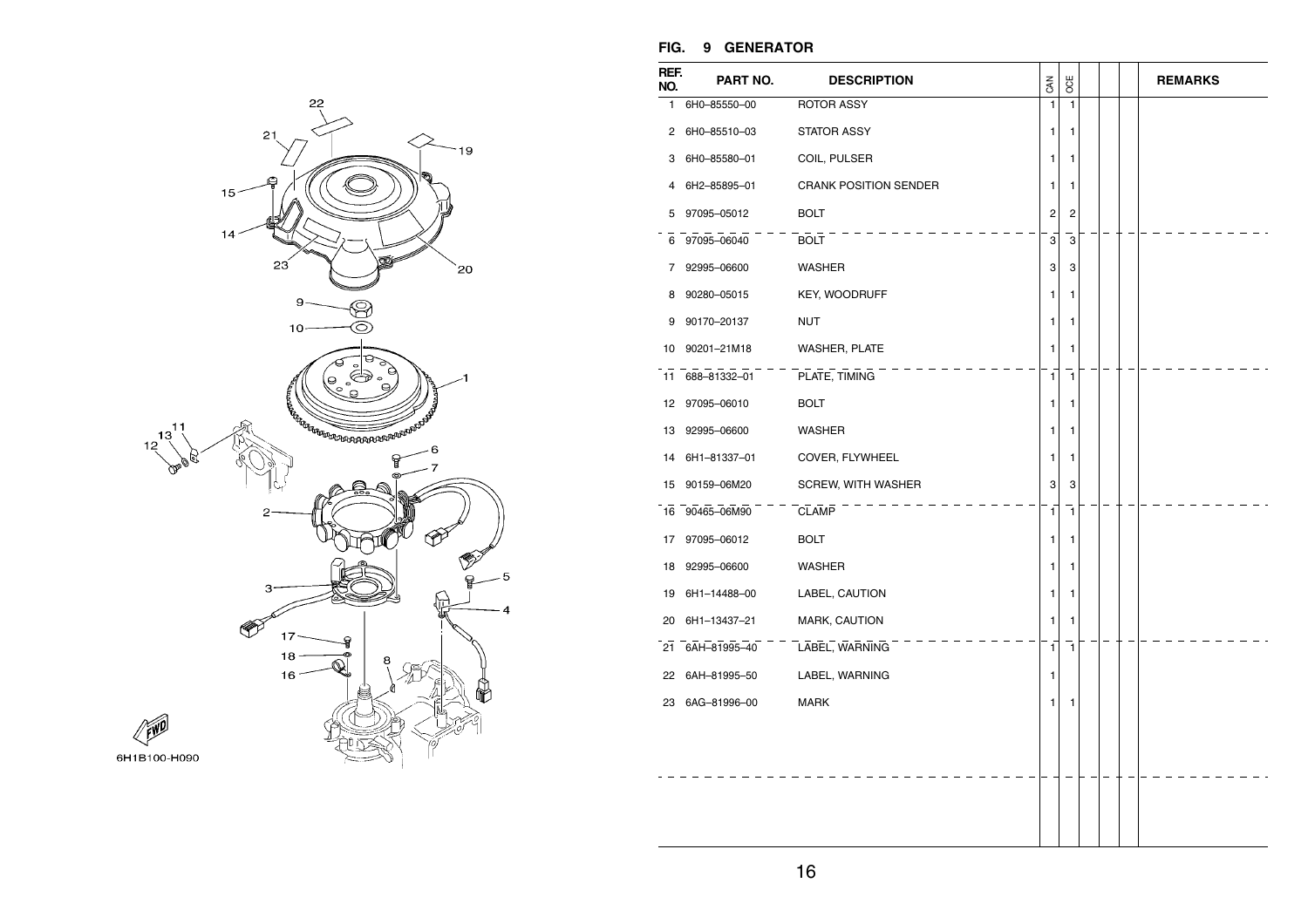

6H19100-F100

#### **FIG. 10 ELECTRICAL**

| REF.<br>NO. | PART NO.           | <b>DESCRIPTION</b>         | CAN            | OCE            |  | <b>REMARKS</b> |
|-------------|--------------------|----------------------------|----------------|----------------|--|----------------|
| 1.          | 6H0-85540-07       | C.D.I. UNIT ASSY           | 1              | 1              |  |                |
| 2           | 703-82119-00       | COVER, LEAD WIRE           | 1              | 1              |  |                |
| 3           | 6H1-85542-10       | <b>BRACKET</b>             | 1              | 1              |  |                |
| 4           | 90465-13M11        | <b>CLAMP</b>               | 2              | 2              |  |                |
| 5           | 97595–06550        | <b>BOLT, WITH WASHER</b>   | 3              | 3              |  |                |
|             | 6 697-85570-00     | IGNITION COIL ASSY         | 3              | 3              |  |                |
| 7           | 97013-06020        | <b>BOLT</b>                | 3              | 3              |  |                |
| 8           | 92903-06600        | <b>WASHER, PLATE</b>       | 3              | 3              |  |                |
| 9           | 6H0-81960-10       | RECTIFIER & REGULATOR ASSY | 1              | 1              |  |                |
| 10          | 97095-06020        | <b>BOLT</b>                | 2              | 2              |  |                |
|             | 11 92995-06600     | WASHER                     | $\overline{2}$ | $\overline{c}$ |  |                |
|             | 12 90465-08M23     | <b>CLAMP</b>               | 1              | 1              |  |                |
|             | 13 97095-06012     | <b>BOLT</b>                | 1              | 1              |  |                |
| 14          | 92995-06100        | WASHER, SPRING             | 1              | 1              |  |                |
| 15          | 6G1-81941-10       | STARTER RELAY ASSY         | 1              | 1              |  |                |
|             | 16 6G1-81952-00    | HOLDER, RELAY              | $\mathbf{1}$   | $\mathbf{1}$   |  |                |
|             | 17 6E9-81945-70    | PLATE, SWITCH FITTING      | 1              | 1              |  |                |
|             | 18 97013-06016     | <b>BOLT</b>                | 1              | 1              |  |                |
|             | 19 92903-06600     | <b>WASHER, PLATE</b>       | 1              | 1              |  |                |
|             | 20 6G5-82152-00    | HOLDER, FUSE               | 1              | 1              |  |                |
|             | 21 6H1-85542-00-94 | <b>BRACKET</b>             | 1              | 1              |  |                |
|             | 22 90480-09M25     | <b>GROMMET</b>             | 6              | 6              |  |                |
|             | 23 90387-06M03     | COLLAR                     | 3              | 3              |  |                |
| 24          | 90119-06M75        | <b>BOLT, WITH WASHER</b>   | 2              | 2              |  |                |
| 25          | 90109-06M39        | BOLT                       | 1              | 1              |  |                |
|             | 26 90201-06M31     | WASHER, PLATE              | 1              | 1              |  |                |
|             | 27 6H1-81916-00    | COVER, TERMINAL            | 1              | 1              |  |                |
|             |                    |                            |                |                |  |                |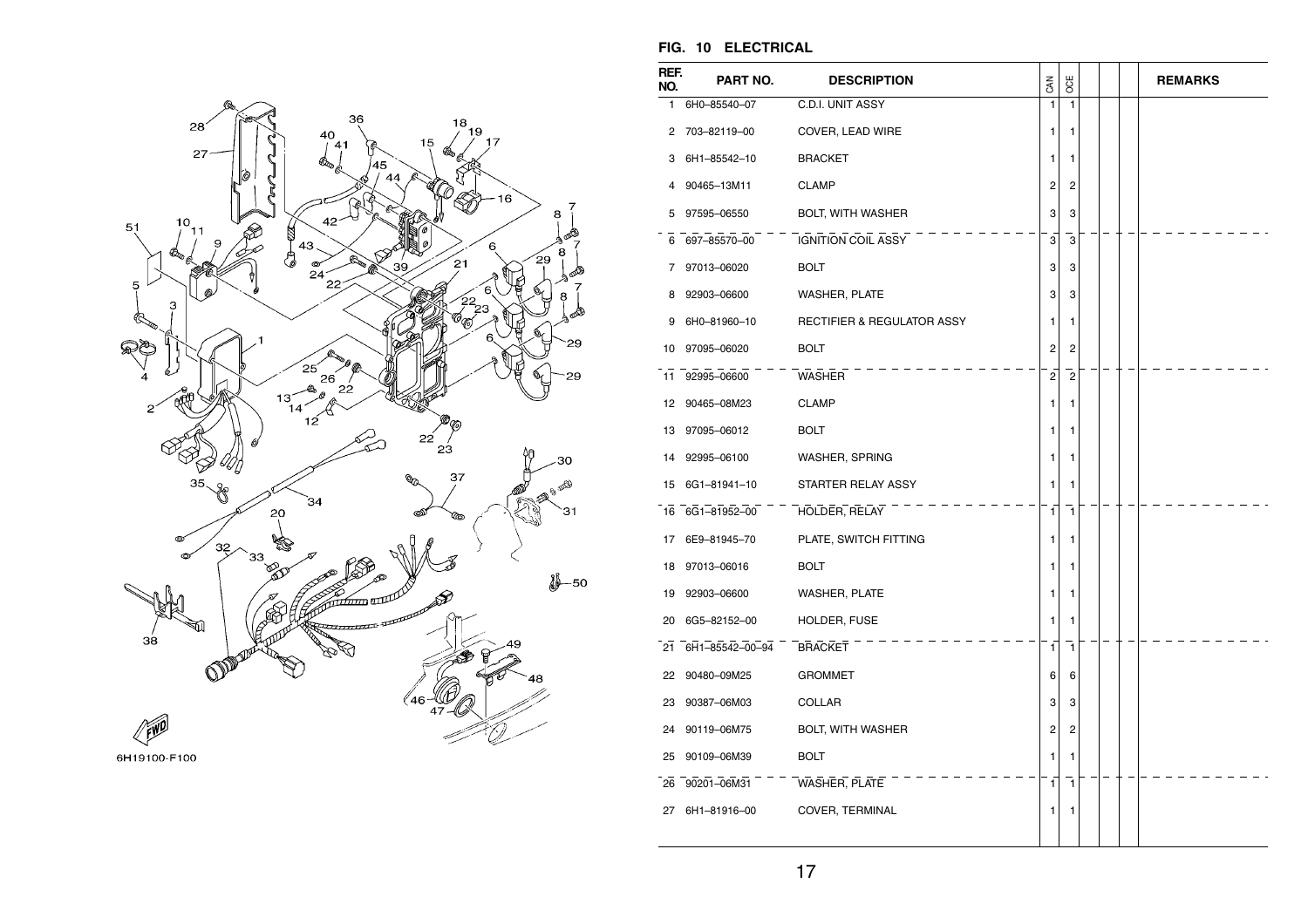

#### **FIG. 10 ELECTRICAL**

| REF.<br>NO. | PART NO.        | <b>DESCRIPTION</b>      | CAN            | OCE            |  | <b>REMARKS</b> |
|-------------|-----------------|-------------------------|----------------|----------------|--|----------------|
| 28          | 90159-06M11     | SCREW, WITH WASHER      | 2              | $\overline{2}$ |  |                |
|             | 29 6E3-82370-21 | PLUG CAP ASSY           | 3              | 3              |  |                |
| 30          | 688-82560-10    | THERMO SWITCH ASSY      | 1              | 1              |  |                |
| 31          | 688-82588-01    | <b>PLATE</b>            | 1              | 1              |  |                |
|             | 32 6H0-82590-80 | WIRE HARNESS ASSY (10P) | 1              | 1              |  |                |
|             | 33 663-82151-00 | .FUSE (12V-20A)         | 1              | $\mathbf{1}$   |  |                |
|             | 34 6H0-82105-02 | <b>WIRE HARNESS</b>     | 1              | 1              |  |                |
|             | 35 90464-23M22  | <b>CLAMP</b>            | 1              | 1              |  |                |
|             | 36 6H0-82117-00 | WIRE, LEAD              | 1              | 1              |  |                |
| 37          | 697-82519-00    | WIRE, EARTH LEAD        | 1              | 1              |  |                |
|             | 38 688-82594-00 | <b>CLAMP</b>            | 1              | $\mathbf{1}$   |  |                |
| 39          | 61A-81950-00    | <b>RELAY ASSY</b>       | 1              | 1              |  |                |
| 40          | 97095-06025     | <b>BOLT</b>             | 2              | 2              |  |                |
| 41          | 92995-06600     | <b>WASHER</b>           | 2              | 2              |  |                |
| 42          | 682-82119-01    | COVER, LEAD WIRE        | 2              | $\overline{2}$ |  |                |
|             | 43 6H0-81949-10 | WIRE, LEAD              | 1 <sup>1</sup> | $\mathbf{1}$   |  |                |
| 44          | 6H0-81949-01    | WIRE, LEAD              | 1              | 1              |  |                |
| 45          | 682-82119-01    | COVER, LEAD WIRE        | 1              | 1              |  |                |
| 46          | 6H1-82563-10    | TRIM & TILT SWITCH ASSY | 1              | 1              |  |                |
| 47          | 6E5-82587-00    | <b>GASKET</b>           | 1              | 1              |  |                |
|             | 48 6H1-83614-00 | <b>BRACKET</b>          | 1              | $\mathbf{1}$   |  |                |
| 49          | 97095-06016     | <b>BOLT</b>             | 1              | 1              |  |                |
| 50          | 90464-18M14     | <b>CLAMP</b>            | 1              | 1              |  |                |
|             | 51 6R5-85711-60 | MARK, CAUTION           | 1              | 1              |  |                |
|             |                 |                         |                |                |  |                |
|             |                 |                         |                |                |  |                |
|             |                 |                         |                |                |  |                |
|             |                 |                         |                |                |  |                |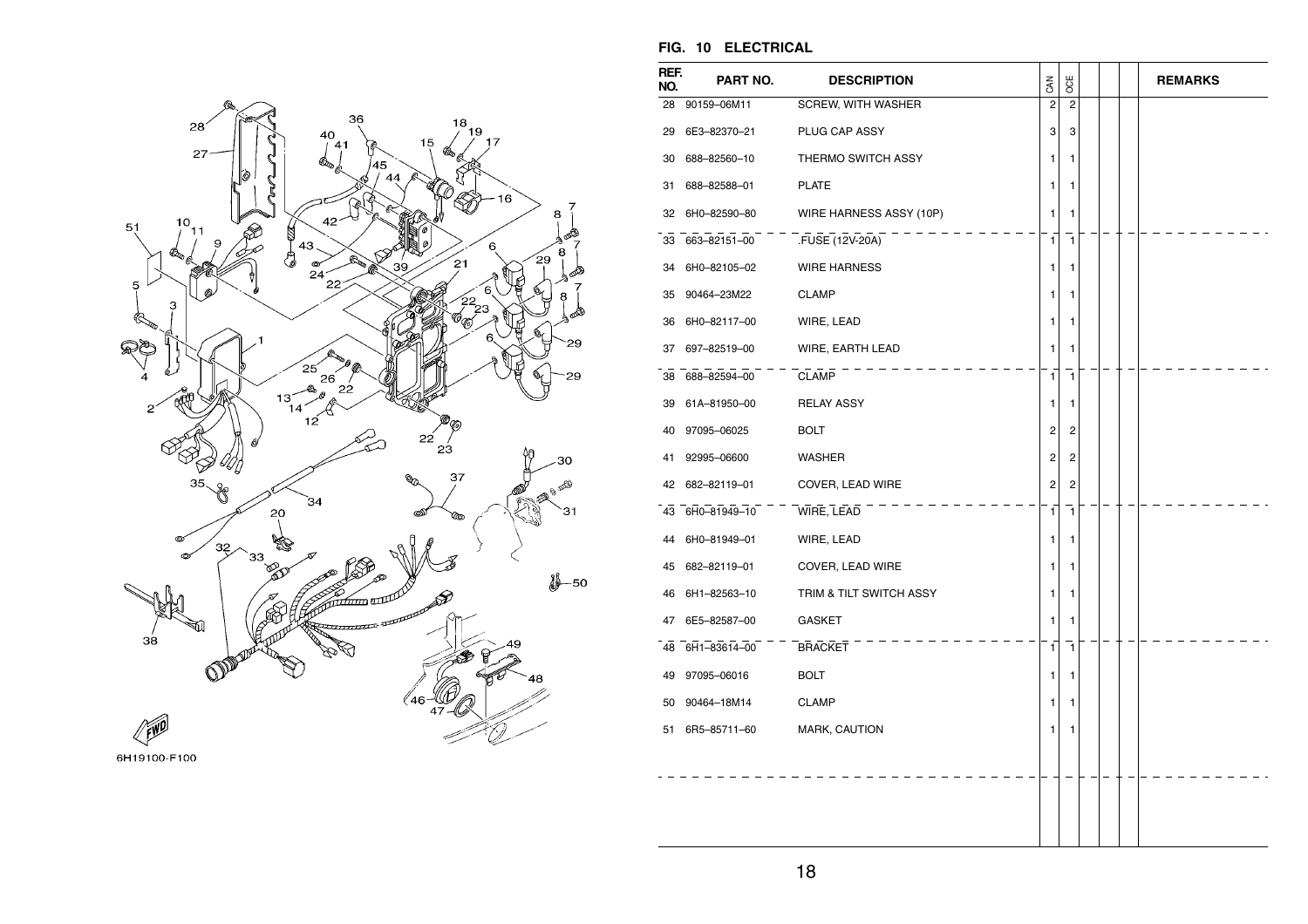

#### **FIG. 11 STARTING MOTOR**

| REF.<br>NO. | PART NO.        | <b>DESCRIPTION</b>     | CAN            | OCE            |  | <b>REMARKS</b> |
|-------------|-----------------|------------------------|----------------|----------------|--|----------------|
| 1.          | 688-81800-12    | STARTING MOTOR ASSY    | 1              | 1              |  |                |
|             | 2 676-81850-11  | .ARMATURE ASSY         | 1              | 1              |  |                |
| 3           | 676-81809-10    | .WASHER KIT            | 1              | 1              |  |                |
| 4           | 676-81857-10    | PINION STOPPER SET     | 1              | 1              |  |                |
|             | 5 688-81810-11  | STATOR ASSY            | 1              | 1              |  |                |
|             | 6 663-81811-11  | BRUSH 1                | $\overline{c}$ | $\overline{c}$ |  |                |
|             | 7 663-81840-11  | BRUSH HOLDER ASSY.     | 1              | 1              |  |                |
|             | 8 663-81812-11  | BRUSH 2.               | 2              | 2              |  |                |
|             | 9 663-81813-10  | SPRING, BRUSH          | $\overline{4}$ | 4              |  |                |
|             | 10 663-81820-12 | .REAR BRACKET ASSY     | 1              | 1              |  |                |
|             | 11 663-81832-11 | .PINION ASSY           | 1              | $\mathbf{1}$   |  |                |
|             | 12 688-81830-11 | .FRONT BRACKET ASSY    | 1              | 1              |  |                |
|             | 13 688-81831-00 | METAL, FRONT           | 1              | 1              |  |                |
|             | 14 663-81826-10 | .BOLT                  | 2              | $\overline{2}$ |  |                |
|             | 15 688-81824-00 | .WASHER 2              | 2              | 2              |  |                |
|             | 16 97013-08030  | BOLT <sup>-</sup>      | $\overline{3}$ | $\overline{3}$ |  |                |
|             | 17 92903-08100  | <b>WASHER, SPRING</b>  | 3              | 3              |  |                |
|             | 18 92990-08600  | WASHER, PLATE          | 2              | 2              |  |                |
|             | 19 6H1-15771-00 | STAY 1                 | 1              | 1              |  |                |
| 20          | 97885-04010     | <b>SCREW, PAN HEAD</b> | 3              | 3              |  |                |
|             | 21 92995-04600  | WASHER                 | $\overline{3}$ | 3              |  |                |
|             |                 |                        |                |                |  |                |
|             |                 |                        |                |                |  |                |
|             |                 |                        |                |                |  |                |
|             |                 |                        |                |                |  |                |
|             |                 |                        |                |                |  |                |
|             |                 |                        |                |                |  |                |
|             |                 |                        |                |                |  |                |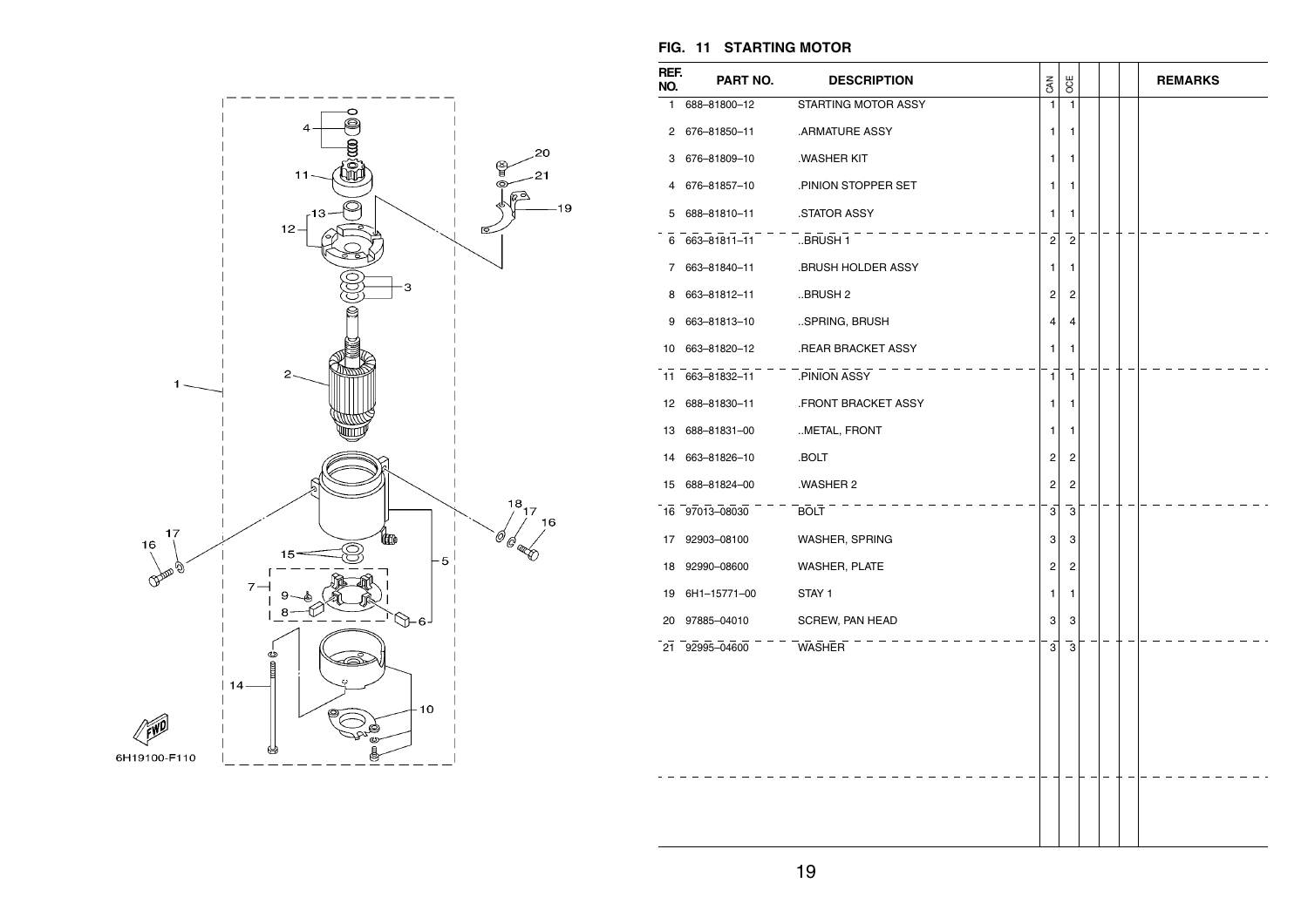





**FIG. 12 BOTTOM COWLING** 

| REF.<br>NO.  | PART NO.        | <b>DESCRIPTION</b>       | CAN            | OCE            |  | <b>REMARKS</b>      |
|--------------|-----------------|--------------------------|----------------|----------------|--|---------------------|
| $\mathbf{1}$ | 6H1-42711-01-8D | COWLING, BOTTOM 1        | 1              |                |  |                     |
|              | 6H1-42711-10-8D | COWLING, BOTTOM 1        |                | 1              |  | <b>FLUSHING KIT</b> |
| 2            | 6BL-44391-00    | NIPPLE, HOSE             | 1              | 1              |  |                     |
| 3            | 688-42815-01-8D | LEVER, CLAMP             | 1              | 1              |  |                     |
| 4            | 688-42817-01-8D | LEVER, CLAMP             | 1              | 1              |  |                     |
| 5            | 90386-13M38     | <b>BUSH</b>              | 4              | $\overline{4}$ |  |                     |
| 6            | 90206-13019     | WASHER, WAVE             | 2              | 2              |  |                     |
| 7            | 688-42816-00    | LEVER, CLAMP             | 2              | 2              |  |                     |
| 8            | 90119-06M09     | <b>BOLT, WITH WASHER</b> | 2              | $\overline{c}$ |  |                     |
| 9            | 688-42716-02    | RUBBER, SEAL 1           | 1              | 1              |  |                     |
|              | 10 663-42724-00 | <b>GROMMET</b>           | $\mathbf{1}$   | $\mathbf{1}$   |  |                     |
| 11           | 688-42725-20    | <b>GROMMET</b>           | 1              | 1              |  |                     |
| 12           | 688-42738-01-8D | PLATE, FITTING           | 1              | 1              |  |                     |
| 13           | 97095-06016     | <b>BOLT</b>              | 2              | 2              |  |                     |
| 14           | 92995-06600     | WASHER                   | 2              | $\overline{c}$ |  |                     |
| 15           | 6BG-42748-00    | <b>GROMMET</b>           | $\overline{4}$ | $\overline{4}$ |  |                     |
|              | 16 90387-06M69  | COLLAR                   | 4              | 4              |  |                     |
| 17           | 90201-06416     | WASHER, PLATE            | 1              | 1              |  |                     |
| 18           | 97095-06030     | <b>BOLT</b>              | 1              | 1              |  |                     |
| 19           | 90119-06M61     | BOLT, WITH WASHER        | 3              | 3              |  |                     |
|              | 20 90157-06M01  | SCREW, PAN HEAD          | $\mathbf{1}$   | $\mathbf{1}$   |  |                     |
| 21           | 90464-15M08     | <b>CLAMP</b>             | 1              | 1              |  |                     |
|              | 22 688-42726-10 | <b>GROMMET</b>           | 1              |                |  | FOR STD             |
|              | 6H1-42726-21    | <b>GROMMET</b>           |                | 1              |  | <b>FLUSHING KIT</b> |
| 23           | 6G1-42748-00    | <b>GROMMET</b>           | 1              | 1              |  |                     |
| 24           | 688-42741-01-8D | <b>APRON</b>             | 1              | $\mathbf{1}$   |  |                     |
| 25           | 688–42771–01–8D | <b>APRON</b>             | 1              | 1              |  |                     |
|              |                 |                          |                |                |  |                     |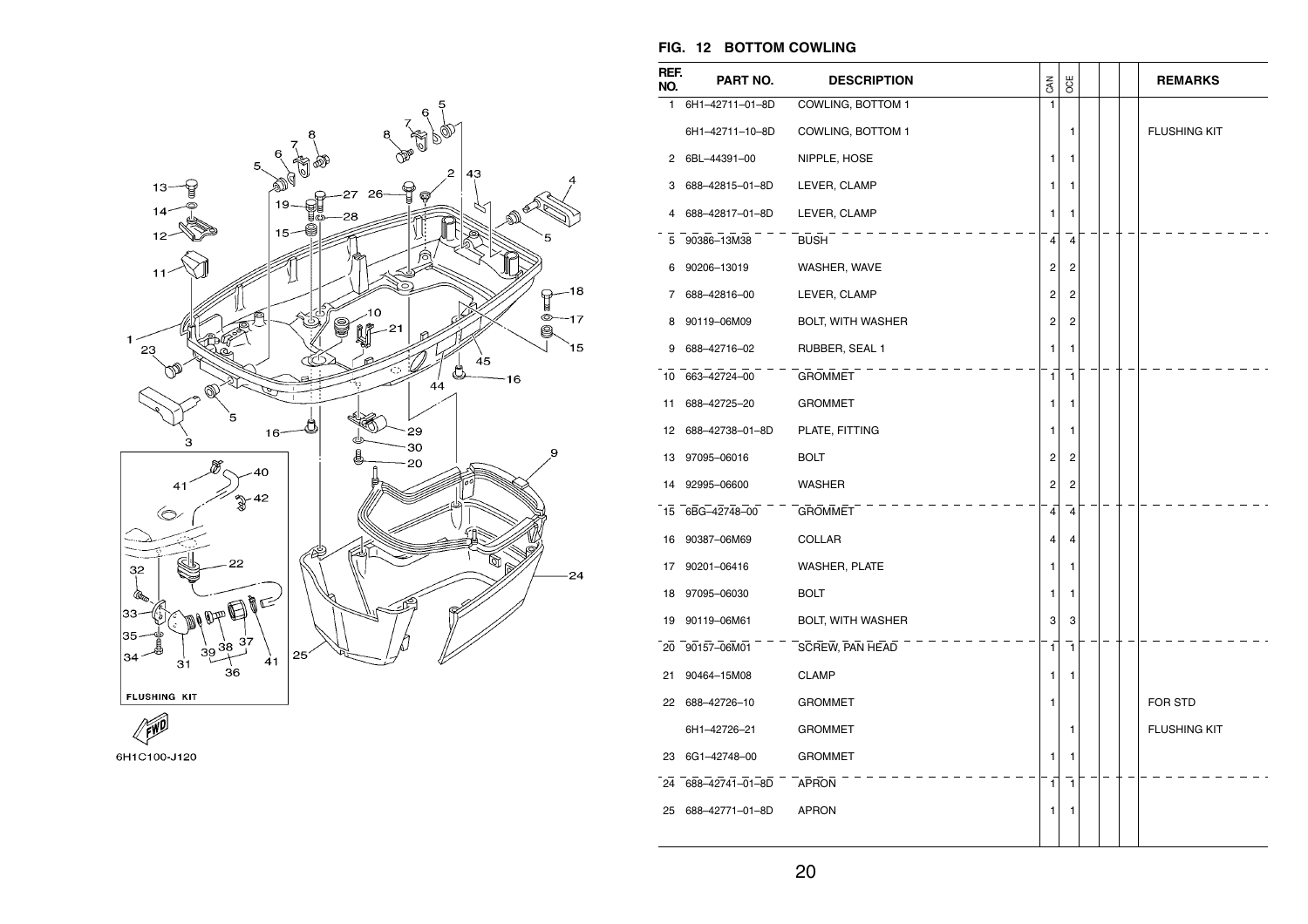

## **FIG. 12 BOTTOM COWLING**

| REF.<br>NO. | PART NO.        | <b>DESCRIPTION</b>       | CAN            | OCE            |  | <b>REMARKS</b>      |
|-------------|-----------------|--------------------------|----------------|----------------|--|---------------------|
| 26          | 97595-06420     | BOLT, WITH WASHER        | $\overline{c}$ | $\overline{c}$ |  |                     |
| 27          | 97095-06030     | <b>BOLT</b>              | 2              | 2              |  |                     |
| 28          | 92995-06100     | WASHER, SPRING           | 2              | 2              |  |                     |
| 29          | 6E5-24367-01    | CLAMP, FUEL PIPE 2       | 1              | 1              |  |                     |
| 30          | 92990-06600     | WASHER, PLATE            | 1              | 1              |  |                     |
| 31          | 68T-12572-00    | ADAPTER                  |                | 1              |  | <b>FLUSHING KIT</b> |
| 32          | 90167-06002     | SCREW, TAPPING           |                | 2              |  | <b>FLUSHING KIT</b> |
| 33          | 6H1-12535-00    | <b>PLATE</b>             |                | 1              |  | <b>FLUSHING KIT</b> |
| 34          | 97095-06020     | <b>BOLT</b>              |                | 1              |  | <b>FLUSHING KIT</b> |
| 35          | 92995-06600     | <b>WASHER</b>            |                | 1              |  | <b>FLUSHING KIT</b> |
| 36          | 6R3-12580-00    | <b>JOINT ASSY</b>        |                | $\mathbf{1}$   |  | <b>FLUSHING KIT</b> |
| 37          | 6R3-12581-00    | JOINT, HOSE 1            |                | 1              |  |                     |
| 38          | 6R3-12582-00    | .JOINT, HOSE 2           |                | 1              |  |                     |
| 39          | 6R3-12583-00    | .GASKET, HOSE JOINT      |                | 1              |  |                     |
| 40          | 6H1-24312-01    | PIPE <sub>2</sub>        |                | 1              |  | <b>FLUSHING KIT</b> |
| 41          | 90465-11M10     | <b>CLAMP</b>             |                | $\overline{2}$ |  | <b>FLUSHING KIT</b> |
| 42          | 90464-09M31     | <b>CLAMP</b>             |                | 1              |  | <b>FLUSHING KIT</b> |
|             | 43 6G5-42791-10 | MARK 1                   | 1              | 1              |  |                     |
| 44          | 6AH-42794-40    | LABEL, WARNING (GENERAL) | 1              | 1              |  |                     |
|             | 45 6AH-42794-50 | LABEL, WARNING (GENERAL) | 1              |                |  |                     |
|             |                 |                          |                |                |  |                     |
|             |                 |                          |                |                |  |                     |
|             |                 |                          |                |                |  |                     |
|             |                 |                          |                |                |  |                     |
|             |                 |                          |                |                |  |                     |
|             |                 |                          |                |                |  |                     |
|             |                 |                          |                |                |  |                     |
|             |                 |                          |                |                |  |                     |

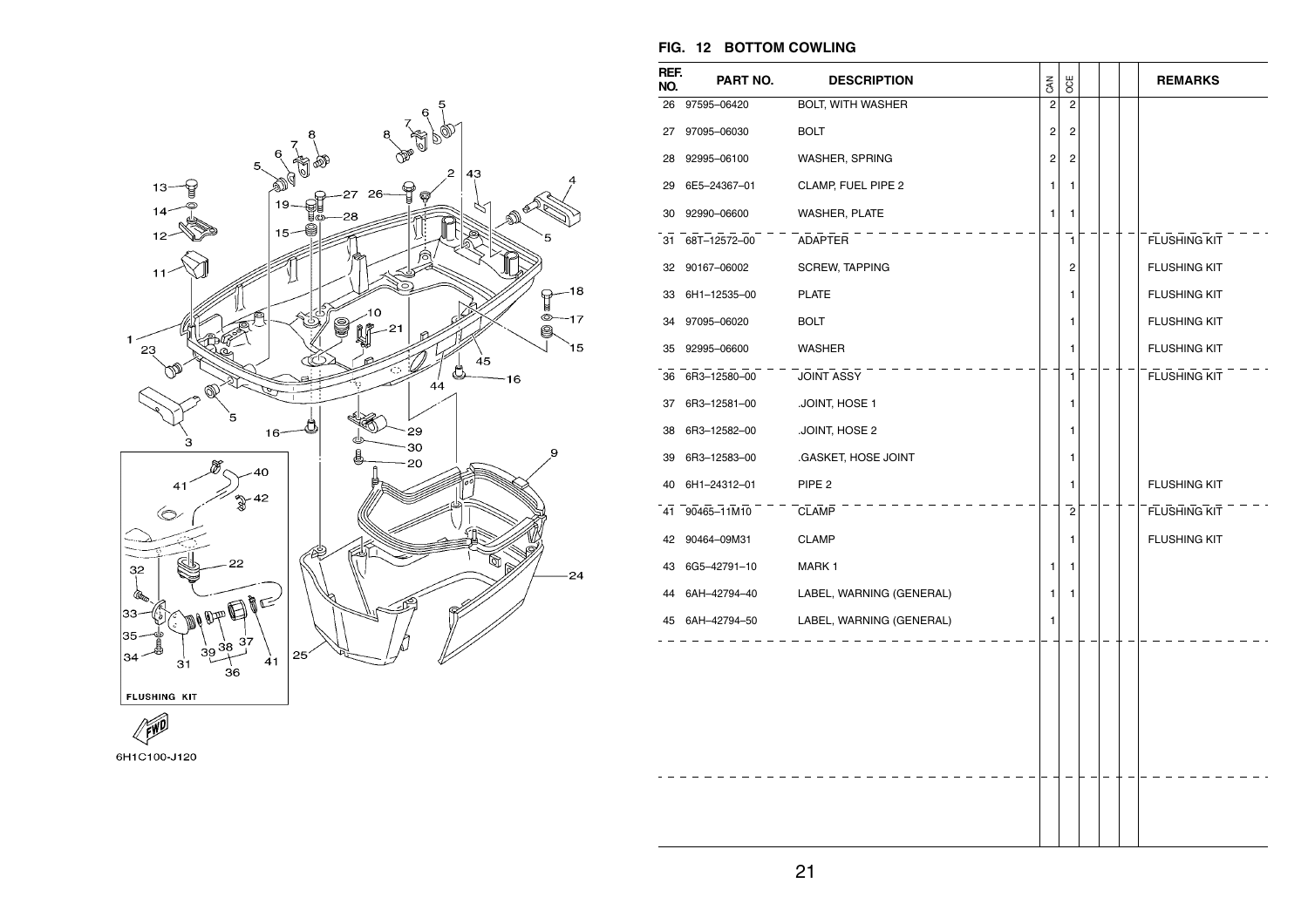

| REF.<br>NO. | PART NO.        | <b>DESCRIPTION</b>             | CAN            | OCE            |  | <b>REMARKS</b> |
|-------------|-----------------|--------------------------------|----------------|----------------|--|----------------|
| 1           | 663-48531-00    | <b>BRACKET, REMOTE CONTROL</b> | 1              | $\mathbf{1}$   |  |                |
| 2           | 663-48538-00    | CLAMP, CABLE 1                 | 1              | 1              |  |                |
| 3           | 91690-30012     | PIN, SPRING                    | 1              | 1              |  |                |
| 4           | 97095-08016     | <b>BOLT</b>                    | 1              | 1              |  |                |
| 5           | 92995-08100     | <b>WASHER</b>                  | 1              | 1              |  |                |
| 6           | 663-48344-00    | CABLE END, REMOTE CONTROL      | $\overline{c}$ | $\overline{2}$ |  |                |
| 7           | 688-41632-01-1S | LEVER, MAGNETO CONTROL         | 1              | 1              |  |                |
| 8           | 662-41214-01    | .JOINT 1                       | 1              | 1              |  |                |
| 9           | 90468-18008     | <b>CLIP</b>                    | 1              | 1              |  |                |
|             | 10 97095-08045  | <b>BOLT</b>                    | 1              | 1              |  |                |
| 11          | 90201-08M23     | WASHER, PLATE                  | 1              | 1              |  |                |
| 12          | 90386-12089     | <b>BUSH</b>                    | 1              | 1              |  |                |
| 13          | 90387-08M16     | COLLAR                         | 1              | 1              |  |                |
| 14          | 90386-22M13     | <b>BUSH</b>                    | 1              | 1              |  |                |
| 15          | 90202-12092     | WASHER, PLATE                  | 1              | 1              |  |                |
|             | 16 90201-08M13  | WASHER, PLATE                  | 1              | $\mathbf{1}$   |  |                |
| 17          | 90508-29M05     | SPRING, TORSION                | 1              | 1              |  |                |
| 18          | 688-41631-01-1S | LEVER, MAGNETO CONTROL         | 1              | 1              |  |                |
| 19          | 6F5-41237-00    | JOINT, LINK                    | 1              | 1              |  |                |
| 20          | 90157-06013     | SCREW, PAN HEAD                | 1              | 1              |  |                |
| 21          | 688-44194-00    | CAP                            | 1              | 1              |  |                |
| 22          | 95303-06600     | <b>NUT</b>                     | 1              | 1              |  |                |
| 23          | 90501-16M12     | SPRING, COMPRESSION            | 1              | 1              |  |                |
| 24          | 6H1-41636-00    | ROD, MAGNETO CONTROL           | 1              | 1              |  |                |
| 25          | 95380-05600     | <b>NUT</b>                     | 1              | 1              |  |                |
|             | 26 662-41237-01 | <b>JOINT, LINK</b>             | 1              | 1              |  |                |
| 27          | 688-41211-01    | LINK, ACCEL.                   | 1              | 1              |  |                |
|             |                 |                                |                |                |  |                |

#### **FIG. 13 CONTROL**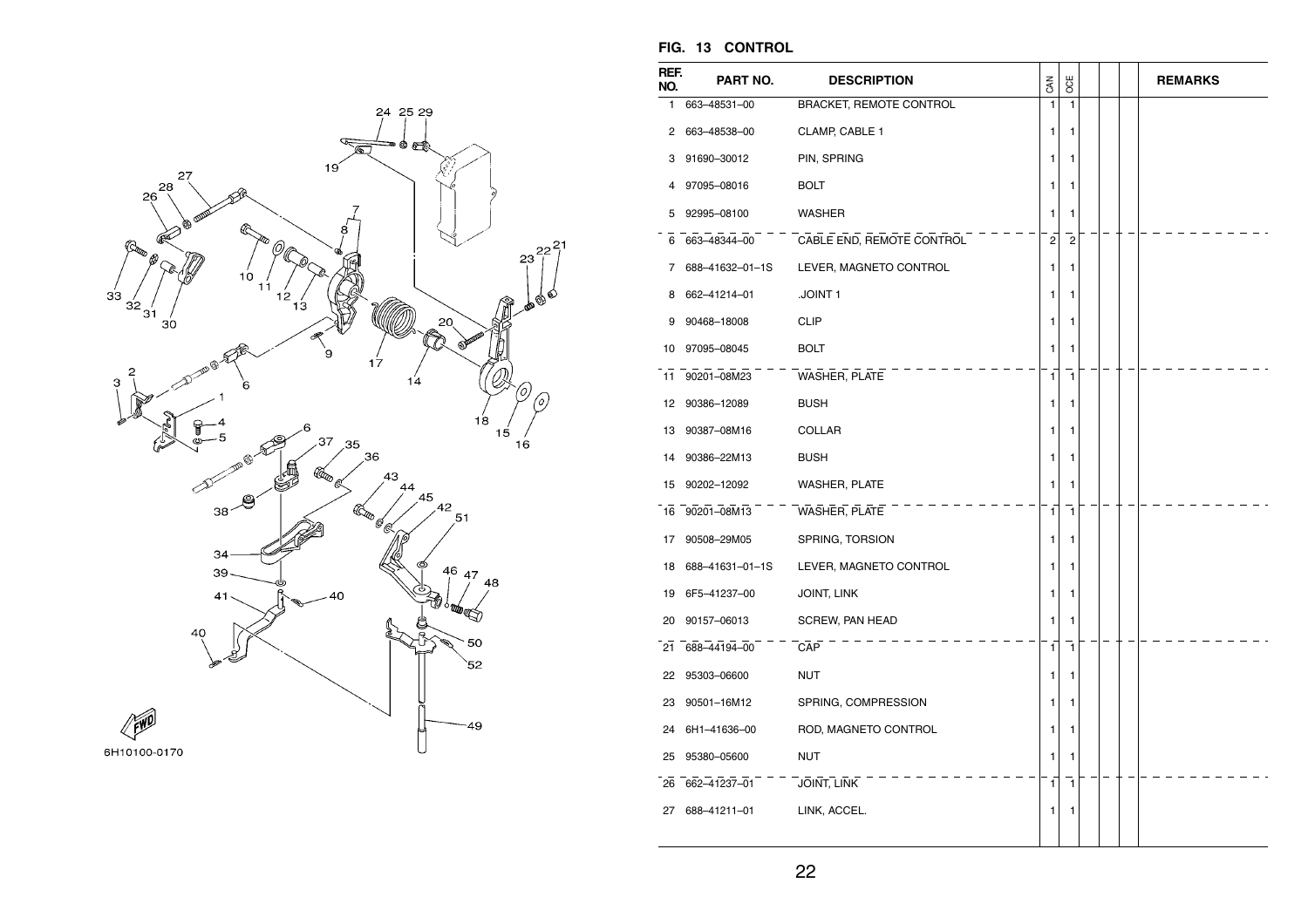

| REF.<br>NO. | PART NO.        | <b>DESCRIPTION</b>       | CAN            | OCE            |  | <b>REMARKS</b> |
|-------------|-----------------|--------------------------|----------------|----------------|--|----------------|
| 28          | 95380-05600     | <b>NUT</b>               | $\mathbf{1}$   | 1              |  |                |
| 29          | 682-41237-00    | <b>JOINT, LINK</b>       | 1              | 1              |  |                |
| 30          | 6H1-41213-00    | CAM, ACCEL.              | 1              | 1              |  |                |
| 31          | 90387-06M17     | COLLAR                   | 1              | 1              |  |                |
| 32          | 90206-10M04     | WASHER, WAVE             | 1              | 1              |  |                |
|             | 33 90119-06M24  | BOLT, WITH WASHER        | 1              | $\mathbf{1}$   |  |                |
| 34          | 688-44117-00-94 | <b>BRACKET</b>           | 1              | 1              |  |                |
| 35          | 97013-06020     | <b>BOLT</b>              | $\overline{c}$ | 2              |  |                |
| 36          | 92903-06600     | WASHER, PLATE            | 2              | 2              |  |                |
| 37          | 688-44124-00    | LINK, SHIFT ROD          | 1              | 1              |  |                |
|             | 38 688-44122-00 | BUSHING, SHIFT ROD LEVER | 1              | 1              |  |                |
| 39          | 90202-07M07     | <b>WASHER, PLATE</b>     | 1              | 1              |  |                |
| 40          | 90468-18008     | <b>CLIP</b>              | 3              | 3              |  |                |
| 41          | 6H1-44121-00    | LEVER, SHIFT ROD         | 1              | 1              |  |                |
| 42          | 688-44118-01-94 | <b>BRACKET</b>           | 1              | 1              |  |                |
|             | 43 97013-08030  | <b>BOLT</b>              | 2              | $\overline{2}$ |  |                |
| 44          | 92903-08100     | WASHER, SPRING           | 2              | 2              |  |                |
| 45          | 92903-08600     | <b>WASHER, PLATE</b>     | $\overline{c}$ | 2              |  |                |
| 46          | 93501-04M02     | <b>BALL</b>              | 1              | 1              |  |                |
| 47          | 90501-12082     | SPRING, COMPRESSION      | 1              | 1              |  |                |
|             | 48 648-42715-00 | <b>BUSHING</b>           | 1              | 1              |  |                |
|             | 49 6H1-44120-12 | HANDLE GEAR SHIFT ASSY   | 1              | 1              |  | L(20.3")       |
|             | 6H1-44120-22    | HANDLE GEAR SHIFT ASSY   |                | 1              |  | X(25.3")       |
| 50          | 90386-07M58     | <b>BUSH</b>              | 1              | 1              |  |                |
| 51          | 92990-08200     | WASHER, PLAIN            | 1              | 1              |  |                |
|             | 52 90468-18008  | <b>CLIP</b>              | 1              | 1              |  |                |
|             |                 |                          |                |                |  |                |
|             |                 |                          |                |                |  |                |

**FIG. 13 CONTROL**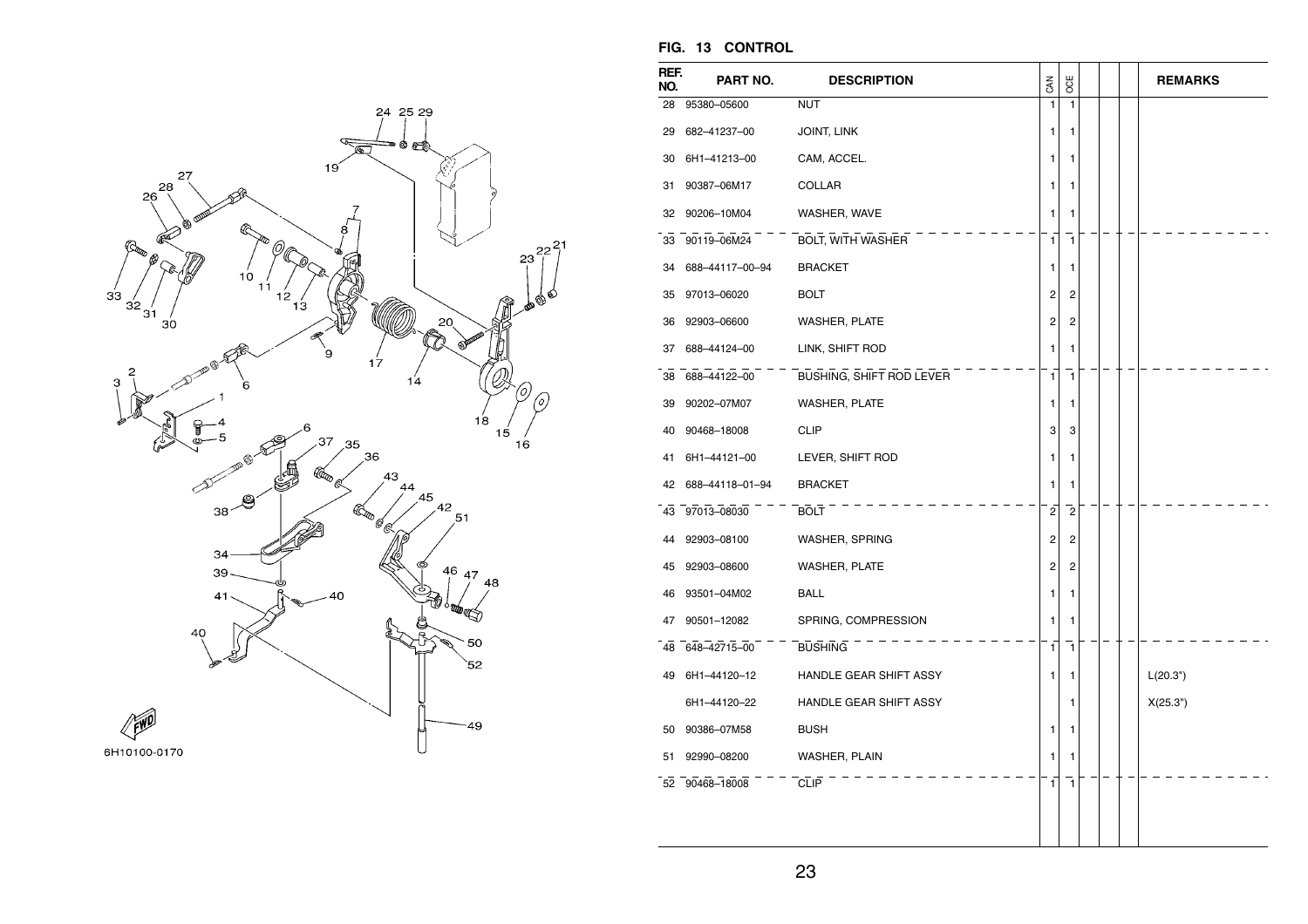



| FIG. 14 BRACKET 1 |
|-------------------|
|                   |

| REF.<br>NO. | PART NO.           | <b>DESCRIPTION</b>            | CAN                     | OCE                     |  | <b>REMARKS</b> |
|-------------|--------------------|-------------------------------|-------------------------|-------------------------|--|----------------|
| 1.          | 6H1-43111-01-8D    | <b>BRACKET, CLAMP 1</b>       | 1                       | 1                       |  |                |
| 2           | 6H1-45251-03       | ANODE                         | 1                       | 1                       |  |                |
| 3           | 6H1-44526-00       | <b>PLATE</b>                  | 1                       | 1                       |  |                |
| 4           | 90119-06M29        | <b>BOLT, WITH WASHER</b>      | 2                       | $\overline{c}$          |  |                |
| 5           | 97095-06016        | <b>BOLT</b>                   | $\overline{\mathbf{c}}$ | 2                       |  |                |
|             | 6 92995-06100      | WASHER, SPRING                | $\mathbf{2}$            | $\overline{2}$          |  |                |
|             | 7 92995-06600      | <b>WASHER</b>                 | 2                       | 2                       |  |                |
| 8           | 6H1-82148-00       | WIRE, LEAD 4                  | 1                       | 1                       |  |                |
| 9           | 97595-06510        | BOLT, WITH WASHER             | 1                       | 1                       |  |                |
|             | 10 6H1-43112-00-8D | <b>BRACKET, CLAMP 2</b>       | 1                       | 1                       |  |                |
|             | 11 6E5-82148-00    | WIRE, LEAD 4                  | 1                       | $\mathbf{1}$            |  |                |
|             | 12 97880-06012     | SCREW, PAN HEAD               | 1                       | 1                       |  |                |
|             | 13 97095-10045     | <b>BOLT</b>                   | 6                       | 6                       |  |                |
|             | 14 92995-10100     | WASHER                        | 6                       | 6                       |  |                |
|             | 15 6H1-43311-02-8D | <b>BRACKET, SWIVEL 1</b>      | 1                       | 1                       |  |                |
|             |                    | 16 93700-06M03 NIPPLE, GREASE | 3                       | $\overline{\mathbf{3}}$ |  |                |
|             | 17 663-45119-00    | CAP, GREASE NIPPLE            | 3                       | 3                       |  |                |
|             | 18 90464-11M18     | <b>CLAMP</b>                  | 1                       | 1                       |  |                |
|             | 19 90338-05M03     | <b>PLUG</b>                   | 1                       | 1                       |  |                |
|             | 20 688-43131-03    | <b>BOLT, CLAMP BRACKET</b>    | 1                       | 1                       |  |                |
|             | 21 90386-22M15     | BUSH <sup>-</sup>             | $\overline{2}$          | $\overline{2}$          |  |                |
|             | 22 90201-22M67     | WASHER, PLATE                 | 2                       | $\overline{c}$          |  |                |
|             | 23 90185-22M11     | NUT, SELF-LOCKING             | 1                       | 1                       |  |                |
|             | 24 6G5-43145-01    | CAP, CLAMP BRACKET            | 2                       | 2                       |  |                |
|             | 25 6H1-43181-01    | LEVER, TILT STOP 1            | 1                       | 1                       |  |                |
|             | 26 6H1-43185-01    | LEVER, TILT STOP 2            | $\mathbf{1}$            | 1                       |  |                |
|             | 27 90386-10M16     | <b>BUSH</b>                   | 4                       | 4                       |  |                |
|             |                    |                               |                         |                         |  |                |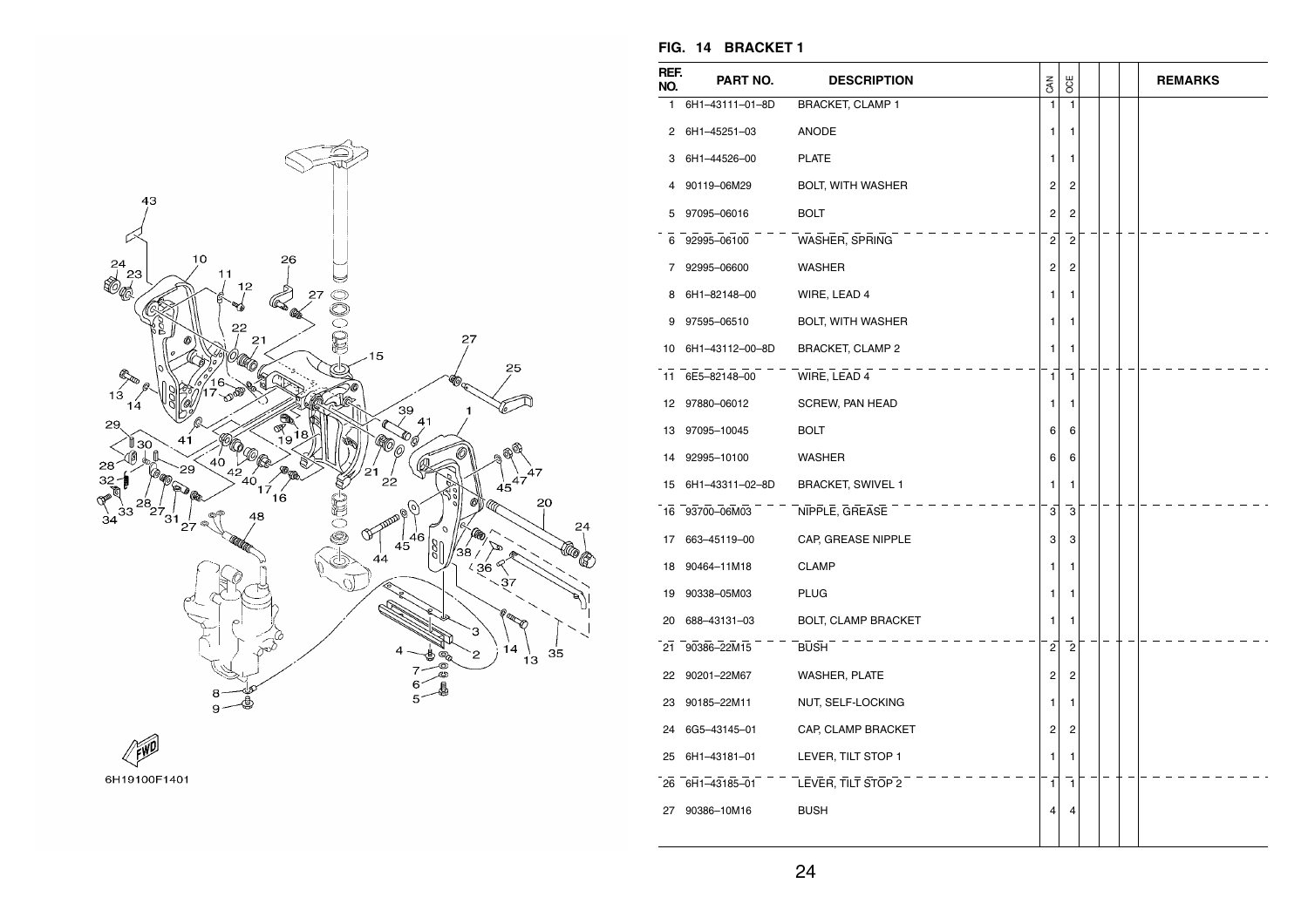

## **FIG. 14 BRACKET 1**

| REF.<br>NO. | PART NO.        | <b>DESCRIPTION</b>      | CAN            | OCE            |  | <b>REMARKS</b>          |
|-------------|-----------------|-------------------------|----------------|----------------|--|-------------------------|
| 28          | 6G5-43148-00    | COLLAR, DISTANCE        | $\overline{c}$ | $\overline{2}$ |  |                         |
| 29          | 91690-30020     | PIN, SPRING             | 2              | $\overline{c}$ |  |                         |
| 30          | 90249-06M19     | PIN                     | 1              | 1              |  |                         |
| 31          | 90387-10M02     | COLLAR                  | 1              | 1              |  |                         |
| 32          | 90506-14M24     | SPRING, TENSION         | 1              | 1              |  |                         |
| 33          | 6G5-43144-00    | HOOK, SPRING            | 1              | 1              |  |                         |
| 34          | 97095-06010     | <b>BOLT</b>             | 1              | 1              |  |                         |
| 35          | 688-43160-01    | TILT ROD ASSY           | 1              | 1              |  |                         |
| 36          | 688-43165-00    | .PLATE, TILT LOCK       | 1              | 1              |  |                         |
| 37          | 91690-30012     | .PIN, SPRING            | 1              | 1              |  |                         |
| 38          | 90502-16M02     | SPRING, CONICAL         | 1              | $\mathbf{1}$   |  |                         |
| 39          | 6E5-43126-10    | PIN, UPPER SHOCK MOUNT  | 1              | 1              |  | Go to P/N:PE0-OM-110024 |
| 40          | 90386-18M35     | <b>BUSH</b>             | 2              | $\overline{c}$ |  |                         |
| 41          | 93410-18M02     | <b>CIRCLIP</b>          | 2              | $\overline{2}$ |  | Go to P/N:PE0-OM-110024 |
| 42          | 90386-18M63     | <b>BUSH</b>             | 2              | 2              |  |                         |
|             | 43 63V-82377-50 | LABEL (SPARK, IGNITION) | 1              |                |  | FOR CAN                 |
| 44          | 90101-12M65     | <b>BOLT</b>             | 4              | 4              |  |                         |
| 45          | 92995-12200     | <b>WASHER</b>           | 8              | 8              |  |                         |
| 46          | 90201-12426     | WASHER, PLATE           | 4              | 4              |  |                         |
| 47          | 95380-12600     | <b>NUT</b>              | 8              | 8              |  |                         |
|             | 48 90440-14M00  | <b>PIPE</b>             | 1              | $\mathbf{1}$   |  |                         |
|             |                 |                         |                |                |  |                         |
|             |                 |                         |                |                |  |                         |
|             |                 |                         |                |                |  |                         |
|             |                 |                         |                |                |  |                         |
|             |                 |                         |                |                |  |                         |
|             |                 |                         |                |                |  |                         |
|             |                 |                         |                |                |  |                         |

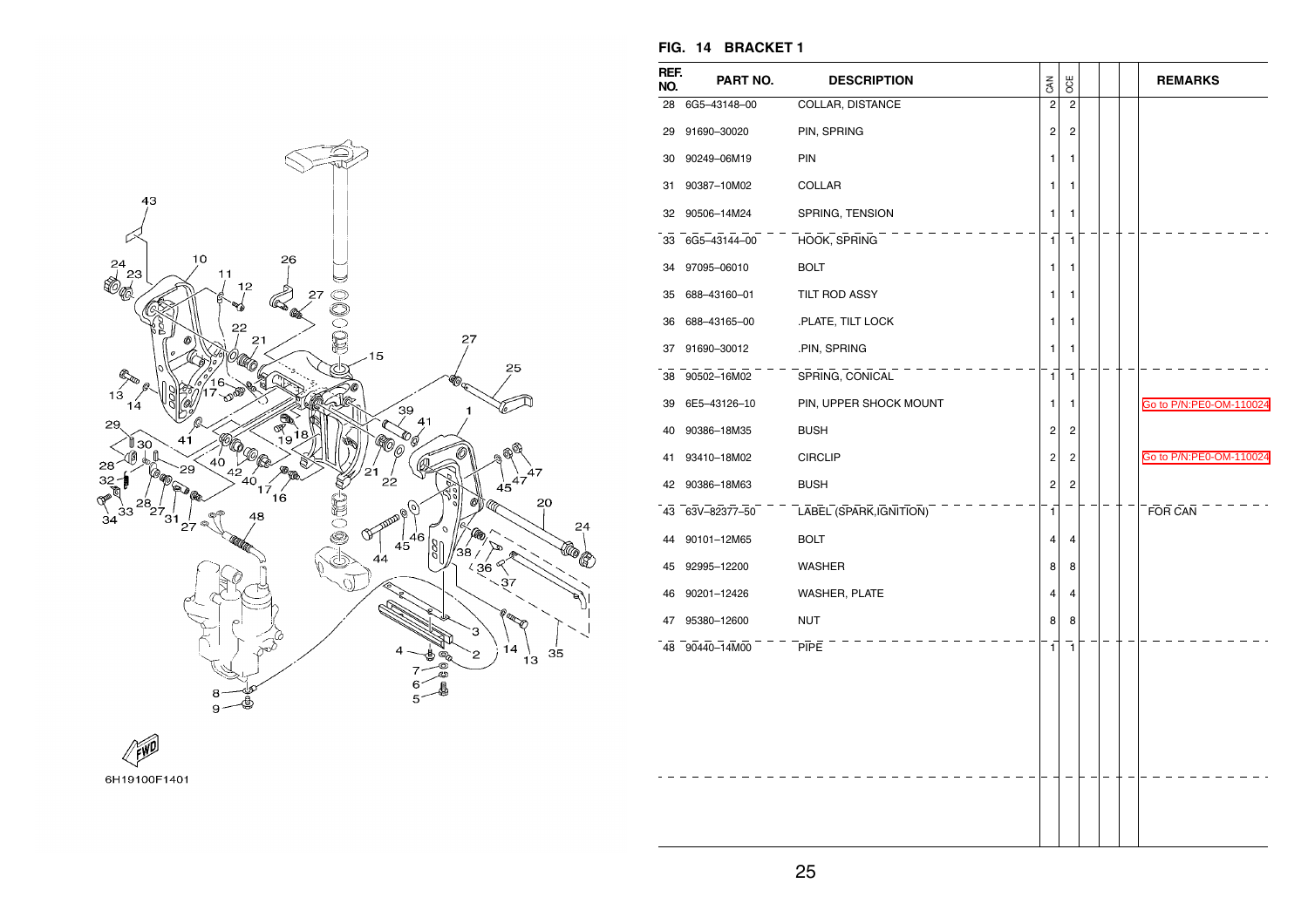# <span id="page-29-0"></span>**PARTS NEWS**



News No.

Date: May 16,2011

Signature:S. Ishibashi

Cause: <sub>Ⅳ</sub> Revision Notice □ Correction □ Sales Unit Change □ Others

| Model                                                               |                              | 90, 90AETO (6H1D) / 75CETO (67P9)                     |                                                                                             |  |  |  |  |  |  |
|---------------------------------------------------------------------|------------------------------|-------------------------------------------------------|---------------------------------------------------------------------------------------------|--|--|--|--|--|--|
| Subject                                                             |                              | PARTS CATALOGUE CORRECTIONS                           |                                                                                             |  |  |  |  |  |  |
| CATALOGUE NO.                                                       |                              | 1K6H1-100E1 / 1K6H1-200S1 / 1K6H1-300F1 / 1K6H1-664E1 |                                                                                             |  |  |  |  |  |  |
| Time of YPEC Revision Text, Illustration --> Jun./20/2011           | PDF Replace --> Jun./20/2011 |                                                       |                                                                                             |  |  |  |  |  |  |
| (YPEC = Yamaha Parts Electrical Catalogue = Website parts catalogue |                              |                                                       |                                                                                             |  |  |  |  |  |  |
| Applicable Engine Serial No.                                        |                              |                                                       | *1: Interchangeability<br>Old Parts<br>Old Parts                                            |  |  |  |  |  |  |
| <b>MODEL NAME</b>                                                   | MODEL CODE                   | Applicable<br>Engine Serial No.                       | A<br>New Parts<br>New Parts<br>Old Parts<br>Old Parts<br>B<br><b>New Parts</b><br>New Parts |  |  |  |  |  |  |
| 75C                                                                 | 67P9                         | 692:1052923-                                          | Old Parts<br>Old Parts                                                                      |  |  |  |  |  |  |
| 90A                                                                 | 6H <sub>1</sub> D            | 6H1:1045966-                                          | New Parts<br><b>New Parts</b><br>These parts are interchangeable with a set                 |  |  |  |  |  |  |

### **FIG.13 or 14 BRACKET 1**

|          |      | 1. LIST CORRECTION |                  |                               |                        |                             |
|----------|------|--------------------|------------------|-------------------------------|------------------------|-----------------------------|
| Fig.     | Ref. | OLD P/No.          | <b>NEW P/No.</b> | <b>PART NAME</b>              | Q'TY                   | *Interchangeability         |
| No.      | No.  |                    |                  |                               |                        | <b>REMARKS</b>              |
| 13       | 39   | 6E5-43126-02       | 6E5-43126-10     | <b>PIN, UPPER SHOCK MOUNT</b> |                        | <b>Part number revision</b> |
| or<br>14 | 41   | 93410-18M02        | ۰                | <b>CIRCLIP</b>                | 1 --> 2 $\blacksquare$ | *Q'TY change                |

#### 2. ILLUSTRATION CORRECTION





Thank you very much for your cooperation.

Service Manager Check

Parts Manager **Check** 

41

 $29$ 

P)

40

෧

40

47

17

16

Parts Manager File

YAMAHA MOTOR CO.,LTD 2500 Shingai Iwata Shizuoka 438-8501.Japan Technical Publication Dept.



**(NEW)**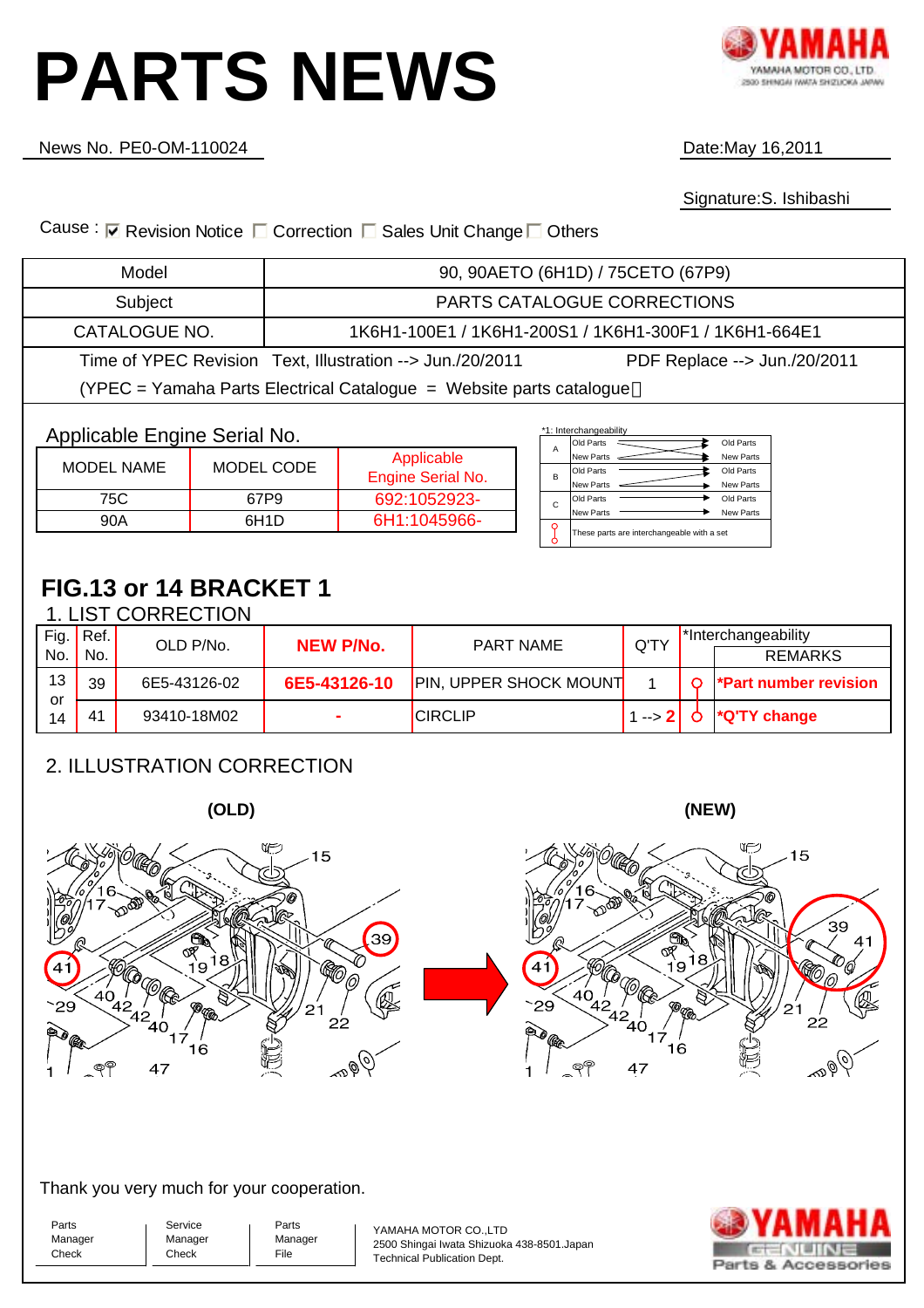

| REF.<br>NO. | PART NO.           | <b>DESCRIPTION</b>                               | CAN            | OCE                     |  | <b>REMARKS</b> |
|-------------|--------------------|--------------------------------------------------|----------------|-------------------------|--|----------------|
|             | 1 6H1-83672-21     | <b>TRIM SENDER</b>                               | $\mathbf{1}$   | $\mathbf{1}$            |  |                |
|             | 2 97885-06016      | SCREW, PAN HEAD                                  | 2              | $\overline{c}$          |  |                |
| 3           | 92995-06600        | <b>WASHER</b>                                    | 2              | 2                       |  |                |
| 4           | 688-42510-03-8D    | STEERING BRACKET ASSY                            | 1              | 1                       |  |                |
| 5           | 90201-30M00        | <b>WASHER, PLATE</b>                             | 1              | 1                       |  |                |
|             | 6 90386-30M78      | <b>BUSH</b>                                      | 1              | $\mathbf{1}$            |  |                |
|             | 7 90386-30M77      | <b>BUSH</b>                                      | 2              | 2                       |  |                |
|             | 8 93210-29M94      | O-RING                                           | 2              | 2                       |  |                |
| 9           | 90386-30M60        | <b>BUSH</b>                                      | 1              | 1                       |  |                |
|             |                    | 10 663-44551-02-8D HOUSING, LOWER MOUNT RUBBER 1 | 1              | 1                       |  |                |
|             | 11 93410-28M06     | <b>CIRCLIP</b>                                   | 1              | 1                       |  |                |
|             | 12 687-44555-00    | MOUNT DAMPER, LOWER SIDE                         | 2              | 2                       |  |                |
|             | 13 90201-12M16     | <b>WASHER, PLATE</b>                             | 4              | 4                       |  |                |
|             | 14 90202-25M04     | <b>WASHER, PLATE</b>                             | 2              | $\overline{c}$          |  |                |
| 15          | 90201-13M19        | <b>WASHER, PLATE</b>                             | 2              | $\overline{c}$          |  |                |
|             | 16 90109-12261     | $BOLT$ - - -                                     | $\overline{2}$ | $\overline{c}$          |  |                |
|             | 17 663-44575-00    | DAMPER, LOWER MOUNT RUBBER                       | 2              | 2                       |  |                |
|             | 18 95380-12800     | NUT, CROWN                                       | 2              | $\overline{\mathbf{c}}$ |  |                |
|             | 19 687-44552-02    | HOUSING, LOWER MOUNT RUBBER 2                    | 2              | 2                       |  |                |
|             | 20 97075-08025     | <b>BOLT</b>                                      | 4              | $\overline{4}$          |  |                |
| 21          | 92995-08100        | WASHER                                           | 4              | 4                       |  |                |
|             | 22 90501-14M08     | SPRING, COMPRESSION                              | 4              | 4                       |  |                |
|             | 23 90179-06066     | NUT                                              | 2              | 2                       |  |                |
|             | 24 663-44553-01-8D | COVER, LOWER MOUNT                               | 2              | 2                       |  |                |
|             | 25 97885-06016     | SCREW, PAN HEAD                                  | 2              | 2                       |  |                |
| 26          | 688-82127-02       | WIRE, LEAD $2 - -$                               | 1              | $\mathbf{1}$            |  |                |
|             | 27 688-44514-00    | MOUNT DAMPER, UPPER SIDE                         | 2              | 2                       |  |                |
|             |                    |                                                  |                |                         |  |                |

#### **FIG. 15 BRACKET 2**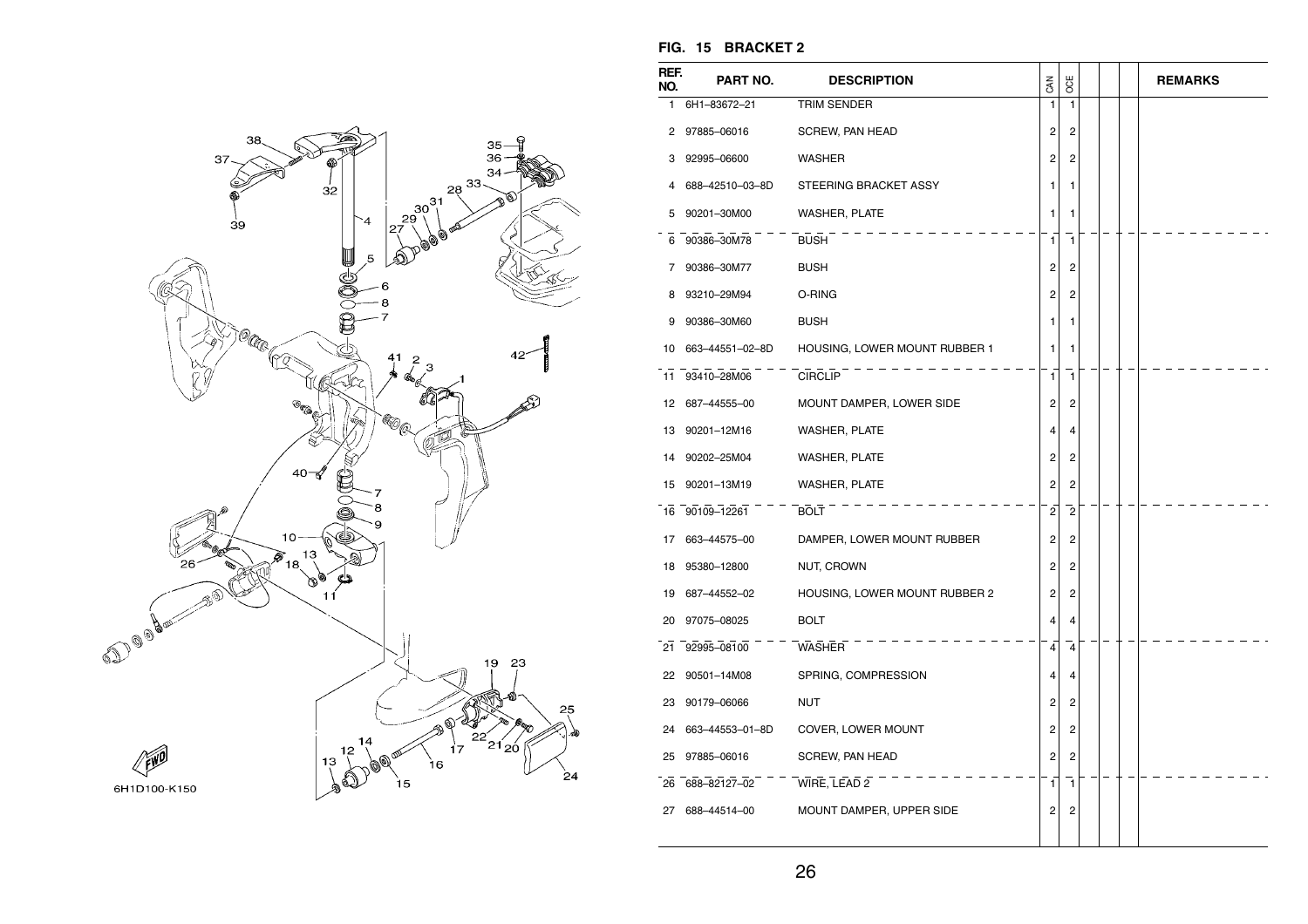

| REF.<br>NO. | PART NO.        | <b>DESCRIPTION</b>                         | <b>GAN</b>              | OCE            |  | <b>REMARKS</b> |
|-------------|-----------------|--------------------------------------------|-------------------------|----------------|--|----------------|
|             | 28 90101-10M49  | <b>BOLT</b>                                | $\overline{c}$          | $\overline{2}$ |  |                |
|             | 29 90201-20M21  | WASHER, PLATE                              | $\overline{\mathbf{c}}$ | $\overline{c}$ |  |                |
|             | 30 90202-20M06  | WASHER, PLATE                              | 2                       | $\overline{c}$ |  |                |
| 31          | 90201-11M22     | <b>WASHER, PLATE</b>                       | 2                       | 2              |  |                |
|             | 32 90185-10051  | NUT, SELF-LOCKING                          | 2                       | $\overline{c}$ |  |                |
|             |                 | 33 663-44575-00 DAMPER, LOWER MOUNT RUBBER | $\overline{2}$          | $\overline{2}$ |  |                |
|             | 34 688-44511-00 | COVER, UPPER MOUNT                         | 1                       | 1              |  |                |
|             | 35 97075-08035  | <b>BOLT</b>                                | 3                       | 3              |  |                |
|             | 36 92995-08100  | WASHER                                     | 3                       | 3              |  |                |
|             | 37 688-48511-30 | HOOK, STEERING                             | 1                       | 1              |  | STEERING GUIDE |
|             | 38 90116-10175  | BOLT, STUD                                 | $\overline{c}$          | $\overline{2}$ |  |                |
| 39          | 90185-10051     | NUT, SELF-LOCKING                          | 2                       | $\overline{c}$ |  |                |
|             | 40 6H1-43376-00 | <b>BOLT, THRUST RECEIVER</b>               | 2                       | 2              |  |                |
|             | 41 90185-08057  | NUT, SELF-LOCKING                          | 2                       | 2              |  |                |
|             | 42 90465-11M10  | <b>CLAMP</b>                               | 3                       | 3              |  |                |
|             |                 |                                            |                         |                |  |                |
|             |                 |                                            |                         |                |  |                |

#### **FIG. 15 BRACKET 2**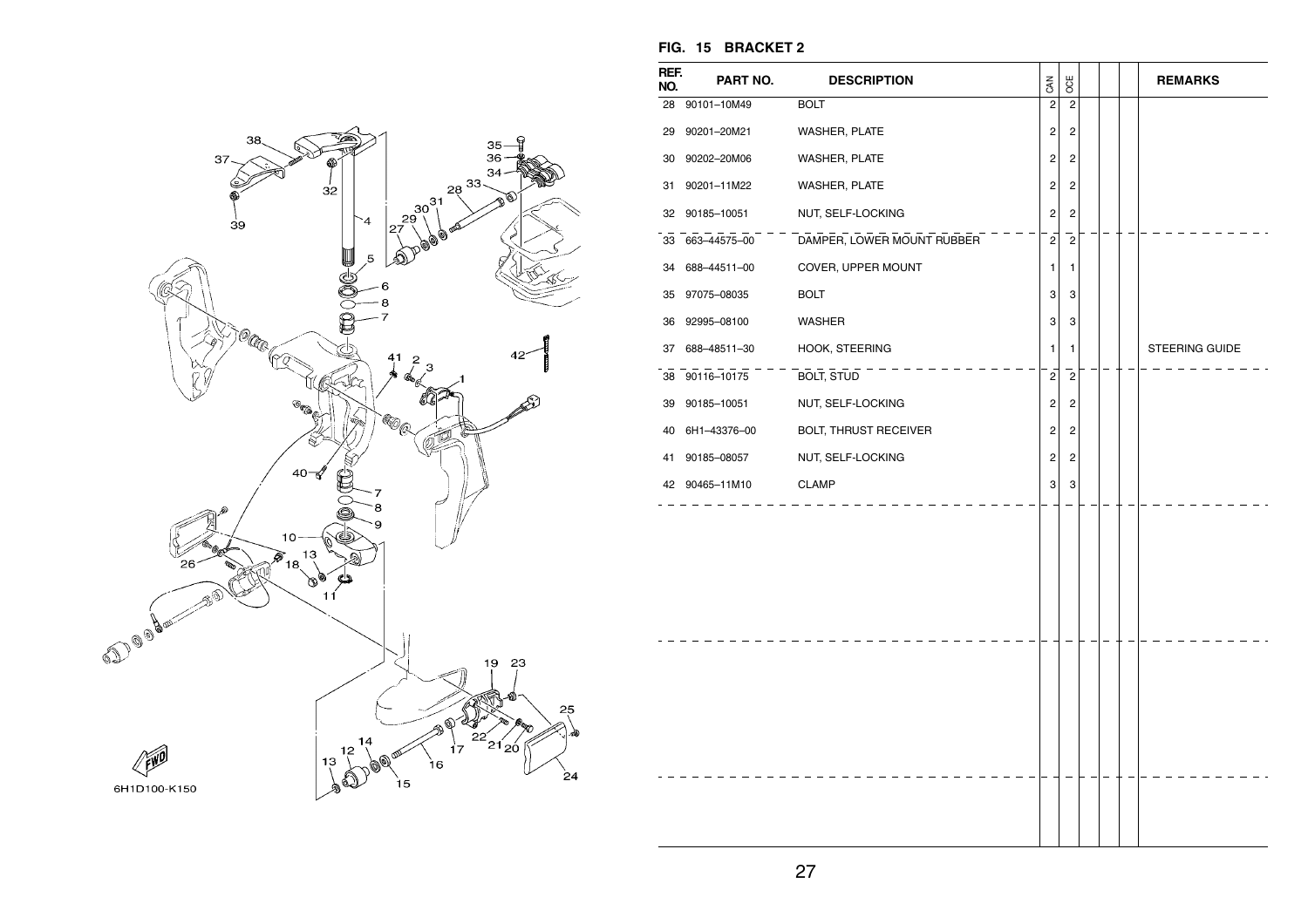

#### **FIG. 16 POWER TRIM & TILT ASSY**

| REF.<br>NO. | PART NO.                        | <b>DESCRIPTION</b>                    | CAN                     | OCE            |  | <b>REMARKS</b> |
|-------------|---------------------------------|---------------------------------------|-------------------------|----------------|--|----------------|
| 1.          | 6H1-43800-17-8D                 | POWER TRIM & TILT ASSY                | $\mathbf{1}$            | $\mathbf{1}$   |  |                |
| 2           | 6H1-43880-02                    | <b>MOTOR ASSY</b>                     | 1                       | 1              |  |                |
| З           | 6H1-43805-10                    | ARMATURE ASSY…                        | 1                       | 1              |  |                |
| 4           | 6H1-43804-10                    | STATOR ASSY                           | 1                       | 1              |  |                |
| 5           | 6H1-43891-10                    | .BRUSH 1                              | 1                       | 1              |  |                |
| 6           |                                 | 6H1-43892-10 .BREAKER COMP. (BRUSH 2) | $\mathbf{1}$            | $\mathbf{1}$   |  |                |
| 7           | 6H1-4380F-10                    | PLATE, BRUSH HOLDER                   | 1                       | 1              |  |                |
| 8           | 6H1-4380J-10                    | HOLDER, BRUSH                         | 2                       | 2              |  |                |
| 9           | 6H1-4386K-10                    | SPRING, BRUSH                         | $\overline{\mathbf{c}}$ | 2              |  |                |
|             | 10 97885-05016                  | SCREW, PAN HEAD                       | 3                       | 3              |  |                |
| 11          | 97607-04310                     | SCREW, WITH WASHER                    | $\overline{2}$          | $\overline{2}$ |  |                |
|             | 12 6H1-43881-10                 | FRAME, END                            | 1                       | 1              |  |                |
|             | 13 6H1-4380H-10                 | METAL                                 | 1                       | 1              |  |                |
|             | 14 93102-08M43                  | OIL SEAL                              | 1                       | 1              |  |                |
| 15          | 6H1-4380G-10                    | PLATE                                 | 1                       | 1              |  |                |
|             | $16$ 6H1-43865-10 - O-RING      |                                       | $\mathbf{1}$            | 1              |  |                |
|             | 17 6H1-43840-11                 | .POWER TILT ASSY                      | 1                       | 1              |  |                |
|             | 18 6H1-43861-10                 | O-RING                                | 1                       | 1              |  |                |
| 19          | 6H1-43814-11                    | PISTON, FREE                          | 1                       | 1              |  |                |
|             | 20 6H1-43810-11                 | TILT PISTON SUB ASSY                  | 1                       | 1              |  |                |
|             | 21 6H1-43861-00                 | $$ O-RING                             | 1                       | 1              |  |                |
|             | 22 6H1-43861-10                 | O-RING                                | 1                       | 1              |  |                |
|             | 23 6H1-43871-10                 | RING, BACK UP                         | 1                       | 1              |  |                |
|             | 24 6H1-43812-00                 | SEAL, DUST                            | 1                       | 1              |  |                |
|             | 25 6H1-43872-10                 | RING, BACK UP                         | 1                       | 1              |  |                |
|             | 26 93210-18397 O-RING           |                                       | $\mathbf{1}$            | $\mathbf{1}$   |  |                |
|             | 27 6H1-43813-10 .CYLINDER, TILT |                                       | 1                       | 1              |  |                |
|             |                                 |                                       |                         |                |  |                |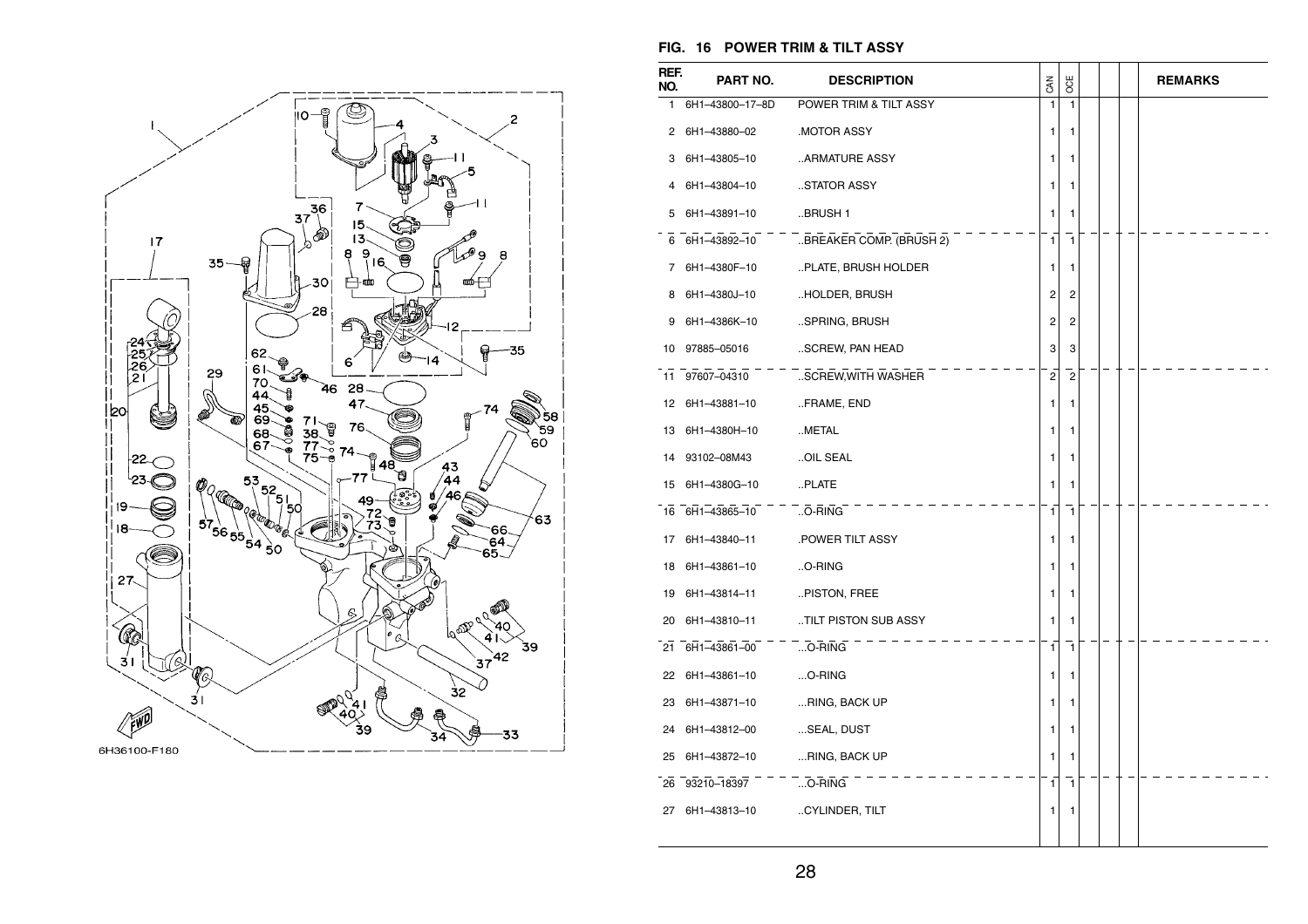

#### **FIG. 16 POWER TRIM & TILT ASSY**

| REF.<br>NO. | PART NO.        | <b>DESCRIPTION</b>      | CAN            | OCE            |  | <b>REMARKS</b> |
|-------------|-----------------|-------------------------|----------------|----------------|--|----------------|
| 28          | 93210-68N50     | .O-RING                 | $\overline{c}$ | $\overline{2}$ |  |                |
| 29          | 6H1-43835-10    | .PIPE                   | 1              | 1              |  |                |
| 30          | 6H1-43828-10    | .BODY, RESERVOIR        | 1              | 1              |  |                |
| 31          | 90386-18M14     | .BUSH                   | 2              | $\overline{c}$ |  |                |
| 32          | 6E5-43818-00    | .PIN, LOWER SHOCK MOUNT | 1              | 1              |  |                |
|             | 33 6H1-43833-10 | .PIPE                   | 1              | $\mathbf{1}$   |  |                |
| 34          | 6H1-43834-00    | .PIPE                   | 1              | 1              |  |                |
| 35          | 97595-06420     | .BOLT, WITH WASHER      | 6              | 6              |  |                |
| 36          | 6H1-43829-00    | .PLUG, RESERVOIR        | 1              | 1              |  |                |
| 37          | 93210-09165     | .O-RING                 | 2              | 2              |  |                |
|             | 38 93210-064A5  | .O-RING                 | 1              | 1              |  |                |
| 39          | 67F-43802-00    | .VALVE SUB ASSY         | 2              | $\overline{c}$ |  |                |
| 40          | 6H1-43866-00    | O-RING                  | 1              | 1              |  |                |
| 41          | 6H1-43867-00    | O-RING                  | 1              | 1              |  |                |
| 42          | 6H1-43841-11    | .PISTON, SHUTTLE        | 1              | 1              |  |                |
|             | 43 6H1-43856-10 | SPRING, DOWN RELIEF     | 1              | $\mathbf{1}$   |  |                |
| 44          | 6H1-43844-10    | .PIN, VALVE SUPPORT     | 2              | $\overline{c}$ |  |                |
| 45          | 6H1-4384G-11    | .SEAL, RELIEF VALVE     | 1              | 1              |  |                |
| 46          | 6H1-4384F-10    | .SEAL, MAIN VALVE       | 2              | 2              |  |                |
| 47          | 6H1-43817-01    | FILTER 2                | 1              | 1              |  |                |
|             | 48 6H1-43831-10 | .CONNECTOR, SHAFT       | 1              | 1              |  |                |
| 49          | 6H1-43830-11    | GEAR PUMP ASSY.         | 1              | 1              |  |                |
| 50          | 6H1-43847-00    | .SEAT, MANUAL VALVE     | 2              | 2              |  |                |
| 51          | 6H1-43899-00    | .SPRING, MANUAL RELEASE | 1              | 1              |  |                |
| 52          | 6H1-4382A-10    | .ADAPTOR 1              | 1              | 1              |  |                |
|             | 53 6H1-43854-00 | .SPRING, MANUAL RELEASE | 1              | 1              |  |                |
| 54          | 93210-10M74     | .O-RING                 | 1              | 1              |  |                |
|             |                 |                         |                |                |  |                |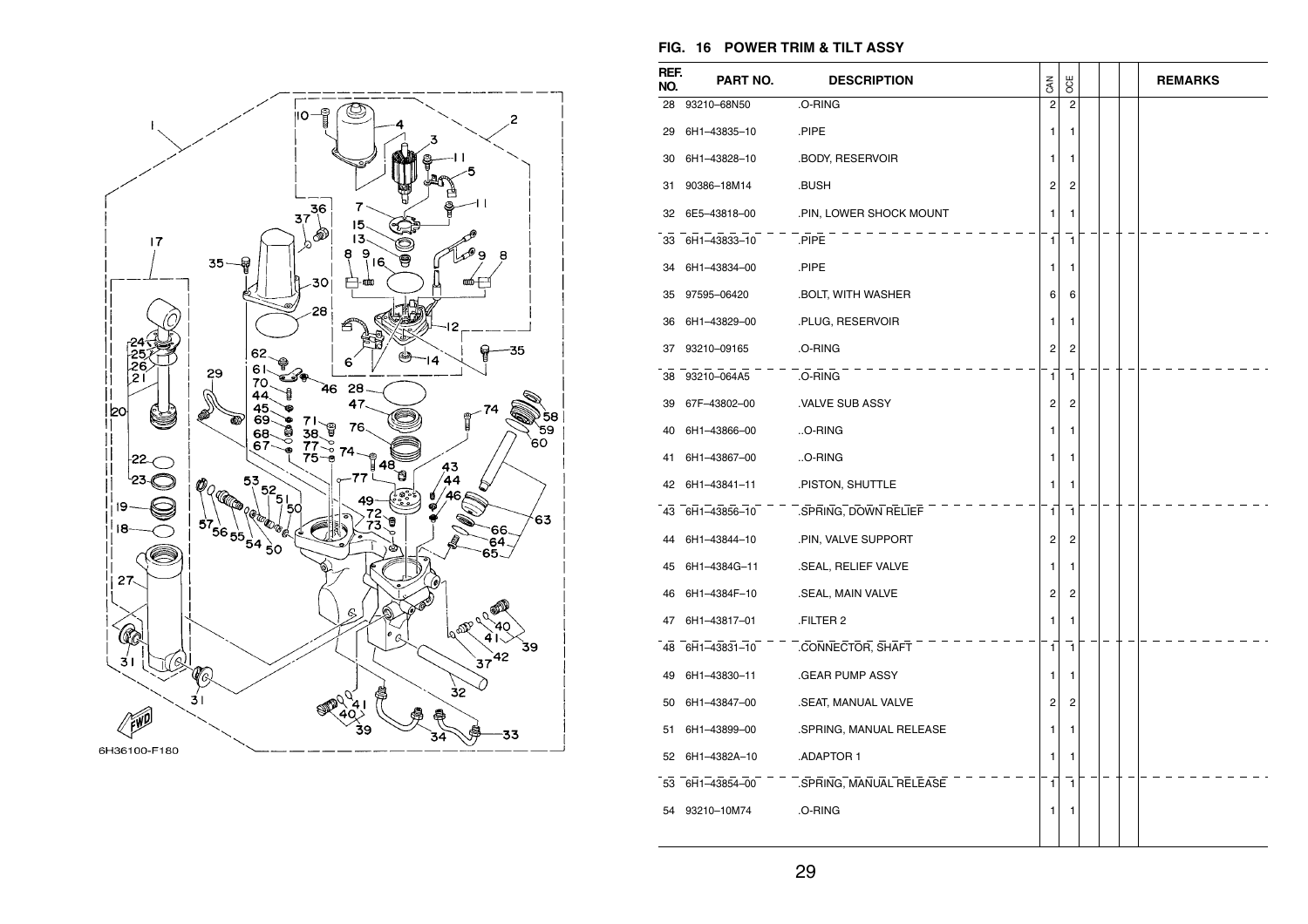

#### **FIG. 16 POWER TRIM & TILT ASSY**

| REF.<br>NO. | PART NO.        | <b>DESCRIPTION</b>           | CAN            | OCE            |  | <b>REMARKS</b> |
|-------------|-----------------|------------------------------|----------------|----------------|--|----------------|
| 55          | 6H1-43845-00    | .SCREW, MANUAL RELEASE       | $\mathbf{1}$   | $\mathbf{1}$   |  |                |
| 56          | 93210-18M75     | .O-RING                      | 1              | 1              |  |                |
| 57          | 6H1-43875-00    | .RING, SNAP                  | 1              | 1              |  |                |
| 58          | 6H1-43822-10    | .SEAL, TRIM DUST             | 2              | $\overline{c}$ |  |                |
| 59          | 6H1-43821-11    | .SCREW, TRIM CYLINDER END    | 2              | 2              |  |                |
| 60          | 6H1-43861-10    | .O-RING                      | $\overline{2}$ | $\overline{c}$ |  |                |
| 61          | 6H1-4384E-20    | .SPRING, TRIM                | 1              | 1              |  |                |
| 62          | 97602-05210     | .SCREW, PAN HEAD WITH WASHER | 2              | 2              |  |                |
| 63          | 6H1-43820-11    | TRIM PISTON SUB ASSY         | $\overline{2}$ | $\overline{c}$ |  |                |
| 64          | 6H1-43864-00    | O-RING                       | 1              | 1              |  |                |
| 65          | 91318-08016     | BOLT, SOCKET HEAD            | 1              | $\mathbf{1}$   |  |                |
| 66          | 6H1-43874-00    | RING, BACK UP                | 1              | 1              |  |                |
| 67          | 6H1-43816-00    | .FILTER 1                    | 1              | 1              |  |                |
| 68          | 6H1-43896-00    | .O-RING                      | 1              | 1              |  |                |
| 69          | 6H1-43895-12    | .SEAT, RELIEF VALVE          | 1              | 1              |  |                |
| 70          | $-6H1-43855-11$ | .SPRING, UP RELIEF           | 1              | 7              |  |                |
| 71          | 6H1-43843-11    | .SCREW, VALVE LOCK           | 1              | 1              |  |                |
| 72          | 6H1-4388E-11    | .PLUG, TAPER SCREW           | 1              | 1              |  |                |
| 73          | 6H1-43868-00    | .O-RING                      | 1              | 1              |  |                |
| 74          | 91318-04025     | .BOLT                        | 4              | 4              |  |                |
| 75          | 6H1-4387J-00    | .WASHER, SPECIAL 2           | 1              | $\mathbf{1}$   |  |                |
| 76          | 6H1-4385H-00    | .SPRING, SEAL                | 1              | 1              |  |                |
| 77          | 93505-32038     | .BALL                        | $\overline{c}$ | 2              |  |                |
|             |                 |                              |                |                |  |                |
|             |                 |                              |                |                |  |                |
|             |                 |                              |                |                |  |                |
|             |                 |                              |                |                |  |                |
|             |                 |                              |                |                |  |                |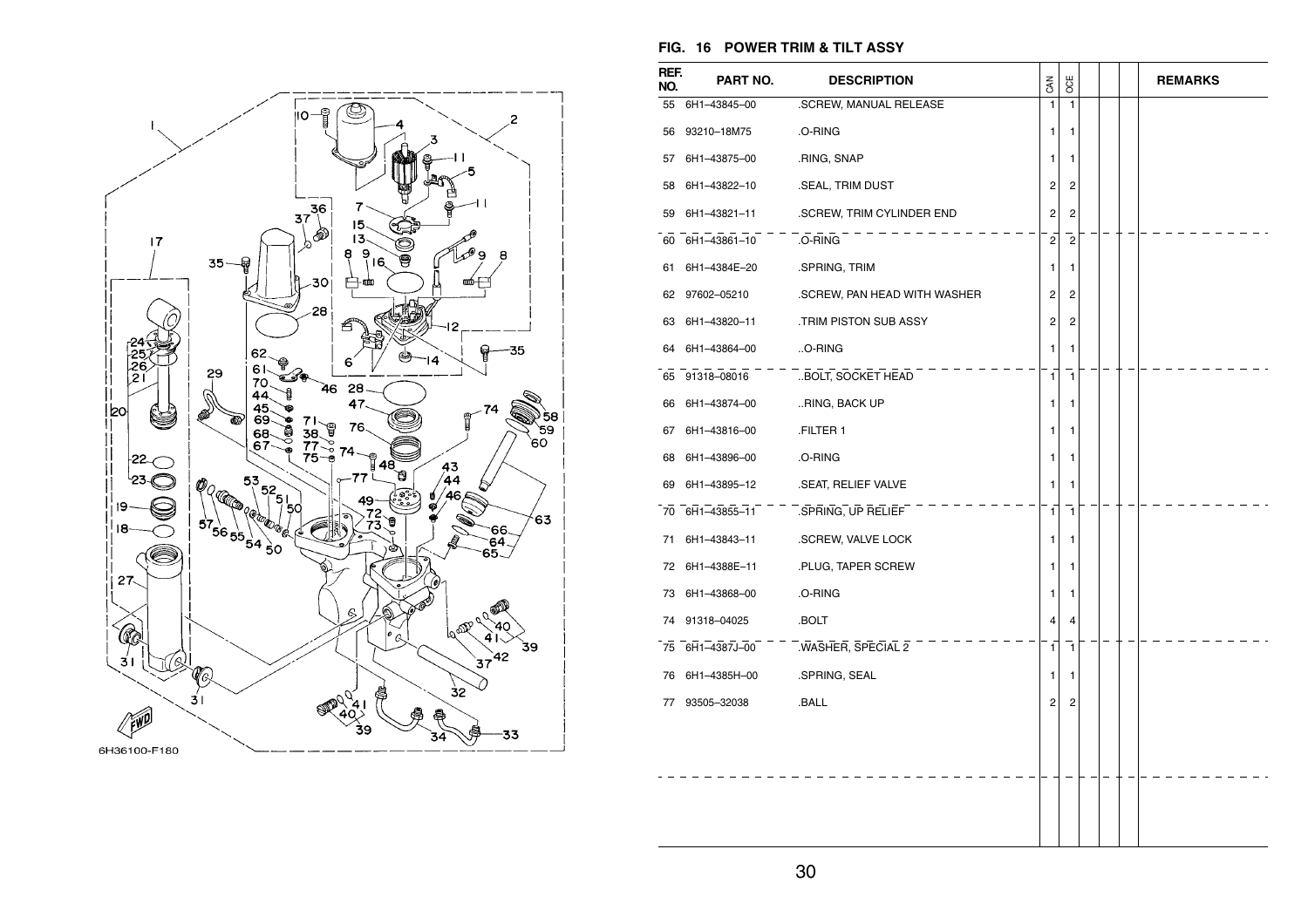

#### **FIG. 17 UPPER CASING**

| REF.<br>NO.     | PART NO.        | <b>DESCRIPTION</b>         | CAN            | OCE            |  | <b>REMARKS</b> |
|-----------------|-----------------|----------------------------|----------------|----------------|--|----------------|
| 1               | 688-45111-04-8D | CASING, UPPER              | 1              | $\mathbf{1}$   |  |                |
| 2               | 663-45155-10    | CAP                        | 1              | 1              |  |                |
| 3               | 93606-12019     | PIN, DOWEL                 | 2              | 2              |  |                |
| 4               | 90119-08M80     | BOLT, WITH WASHER          | 8              | 8              |  |                |
| 5               | 688-41137-03-CA | GUIDE, EXHAUST             | 1              | 1              |  |                |
| 6               | 688-45114-A1    | GASKET, UPPER CASING       | $\mathbf{1}$   | $\mathbf{1}$   |  |                |
| 7               | 688-41134-A0    | GASKET, EXHAUST MANIFOLD   | 1              | 1              |  |                |
| 8               | 688-41131-00-CA | MANIFOLD, EXT. 1           | 1              | 1              |  |                |
| 9               | 688-41133-00    | GASKET, EXHAUST MANIFOLD 1 | 1              | 1              |  |                |
| 10              | 688-14711-01-CA | MUFFLER 1                  | 1              | 1              |  |                |
| 11              | 688-45123-00    | GASKET, MUFFLER            | 1              | $\mathbf{1}$   |  |                |
| 12 <sup>2</sup> | 663-14737-10    | DAMPER, MUFFLER            | 1              | 1              |  |                |
| 13              | 97075-08030     | <b>BOLT</b>                | 7              | 7              |  |                |
| 14              | 92995-08100     | <b>WASHER</b>              | $\overline{7}$ | 7              |  |                |
| 15              | 97075-08025     | <b>BOLT</b>                | 1              | 1              |  |                |
| 16              | 92995-08100     | WASHER                     | $\mathbf{1}$   | $\mathbf{1}$   |  |                |
| 17              | 90119-08102     | <b>BOLT, WITH WASHER</b>   | 2              | 2              |  |                |
| 18              | 97075-08035     | <b>BOLT</b>                | 2              | 2              |  |                |
| 19              | 92995-08100     | <b>WASHER</b>              | 2              | 2              |  |                |
| 20              | 688-45113-A0    | GASKET, UPPER CASING       | 1              | 1              |  |                |
| 21              | 93606-12019     | PIN, DOWEL                 | $\mathbf{2}$   | $\overline{2}$ |  |                |
| 22              | 688-45211-01-8D | <b>EXTENSION</b>           |                | 1              |  | X(25.3")       |
|                 | 23 90116-10M05  | <b>BOLT, STUD</b>          |                | 4              |  | X(25.3")       |
| 24              | 93606-12019     | PIN, DOWEL                 |                | 4              |  | X(25.3")       |
| 25              | 95380-10600     | <b>NUT</b>                 |                | 4              |  | X(25.3")       |
|                 | 26 90119-08M86  | BOLT, WITH WASHER          |                | $\mathbf{1}$   |  | X(25.3")       |
|                 |                 |                            |                |                |  |                |
|                 |                 |                            |                |                |  |                |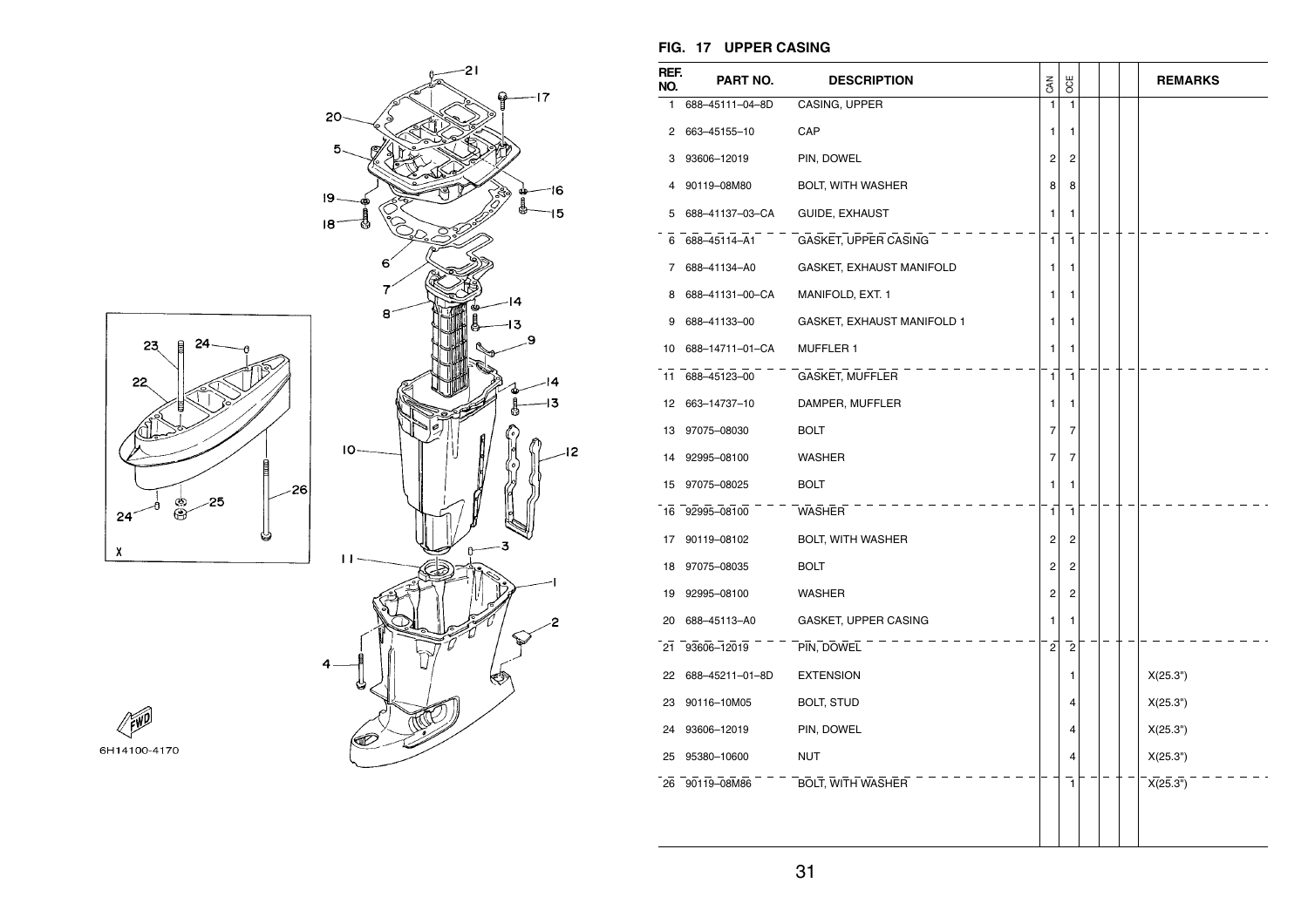



| REF.<br>NO. | PART NO.        | <b>DESCRIPTION</b>          | CAN          | <b>DOE</b>   |  | <b>REMARKS</b> |
|-------------|-----------------|-----------------------------|--------------|--------------|--|----------------|
| 1           | 6H1-45300-16-8D | <b>LOWER UNIT ASSY</b>      | $\mathbf{1}$ | $\mathbf{1}$ |  | L(20.3")       |
|             | 6H1-45300-26-8D | LOWER UNIT ASSY             |              | 1            |  | X(25.3")       |
| 2           | 6H1-45301-03-8D | CASING, LOWER               | 1            | 1            |  |                |
| 3           | 93315-325V1     | <b>BEARING</b>              | 1            | 1            |  |                |
| 4           | 688-45536-01    | SLEEVE, DRIVE SHAFT         | 1            | 1            |  |                |
| 5           | 688-45587-01    | $\overline{SHIM(T:0.10MM)}$ | 1            | 1            |  | UR             |
|             | 688-45587-10    | SHIM (T:0.12MM)             | 1            | 1            |  | UR             |
|             | 688-45587-20    | SHIM (T:0.15MM)             | 1            | 1            |  | UR             |
|             | 688-45587-30    | SHIM (T:0.18MM)             | 1            | 1            |  | UR             |
|             | 688-45587-40    | SHIM (T:0.30MM)             | 1            | 1            |  | UR             |
|             | 688-45587-50    | SHIM (T:0.40MM)             | 1            | 1            |  | UR             |
|             | 688-45587-60    | SHIM (T:0.50MM)             | 1            | 1            |  | UR             |
| 6           | 93332-000U3     | <b>BEARING</b>              | 1            | 1            |  |                |
| 7           | 688-45567-01    | SHIM (T:0.10MM)             | 1            | 1            |  | UR             |
|             | 688-45567-10    | SHIM (T:0.12MM)             | 1            | 1            |  | UR             |
|             | 688-45567-20    | SHIM (T:0.15MM)             | 1            | 1            |  | UR             |
|             | 688-45567-30    | SHIM (T:0.18MM)             | 1            | 1            |  | UR             |
|             | 688-45567-40    | SHIM (T:0.30MM)             | 1            | 1            |  | UR             |
|             | 688-45567-50    | SHIM (T:0.40MM)             | 1            | 1            |  | UR             |
|             | 688-45567-60    | SHIM (T:0.50MM)             | 1            | 1            |  | <b>UR</b>      |
| 8           | 93332-000W7     | <b>BEARING</b>              | 1            | 1            |  |                |
| 9           | 90340-08002     | PLUG, STRAIGHT SCREW        | 1            | 1            |  |                |
| 10          | 688-45341-10    | PLUG, DRAIN                 | 1            | 1            |  |                |
| 11          | 90430-08020     | <b>GASKET</b>               | 2            | 2            |  |                |
| 12          | 6H1-45214-00    | COVER, WATER INLET 1        | 1            | 1            |  |                |
| 13          | 6H1-45215-00    | COVER, WATER INLET 2        | 1            | 1            |  |                |
| 14          | 90151-05M00     | <b>SCREW, COUNTERSUNK</b>   | 1            | 1            |  |                |
|             |                 |                             |              |              |  |                |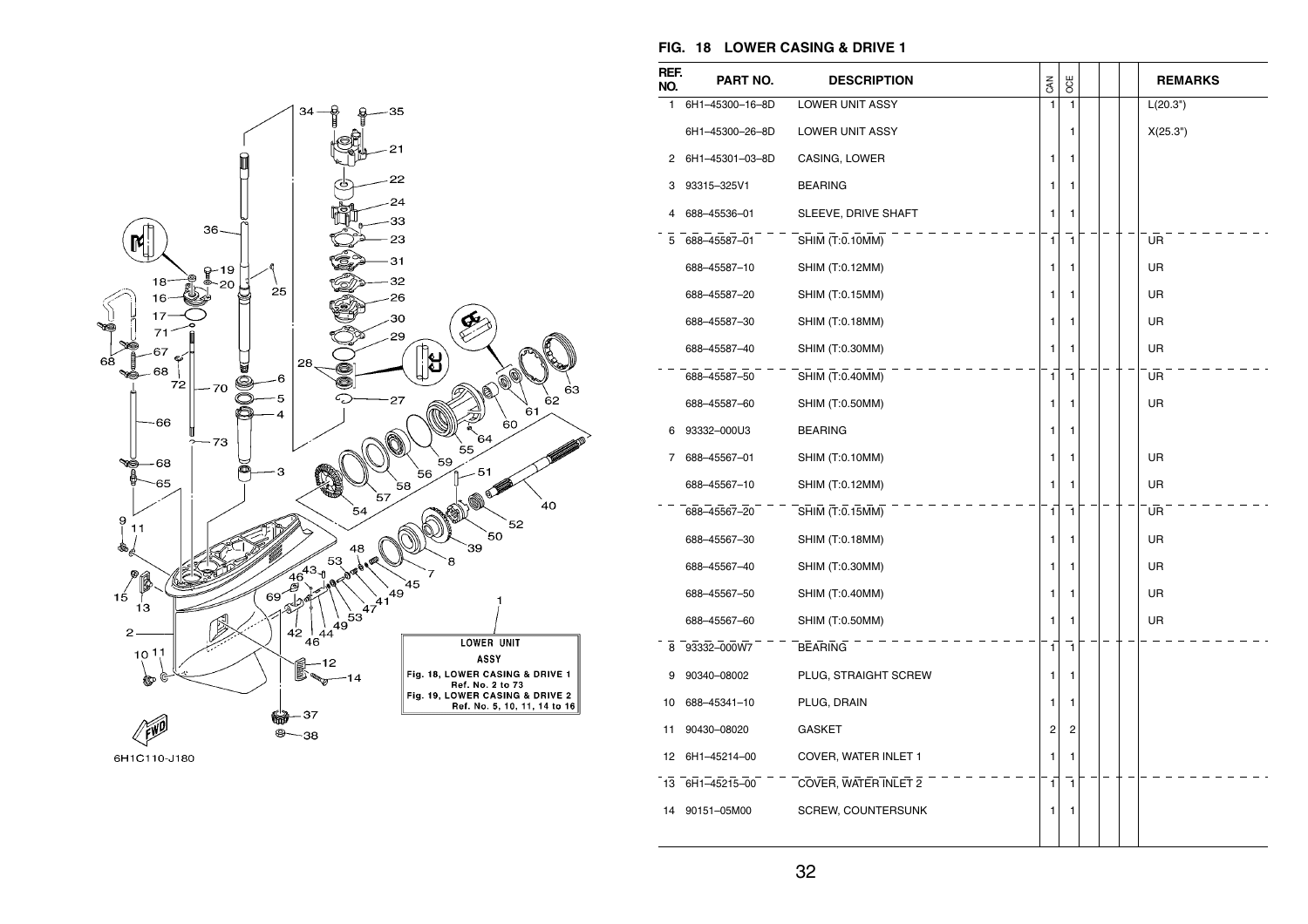



| REF.<br>NO. | PART NO.        | <b>DESCRIPTION</b>       | CAN            | OCE                     |  | <b>REMARKS</b> |
|-------------|-----------------|--------------------------|----------------|-------------------------|--|----------------|
| 15          | 90185-05002     | NUT, NYLON               | $\mathbf{1}$   | $\mathbf{1}$            |  |                |
| 16          | 688-45321-00    | <b>PLATE</b>             | 1              | 1                       |  |                |
| 17          | 93210-49046     | O-RING                   | 1              | 1                       |  |                |
| 18          | 93106-09014     | OIL SEAL                 | 1              | 1                       |  |                |
| 19          | 97095-06016     | <b>BOLT</b>              | 2              | 2                       |  |                |
| 20          | 92995-06600     | <b>WASHER</b>            | $\overline{2}$ | $\overline{\mathbf{c}}$ |  |                |
| 21          | 688-44311-01    | HOUSING, WATER PUMP      | 1              | 1                       |  |                |
| 22          | 688-44322-00    | <b>INSERT, CARTRIDGE</b> | 1              | 1                       |  |                |
| 23          | 688-44315-A0    | GASKET, WATER PUMP       | 1              | 1                       |  |                |
| 24          | 688-44352-03    | <b>IMPELLER</b>          | 1              | 1                       |  |                |
| 25          | 90280-04M04     | KEY, WOODRUFF            | 1              | 1                       |  |                |
| 26          | 6D8-44341-01-CA | HOUSING, WATER PUMP      | 1              | 1                       |  |                |
| 27          | 93450-44166     | <b>CIRCLIP</b>           | 1              | 1                       |  |                |
| 28          | 93101-25M03     | OIL SEAL                 | 2              | 2                       |  |                |
| 29          | 93210-46044     | O-RING                   | 1              | 1                       |  |                |
| 30          | 688-44316-A0    | GASKET, WATER PUMP       | 1              | $\mathbf{1}$            |  |                |
| 31          | 688-44323-00    | OUTER PLATE, CARTRIDGE   | 1              | 1                       |  |                |
| 32          | 688-44324-A0    | GASKET, CARTRIDGE        | 1              | 1                       |  |                |
| 33          | 93604-10M03     | PIN, DOWEL               | 2              | 2                       |  |                |
| 34          | 90119-08M16     | <b>BOLT, WITH WASHER</b> | 2              | 2                       |  |                |
| 35          | 90119-08M13     | BOLT, WITH WASHER        | $\overline{c}$ | $\overline{2}$          |  |                |
|             | 36 6H1-45501-11 | DRIVE SHAFT COMP.        | 1              | 1                       |  | L(20.3")       |
|             | 688-45501-22    | DRIVE SHAFT COMP.        |                | 1                       |  | X(25.3")       |
| 37          | 688-45551-01    | PINION (13T)             | 1              | 1                       |  |                |
| 38          | 90170-16M01     | NUT                      | 1              | 1                       |  |                |
| 39          | 688-45560-00    | GEAR 1 (26T)             | 1              | $\mathbf{1}$            |  |                |
| 40          | 6H1-45611-01    | SHAFT, PROPELLER         | 1              | 1                       |  |                |
|             |                 |                          |                |                         |  |                |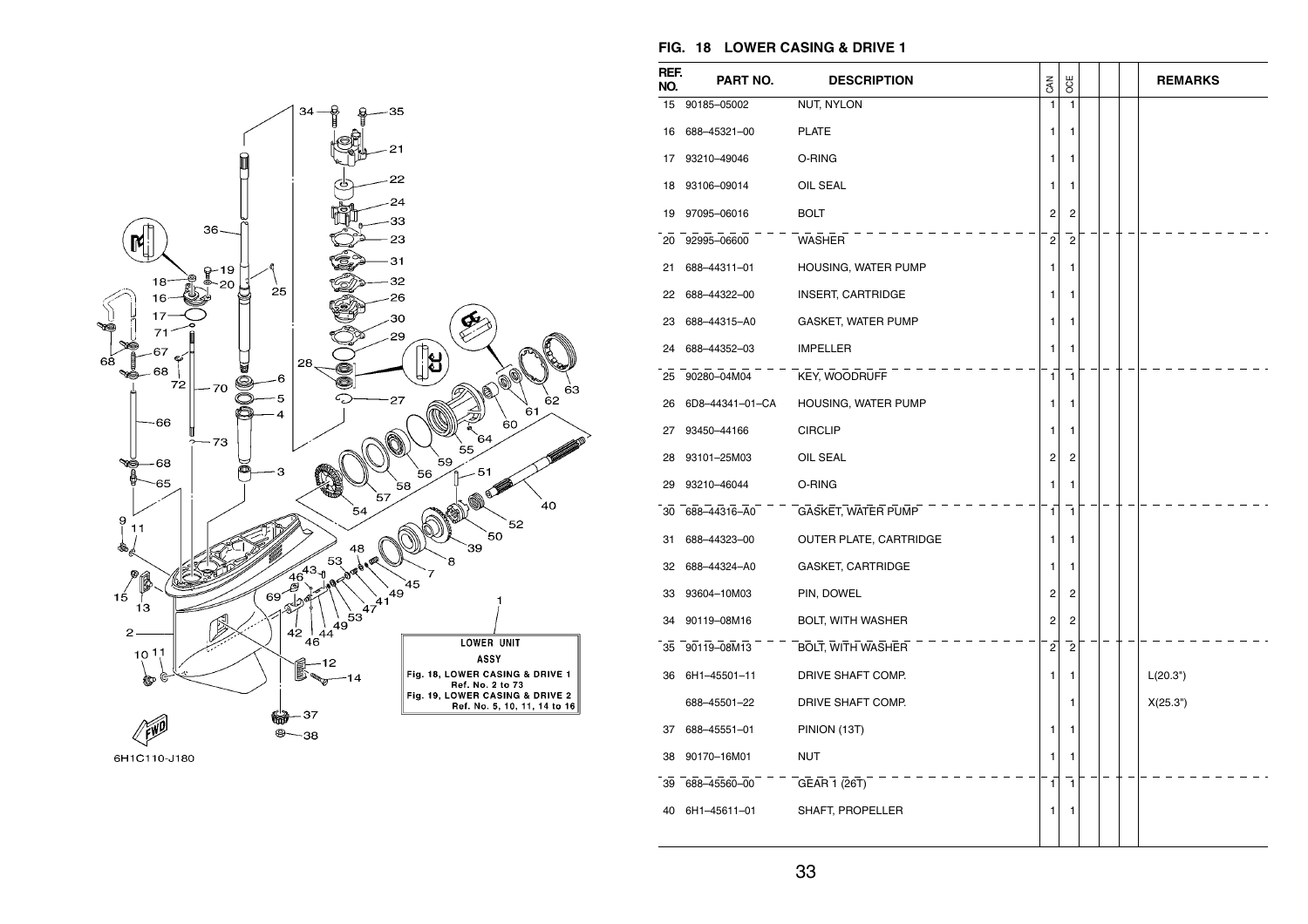



| REF.<br>NO. | PART NO.        | <b>DESCRIPTION</b>      | CAN            | OCE            |  | <b>REMARKS</b> |
|-------------|-----------------|-------------------------|----------------|----------------|--|----------------|
| 41          | 90501-12M48     | SPRING, COMPRESSION     | 1              | 1              |  |                |
| 42          | 6H1-45641-01    | <b>SHIFTER</b>          | 1              | 1              |  |                |
| 43          | 93603-12M11     | PIN, DOWEL              | 1              | 1              |  |                |
| 44          | 6H1-45634-02    | SLIDE, SHIFT            | 1              | 1              |  |                |
| 45          | 90501-16M65     | SPRING, COMPRESSION     | 1              | 1              |  |                |
| 46          | 93503-16003     | <b>BALL</b>             | $\overline{c}$ | $\overline{c}$ |  |                |
| 47          | 6H1-45668-00    | SHAFT, FREE 1           | 1              | 1              |  |                |
| 48          | 90201-03313     | <b>WASHER, PLATE</b>    | 1              | 1              |  |                |
| 49          | 90183-02M03     | NUT, SPRING             | 2              | 2              |  |                |
| 50          | 6H1-45631-01    | CLUTCH, DOG             | 1              | 1              |  |                |
| 51          | 90250-07M02     | PIN, STRAIGHT           | 1              | 1              |  |                |
| 52          | 688-45633-00    | RING, CROSS PIN         | 1              | 1              |  |                |
| 53          | 6H1-45635-00    | PLUNGER, SHIFT          | $\overline{c}$ | 2              |  |                |
| 54          | 6H1-45571-00    | GEAR 2 (26T)            | 1              | 1              |  |                |
| 55          | 688-45331-00-CA | HOUSING, BEARING        | 1              | 1              |  |                |
| 56          | 93306-207U0     | <b>BEARING</b>          | 1              | 1              |  |                |
| 57          | 688-45577-01    | SHIM (T:0.10MM)         | 1              | 1              |  | UR             |
|             | 688-45577-10    | SHIM (T:0.12MM)         | 1              | 1              |  | UR             |
|             | 688-45577-20    | SHIM (T:0.15MM)         | 1              | 1              |  | <b>UR</b>      |
|             | 688-45577-30    | SHIM (T:0.18MM)         | 1              | 1              |  | UR             |
|             | 688-45577-40    | SHIM (T:0.30MM)         | 1              | 1              |  | UR             |
|             | 688-45577-50    | SHIM (T:0.40MM)         | 1              | 1              |  | UR             |
|             | 688-45577-60    | SHIM (T:0.50MM)         | 1              | 1              |  | UR             |
| 58          | 688-45576-00    | <b>WASHER, THRUST 2</b> | 1              | 1              |  |                |
| 59          | 93210-85M97     | O-RING                  | 1              | 1              |  |                |
| 60          | 93317-325U0     | <b>BEARING</b>          | 1              | 1              |  |                |
| 61          | 93101-25M03     | OIL SEAL                | 2              | 2              |  |                |
|             |                 |                         |                |                |  |                |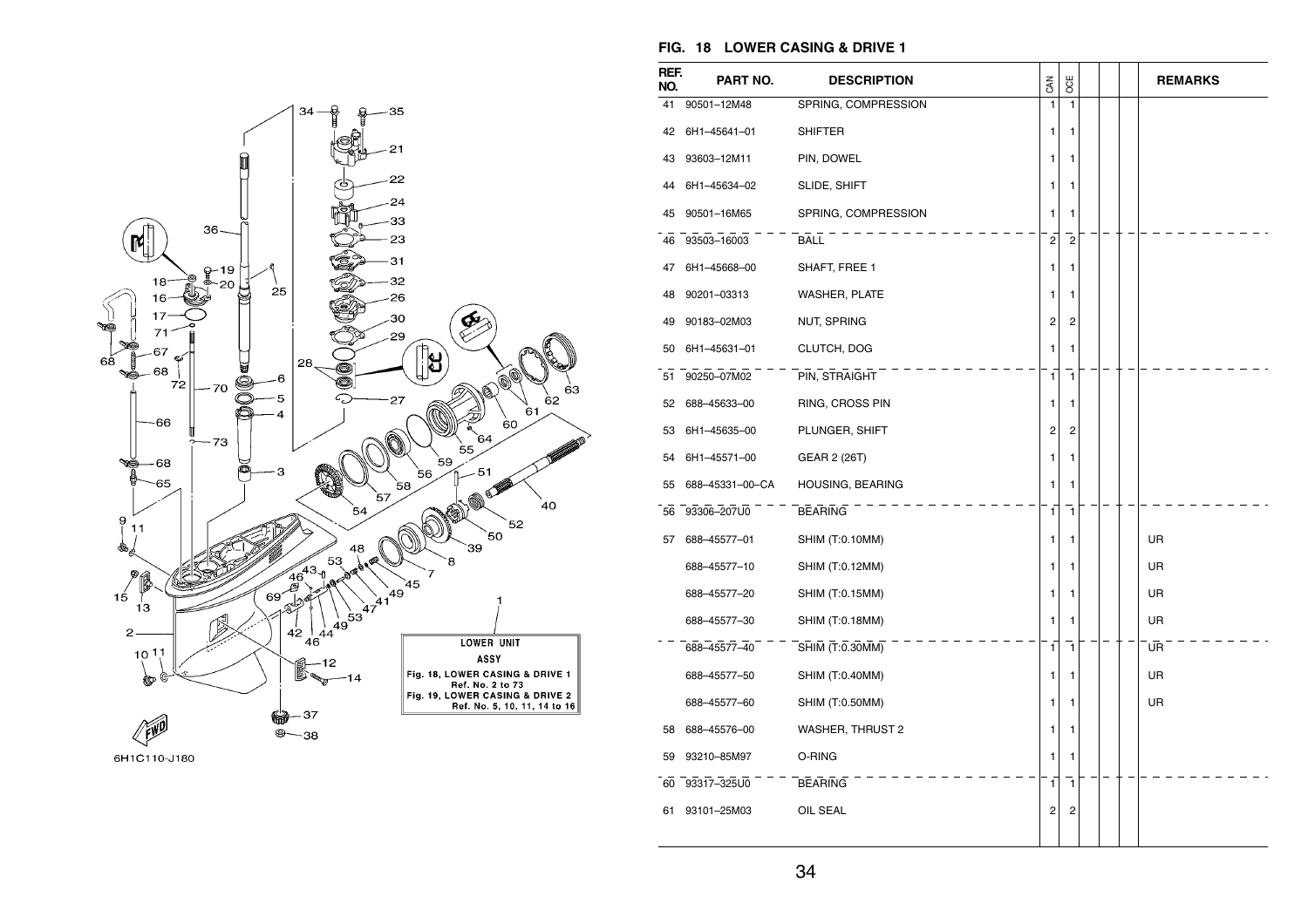



| REF.<br>NO. | PART NO.        | <b>DESCRIPTION</b>   | CAN            | OCE          |  | <b>REMARKS</b> |
|-------------|-----------------|----------------------|----------------|--------------|--|----------------|
|             | 62 688-45383-02 | WASHER, CLAW         | $\overline{1}$ | $\mathbf{1}$ |  |                |
| 63          | 688-45384-02    | <b>NUT</b>           | 1              | 1            |  |                |
| 64          | 90282-04010     | <b>KEY, STRAIGHT</b> | 1              | 1            |  |                |
| 65          | 6E5-45378-00    | NIPPLE, HOSE         | 1              | 1            |  |                |
|             | 66 90445-07ME9  | <b>HOSE (L120)</b>   | 1              | 1            |  | L(20.3")       |
|             | 90445-07MF2     | HOSE (L250)          |                | $\mathbf{1}$ |  | X(25.3")       |
| 67          | 6E5-83558-10    | END, NIPPLE          | 1              | 1            |  |                |
| 68          | 90465-11M10     | <b>CLAMP</b>         | 4              | 4            |  |                |
| 69          | 6H1-44151-00    | CAM, SHIFT           | 1              | 1            |  |                |
| 70          | 6H1-44144-00    | ROD, SHIFT           | 1              | 1            |  |                |
|             | 71 93210-07003  | O-RING               | $\mathbf{1}$   | $\mathbf{1}$ |  |                |
| 72          | 99001-08600     | <b>CIRCLIP</b>       | 1              | 1            |  |                |
| 73          | 93450-07M00     | <b>CIRCLIP</b>       | 1              | 1            |  |                |
|             |                 |                      |                |              |  |                |
|             |                 |                      |                |              |  |                |
|             |                 |                      |                |              |  |                |
|             |                 |                      |                |              |  |                |
|             |                 |                      |                |              |  |                |
|             |                 |                      |                |              |  |                |
|             |                 |                      |                |              |  |                |
|             |                 |                      |                |              |  |                |
|             |                 |                      |                |              |  |                |
|             |                 |                      |                |              |  |                |
|             |                 |                      |                |              |  |                |
|             |                 |                      |                |              |  |                |
|             |                 |                      |                |              |  |                |
|             |                 |                      |                |              |  |                |
|             |                 |                      |                |              |  |                |
|             |                 |                      |                |              |  |                |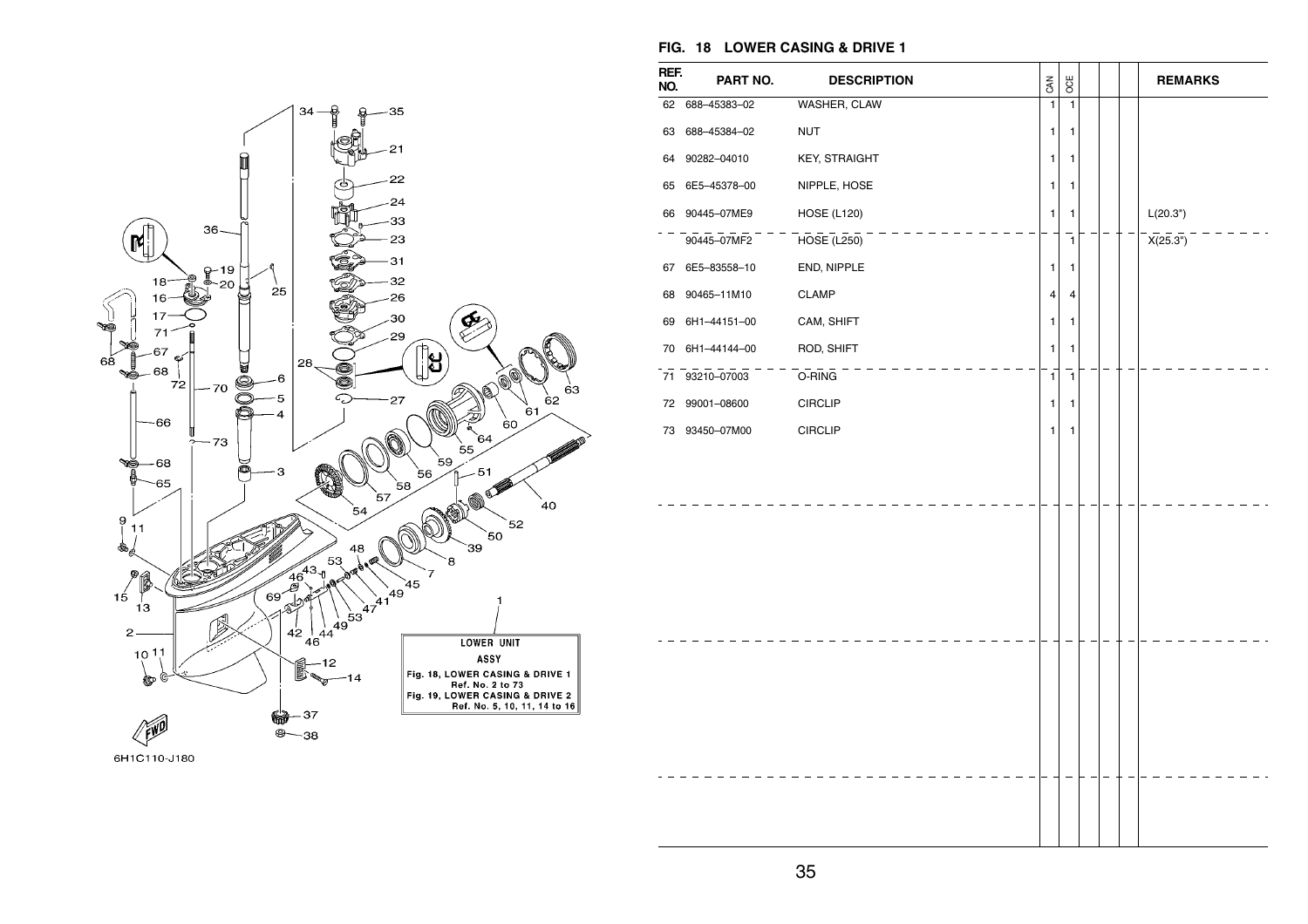

#### 6H16100-C190

| REF.<br>NO. | PART NO.           | <b>DESCRIPTION</b>          | CAN            | OCE            |  | <b>REMARKS</b> |
|-------------|--------------------|-----------------------------|----------------|----------------|--|----------------|
| 1.          | 663-44367-00       | DAMPER, WATER SEAL 3        | $\mathbf{1}$   | 1              |  |                |
| 2           | 688-44361-10       | TUBE, WATER 1               | 1              | 1              |  | L(20.3")       |
|             | 688-44361-20       | TUBE, WATER 1               |                | 1              |  | X(25.3")       |
| 3           | 90202-12060        | <b>WASHER, PLATE</b>        | 1              | 1              |  |                |
| 4           | 90430-12072        | <b>GASKET</b>               | 1              | 1              |  |                |
| 5           | 93606-12019        | PIN, DOWEL                  | $\overline{2}$ | $\overline{c}$ |  | L(20.3")       |
| 6           | 97075-10040        | <b>BOLT</b>                 | 4              | 4              |  | L(20.3")       |
| 7           | 92995-10600        | <b>WASHER</b>               | 4              | 4              |  |                |
| 8           | 92990-10100        | WASHER, SPRING              | 4              | 4              |  |                |
| 9           | 90119-08M84        | <b>BOLT, WITH WASHER</b>    | 1              | 1              |  | L(20.3")       |
|             | 10 663-45376-00    | GUIDE, SEAL DAMPER          | 1              | 1              |  |                |
| 11          | 688-45375-00       | DAMPER, SEAL                | 1              | 1              |  |                |
| 12          | 688-45371-02       | TAB-TRIM                    | 1              | 1              |  |                |
| 13          | 90105-10M67        | <b>BOLT, FLANGE</b>         | 1              | 1              |  |                |
| 14          | 663-44366-00       | DAMPER, WATER SEAL 2        | 1              | 1              |  |                |
|             | 15 90480-19M06     | GROMMET                     | 1              | $\mathbf{1}$   |  |                |
| 16          | 90160-04006        | SCREW, ROUND TAPPING        | 2              | 2              |  |                |
| 17          | 688-45987-01       | SPACER 1                    | 1              | 1              |  |                |
| 18          | 67F-45997-00       | SPACER 2                    | 1              | 1              |  |                |
| 19          | 90389-25M00        | <b>BUSH</b>                 | 1              | 1              |  |                |
|             | 20 90171-16011     | NUT, CASTLE                 | 1              | 1              |  |                |
| 21          | 91490-40025        | PIN. COTTER                 | 1              | 1              |  |                |
|             | 22 6E5-45941-00-EL | PROPELLER (3X13"X19"-K)     | 1              | 1              |  | UR             |
|             | 6E5-45943-00-EL    | PROPELLER (3X12-5/8"X21"-K) | 1              | 1              |  | UR             |
|             | 6E5-45945-01-EL    | PROPELLER (3X13-1/4"X17"-K) | 1              | 1              |  | UR             |
|             | 6E5-45947-00-EL    | PROPELLER (3X13-1/2"X15"-K) | 1              | 1              |  | UR             |
|             | 6E5-45949-00-EL    | PROPELLER (3X13-5/8"X13"-K) | 1              | 1              |  | UR             |
|             |                    |                             |                |                |  |                |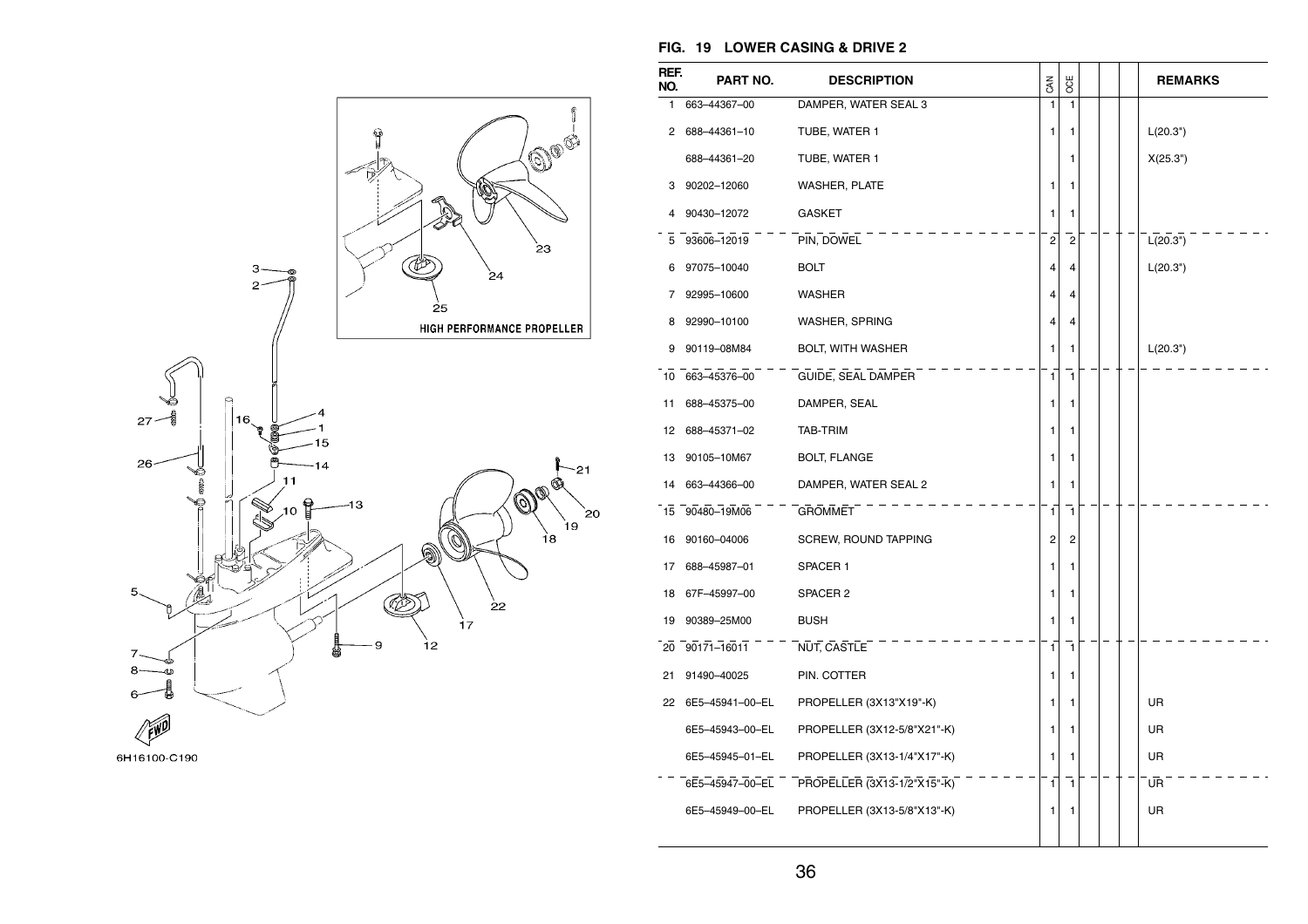

| 6H16100-C190 |  |  |  |  |
|--------------|--|--|--|--|
|              |  |  |  |  |

| REF.<br>NO. | PART NO.        | <b>DESCRIPTION</b>          | <b>GAN</b>     | OCE          |  | <b>REMARKS</b> |
|-------------|-----------------|-----------------------------|----------------|--------------|--|----------------|
| 22          | 6E5-45952-00-EL | PROPELLER (3X13"X23"-K)     | $\mathbf{1}$   | $\mathbf{1}$ |  | <b>UR</b>      |
|             | 6E5-45954-00-EL | PROPELLER (3X14"X11"-K)     | 1              | 1            |  | <b>UR</b>      |
|             | 6E5-45956-00-EL | PROPELLER (3X13"X25"-K)     | 1              | 1            |  | UR             |
|             | 688-45930-02-98 | PROPELLER (3X13"X17"-K)     | 1              | 1            |  | <b>UR</b>      |
|             | 688-45970-03-98 | PROPELLER (3X13"X19"-K)     | 1              | 1            |  | <b>UR</b>      |
|             | 688-45972-02-98 | PROPELLER (3X13"X21"-K)     | $\mathbf{1}$   | 1            |  | UR             |
|             | 688-45974-02-98 | PROPELLER (3X13"X23"-K)     | 1              | 1            |  | <b>UR</b>      |
|             | 688-45976-01-98 | PROPELLER (3X13"X25"-K)     | 1              | 1            |  | <b>UR</b>      |
|             | 688-45932-60-98 | PROPELLER (3X13-1/2"X14"-K) | $\mathbf{1}$   | 1            |  | <b>UR</b>      |
|             | 688-45978-60-98 | PROPELLER (3X13-1/2"X16"-K) | 1              | 1            |  | <b>UR</b>      |
|             | 23 6E5-45970-10 | PROPELLER (3X14"X20"-P)     | $\mathbf{1}$   | $\mathbf{1}$ |  | UR             |
|             | 6E5-45972-10    | PROPELLER (3X14"X24"-P)     | 1              | 1            |  | <b>UR</b>      |
|             | 6E5-45974-10    | PROPELLER (3X14"X28"-P)     | 1              | 1            |  | <b>UR</b>      |
|             | 6E5-45976-10    | PROPELLER (3X14"X22"-P)     | 1              | 1            |  | <b>UR</b>      |
|             | 6E5-45978-10    | PROPELLER (3X14"X26"-P)     | 1              | 1            |  | <b>UR</b>      |
|             | 24 6E5-45994-10 | PLATE, TOOTH                | $\overline{1}$ | 7            |  |                |
| 25          | 6E5-45371-10    | TAB-TRIM                    | 1              | 1            |  |                |
| 26          | 90445-07MF1     | <b>HOSE (L570)</b>          | 1              | 1            |  |                |
| 27          | 6E5-83558-00    | END, NIPPLE                 | 1              | 1            |  |                |
|             |                 |                             |                |              |  |                |
|             |                 |                             |                |              |  |                |
|             |                 |                             |                |              |  |                |
|             |                 |                             |                |              |  |                |
|             |                 |                             |                |              |  |                |
|             |                 |                             |                |              |  |                |
|             |                 |                             |                |              |  |                |
|             |                 |                             |                |              |  |                |
|             |                 |                             |                |              |  |                |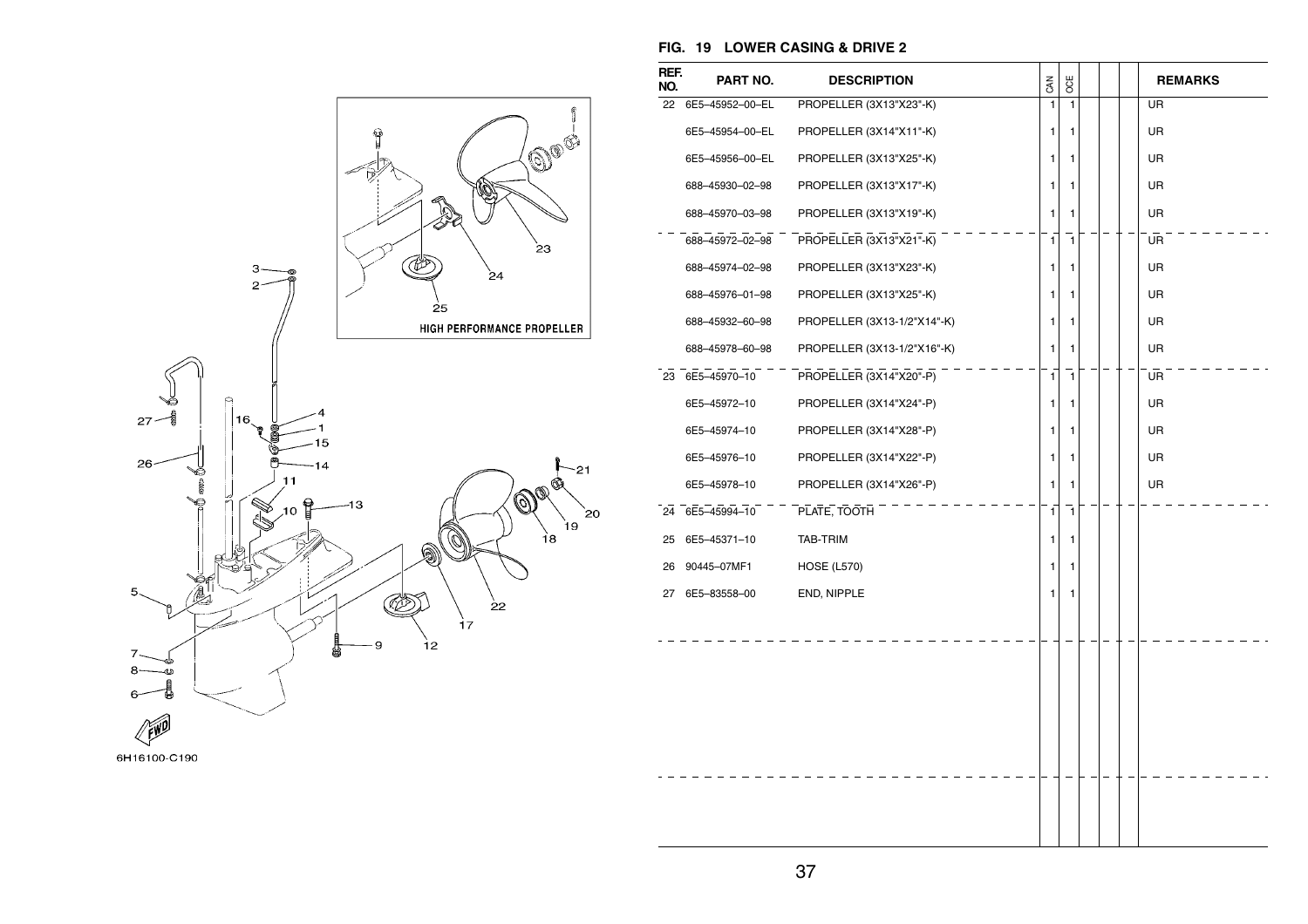

**FIG. 20 STEERING GUIDE** 

| REF.<br>NO. | PART NO.            | <b>DESCRIPTION</b>            | CAN | OCE                                                | <b>REMARKS</b> |
|-------------|---------------------|-------------------------------|-----|----------------------------------------------------|----------------|
|             | 1 688-61350-10      | STEERING GUIDE ATTACHMENT KIT |     | 1<br>$\mathbf{1}$                                  | AP             |
|             | 2 688-61351-10      | .ROD, STEERING LINK           |     | 1<br>1                                             |                |
| 3           | 90201-10M20         | .WASHER, PLATE                |     | $\overline{\mathbf{c}}$<br>$\overline{\mathbf{c}}$ |                |
|             | 4 90185-09M01       | .NUT, SELF-LOCKING            |     | $\sqrt{2}$<br>$\overline{\mathbf{c}}$              |                |
|             | 5 90170-09M03       | .NUT                          |     | 1<br>1                                             |                |
|             | $6 - 90387 - 10M42$ | .COLLAR                       |     | 1<br>$\mathbf{1}$                                  |                |
|             | 7 90201-10M63       | .WASHER, PLATE                |     | 1<br>1                                             |                |
|             | 8 6E5-61355-00      | .BOLT                         |     | 1<br>1                                             |                |
| 9           | 6E5-43145-01        | .CAP, CLAMP BRACKET           |     | 1<br>1                                             |                |
|             | 10 93210-16275      | .O-RING                       |     | 1<br>1                                             |                |
|             |                     |                               |     |                                                    |                |
|             |                     |                               |     |                                                    |                |
|             |                     |                               |     |                                                    |                |
|             |                     |                               |     |                                                    |                |
|             |                     |                               |     |                                                    |                |
|             |                     |                               |     |                                                    |                |
|             |                     |                               |     |                                                    |                |
|             |                     |                               |     |                                                    |                |
|             |                     |                               |     |                                                    |                |
|             |                     |                               |     |                                                    |                |
|             |                     |                               |     |                                                    |                |
|             |                     |                               |     |                                                    |                |
|             |                     |                               |     |                                                    |                |
|             |                     |                               |     |                                                    |                |
|             |                     |                               |     |                                                    |                |
|             |                     |                               |     |                                                    |                |
|             |                     |                               |     |                                                    |                |
|             |                     |                               |     |                                                    |                |
|             |                     |                               |     |                                                    |                |

6880700-9190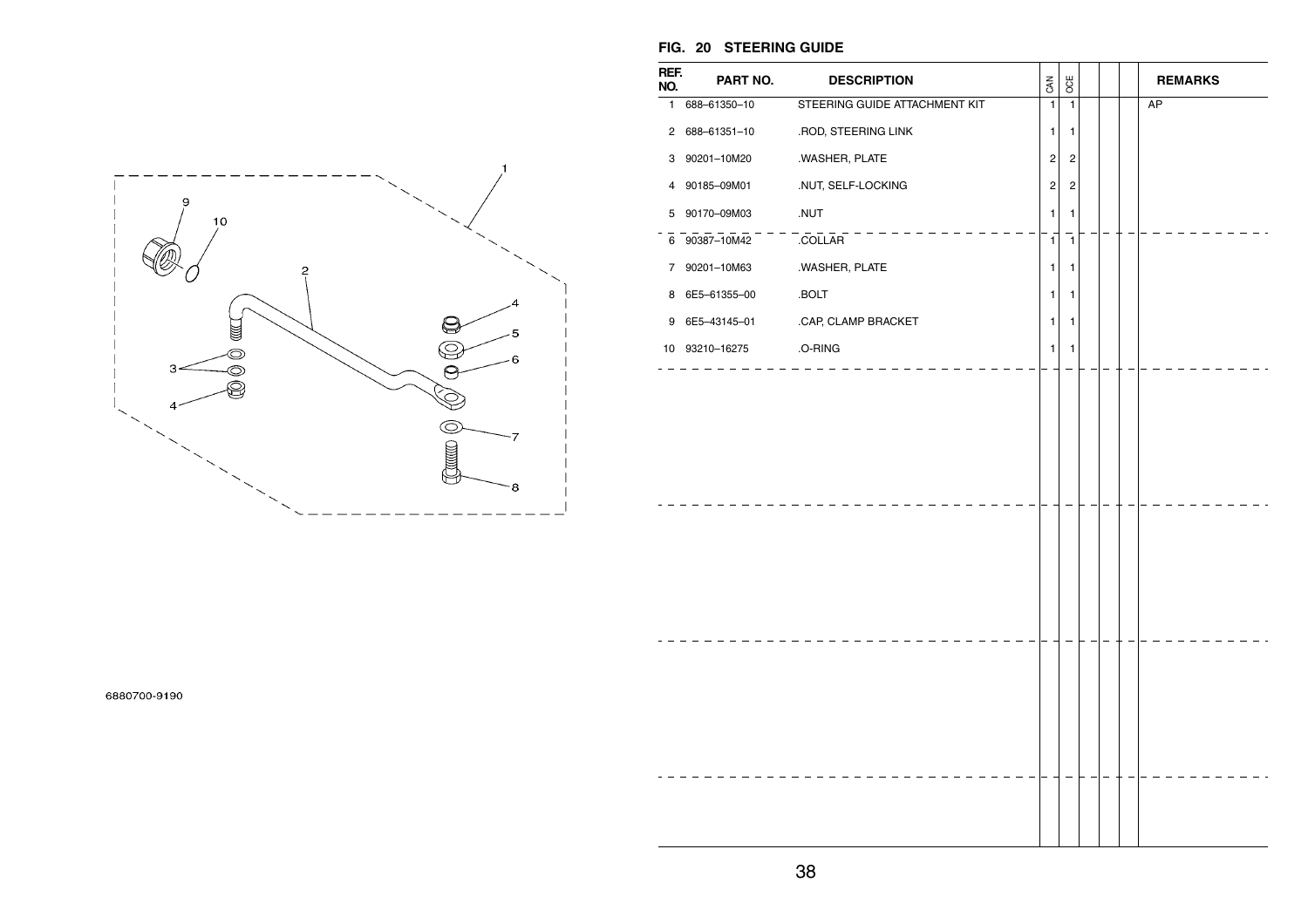

**REF.NO.**

# **Salling**







BOO

**REMARKS** 

#### **FIG. 21 REMOTE CONTROL BOX**

**PART NO. DESCRIPTION**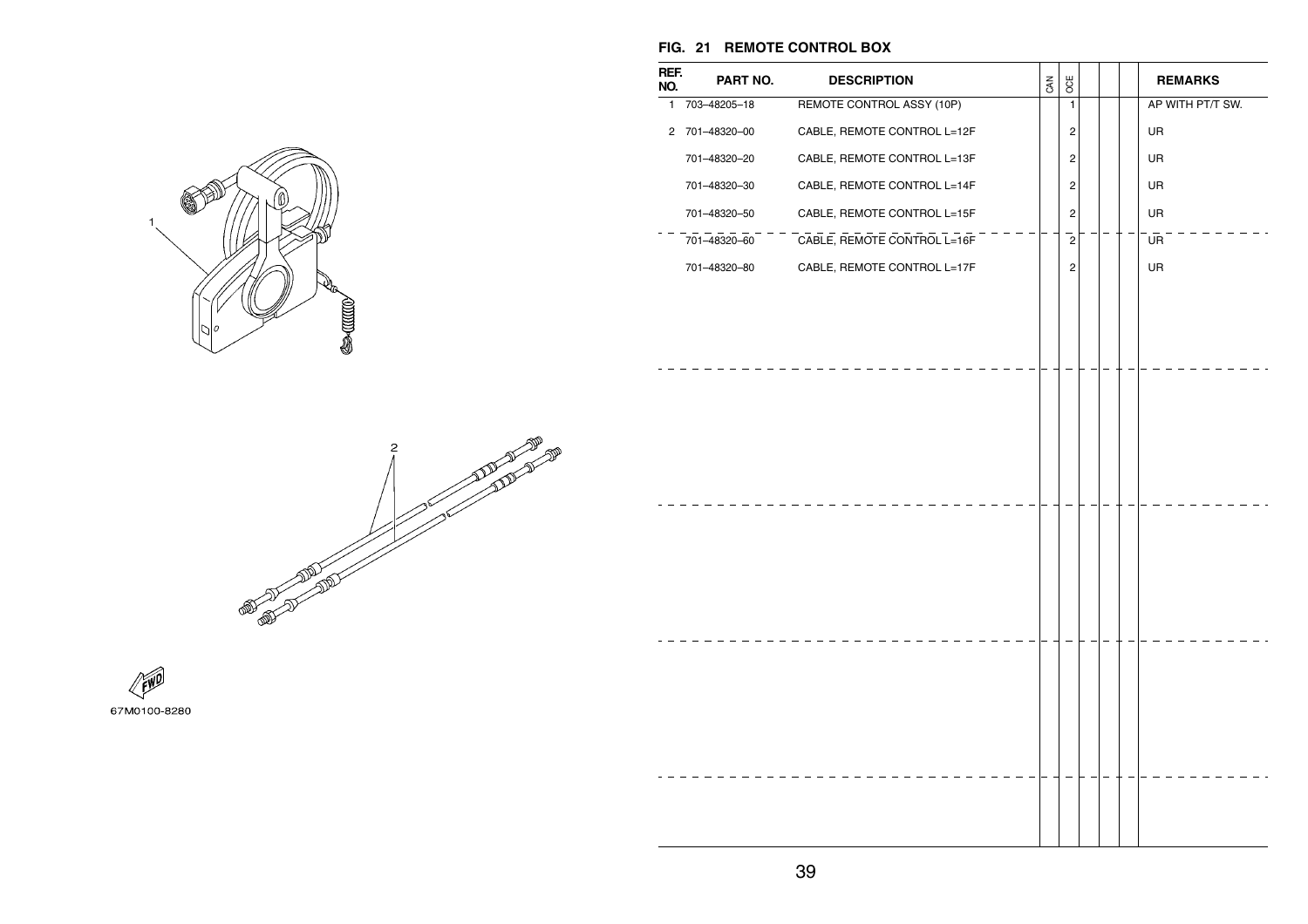

#### **FIG. 22 REMOTE CONTROL ASSY**

| REF.<br>NO. | PART NO.        | <b>DESCRIPTION</b>          | CAN | OCE            |  | <b>REMARKS</b>   |
|-------------|-----------------|-----------------------------|-----|----------------|--|------------------|
|             | 1 703-48205-18  | REMOTE CONTROL ASSY (10P)   |     | 1              |  | AP WITH PT/T SW. |
| 2           | 703-48261-01    | .ARM, THROTTLE              |     | 1              |  |                  |
|             | 3 703-48153-00  | .SHAFT, FREE ACCEL.         |     | 1              |  |                  |
| 4           | 703-48235-00    | .BUSHING                    |     | 1              |  |                  |
| 5           | 703-48268-00    | .SPACER                     |     | 1              |  |                  |
|             | 6 703-48264-00  | .FRICTION, THROTTLE         |     | $\mathbf{1}$   |  |                  |
|             | 7 95380-05600   | .NUT                        |     | 1              |  |                  |
| 8           | 97380-05025     | .BOLT                       |     | 1              |  |                  |
| 9           | 703-48265-00    | .SHAFT, FRICTION            |     | 1              |  |                  |
| 10          | 93430-06024     | .CIRCLIP                    |     | 3              |  |                  |
|             | 11 703-48245-00 | .PLATE, LOCK                |     | $\mathbf{1}$   |  |                  |
|             | 12 703-48252-00 | .ROLLER, CAM                |     | 1              |  |                  |
|             | 13 701-48248-00 | .ROLLER, FREE ACCEL.        |     | 1              |  |                  |
|             | 14 703-48198-00 | .WASHER, WAVE               |     | 1              |  |                  |
| 15          | 703-48243-00    | .BUSHING                    |     | 1              |  |                  |
|             | 16 703-48236-00 | BUSHING 1                   |     | $\overline{2}$ |  |                  |
|             | 17 703-48189-00 | .RETAINER                   |     | 1              |  |                  |
| 18          | 703-48234-00    | .ROLLER, DETENT             |     | 1              |  |                  |
| 19          | 703-48345-01    | CABLE END, REMOTE CONTROL 2 |     | 2              |  |                  |
| 20          | 703-48358-00    | .ANCHOR, CABLE              |     | 1              |  |                  |
|             | 21 703-48244-00 | .SPRING, FREE ACCEL.        |     | 1              |  |                  |
|             | 22 703-48238-00 | .SPRING, DETENT             |     | 5              |  |                  |
|             | 23 703-48246-00 | .SPACER                     |     | 1              |  |                  |
|             | 24 703-48227-00 | .SPRING, NEUTRAL LOCK       |     | 1              |  |                  |
| 25          | 703-82594-00    | .CLAMP                      |     | 1              |  | WITH PT/T SW.    |
|             | 26 703-48226-00 | PLATE, STOPPER              |     | 1              |  |                  |
|             | 27 703-48222-00 | .GRIP, CONTROL LEVER        |     | 1              |  | SINGLE           |
|             |                 |                             |     |                |  |                  |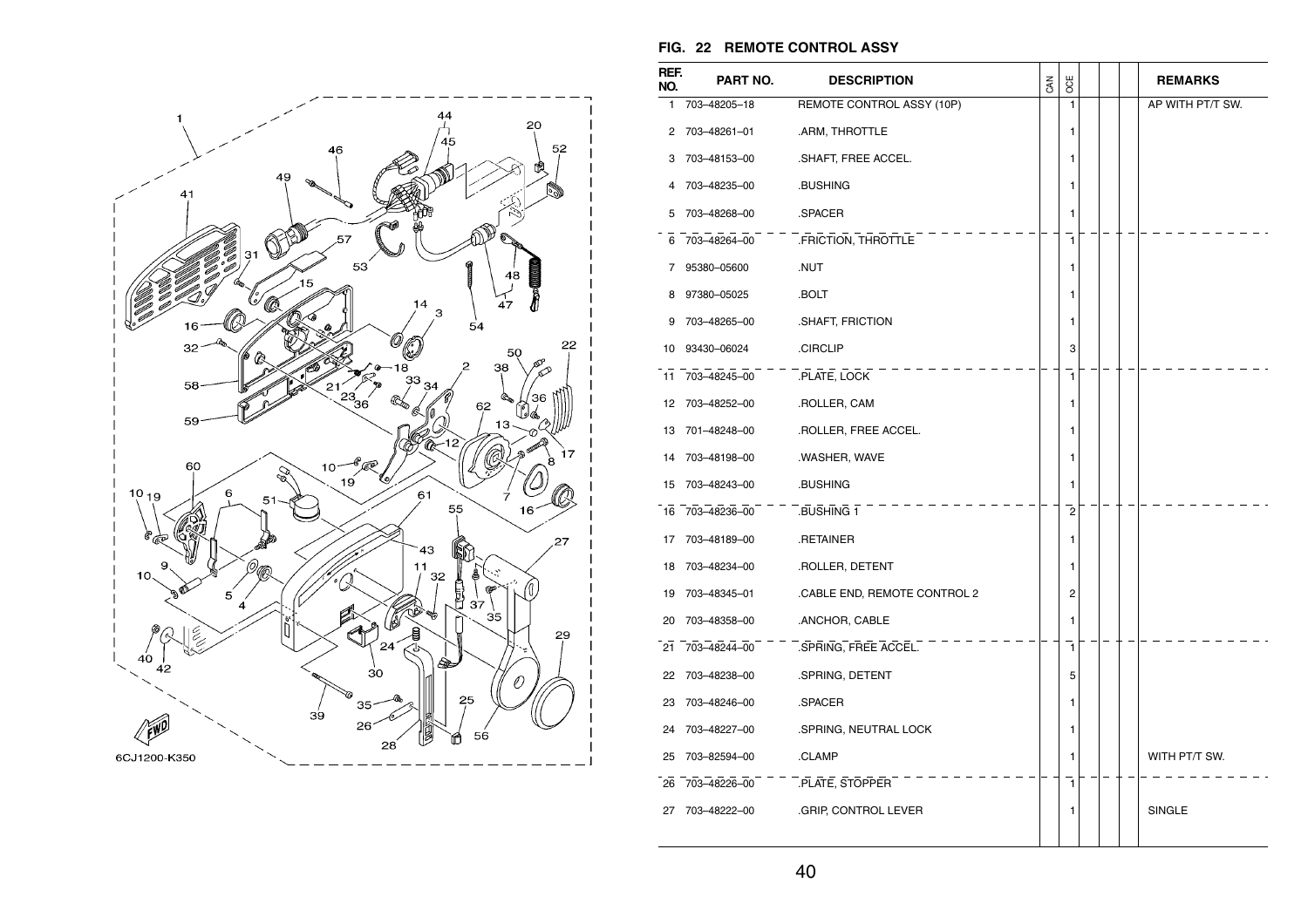

#### **FIG. 22 REMOTE CONTROL ASSY**

| REF.<br>NO. | PART NO.        | <b>DESCRIPTION</b>              | CAN | OCE                     |  | <b>REMARKS</b> |
|-------------|-----------------|---------------------------------|-----|-------------------------|--|----------------|
| 28          | 703-48223-00    | .LOCK, NEUTRAL                  |     | 1                       |  |                |
| 29          | 703-48225-00    | .COVER                          |     | 1                       |  |                |
| 30          | 703-48219-00    | .COVER, LEAD                    |     | 1                       |  |                |
| 31          | 703-48281-00    | .SCREW                          |     | 2                       |  |                |
| 32          | 703-48282-00    | .SCREW                          |     | 7                       |  |                |
| 33          | 97380-08030     | .BOLT                           |     | ī                       |  |                |
| 34          | 92990-08600     | .WASHER, PLATE                  |     | 1                       |  |                |
| 35          | 98580-04010     | .SCREW, PAN HEAD                |     | 3                       |  |                |
| 36          | 98580-04006     | .SCREW, PAN HEAD                |     | 2                       |  |                |
| 37          | 98580-05010     | .SCREW, PAN HEAD                |     | 1                       |  |                |
| 38          | 98580-03015     | .SCREW, PAN HEAD                |     | $\overline{2}$          |  |                |
| 39          | 703-48291-10    | .SCREW (M6)                     |     | 3                       |  |                |
| 40          | 95380-06600     | .NUT, HEXAGON                   |     | 3                       |  |                |
| 41          | 703-48293-10    | .SPACER, REMOTE CONTROL         |     | 1                       |  | SINGLE         |
| 42          | 701-48287-00    | .WASHER                         |     | 3                       |  |                |
| 43          | 703-48215-00    | <b>GRAPHIC</b>                  |     | $\overline{\mathbf{1}}$ |  |                |
| 44          | 703-82510-43    | MAIN SWITCH ASSY                |     | 1                       |  |                |
| 45          | 703-82577-00    | CAP, KEY                        |     | 1                       |  |                |
| 46          | 703-82531-00    | .WIRE, LEAD (L70)               |     | 1                       |  |                |
| 47          | 688-82575-01    | <b>ENGINE STOP SWITCH ASSY</b>  |     | 1                       |  |                |
|             | 48 682-82556-00 | LANYARD, STOP SWITCH            |     | $\mathbf{1}$            |  |                |
| 49          | 688-8258A-20    | .EXTENSION, WIRE HARNESS (4.9M) |     | 1                       |  | (10P)          |
| 50          | 703-82540-00    | .NEUTRAL SWITCH ASSY            |     | 1                       |  |                |
| 51          | 703-83383-10    | .BUZZER                         |     | 1                       |  |                |
| 52          | 703-48284-00    | .GROMMET                        |     | 1                       |  |                |
| 53          | 703-82591-00    | .BAND                           |     | 1                       |  |                |
| 54          | 703-82592-00    | .BAND                           |     | 1                       |  |                |
|             |                 |                                 |     |                         |  |                |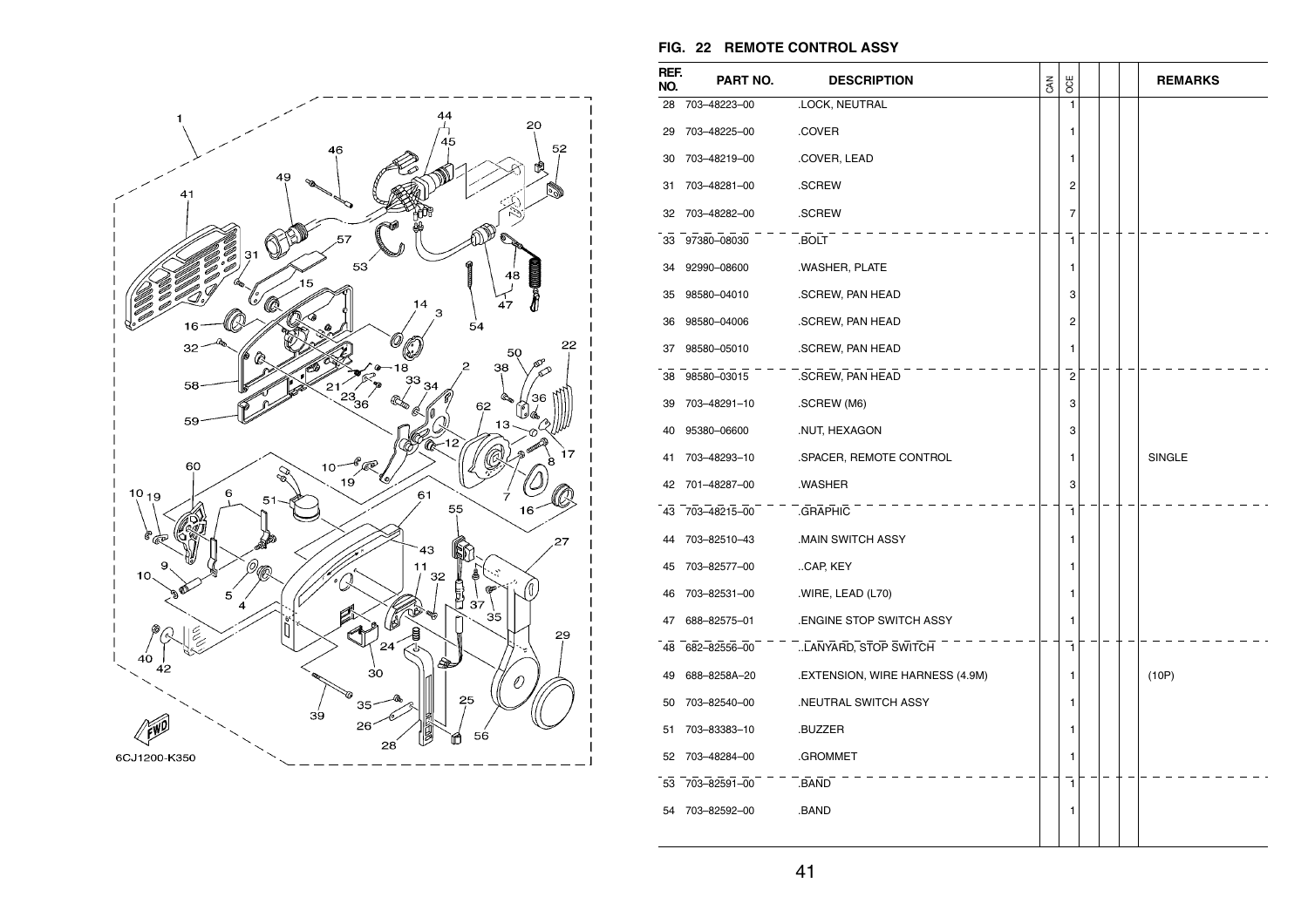

| REF.<br>NO. | PART NO.        | <b>DESCRIPTION</b>       | CAN | OCE          |  | <b>REMARKS</b> |
|-------------|-----------------|--------------------------|-----|--------------|--|----------------|
|             | 55 703-82563-02 | .TRIM & TILT SWITCH ASSY |     | $\mathbf{1}$ |  | WITH PT/T SW.  |
|             | 56 703-48221-00 | .LEVER, CONTROL          |     | 1            |  |                |
|             | 57 703-48152-00 | .KNOB, FREE ACCEL.       |     | 1            |  |                |
|             | 58 703-48212-00 | .BACK PLATE 1            |     | $\mathbf{1}$ |  |                |
|             | 59 703-48213-00 | .BACK PLATE 2            |     | 1            |  |                |
|             | 60 703-48271-00 | $ARM$ , $SHIFT$          |     | $\mathbf{1}$ |  |                |
|             | 61 703-48211-02 | .HOUSING,1               |     | $\mathbf{1}$ |  |                |
|             | 62 703-48232-00 | .GEAR                    |     | $\mathbf{1}$ |  |                |
|             |                 |                          |     |              |  |                |
|             |                 |                          |     |              |  |                |
|             |                 |                          |     |              |  |                |
|             |                 |                          |     |              |  |                |
|             |                 |                          |     |              |  |                |
|             |                 |                          |     |              |  |                |
|             |                 |                          |     |              |  |                |
|             |                 |                          |     |              |  |                |
|             |                 |                          |     |              |  |                |
|             |                 |                          |     |              |  |                |
|             |                 |                          |     |              |  |                |
|             |                 |                          |     |              |  |                |
|             |                 |                          |     |              |  |                |
|             |                 |                          |     |              |  |                |
|             |                 |                          |     |              |  |                |
|             |                 |                          |     |              |  |                |
|             |                 |                          |     |              |  |                |
|             |                 |                          |     |              |  |                |
|             |                 |                          |     |              |  |                |
|             |                 |                          |     |              |  |                |

**FIG. 22 REMOTE CONTROL ASSY**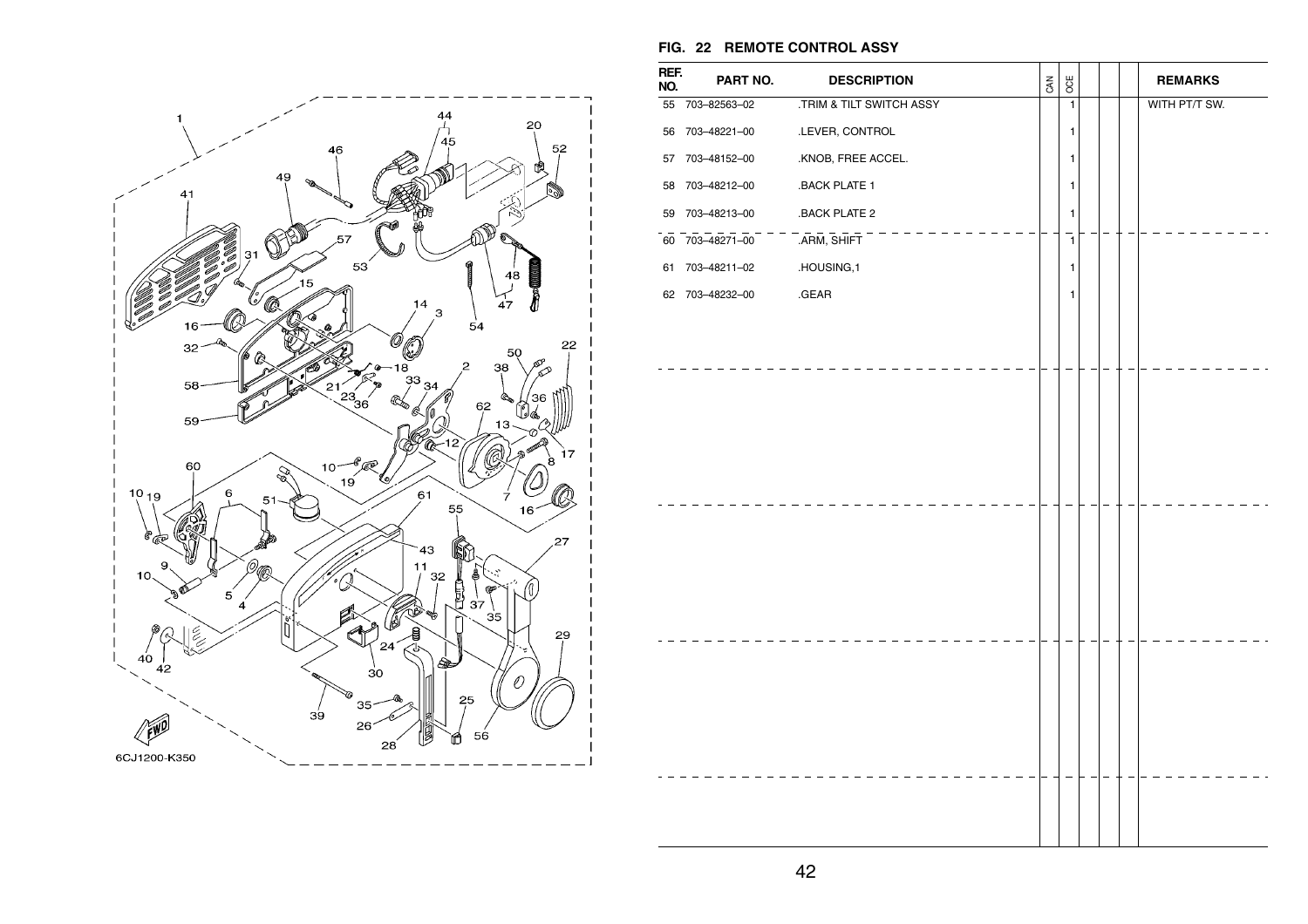

|             | FIG. 23 METER   |                                                  |                         |                |
|-------------|-----------------|--------------------------------------------------|-------------------------|----------------|
| REF.<br>NO. | PART NO.        | <b>DESCRIPTION</b>                               | OCE<br>CAN              | <b>REMARKS</b> |
|             | 1 6Y5-8350T-90  | DIGITAL TACHOMETER ASSY                          | $\mathbf{1}$            | AP             |
|             | 2 9E450-04533   | .CONNECTOR                                       | 1                       | $F-4-W$        |
|             | 3 92990-04100   | .WASHER, SPRING                                  | 2                       |                |
| 4           | 95380-04600     | .NUT                                             | 2                       |                |
|             | 5 6Y5-8355X-T1  | .BRACKET, METER 1                                | 1                       |                |
|             | 6 6Y5-83570-S5  | SPEEDOMETER ASSY                                 | $\mathbf{1}$            | AP             |
|             | 7 92990-04100   | .WASHER, SPRING                                  | $\sqrt{2}$              |                |
| 8           | 95380-04600     | .NUT                                             | 2                       |                |
|             | 9 6Y5-83533-T2  | .GROMMET                                         | 1                       |                |
|             | 10 6Y5-8355X-T1 | .BRACKET, METER 1                                | 1                       |                |
|             | 11 6Y5-87122-S0 | CORD ASSY 1                                      | $\mathbf{1}$            | AP             |
|             | 12 6Y5-83553-M0 | WIRE, LEAD (L=2.5M)                              | 1                       | AP             |
| 13          | 1E6-82151-00    | .FUSE (10A)                                      | $\overline{\mathbf{c}}$ |                |
|             | 14 6Y5-82117-00 | WIRE, LEAD (BLACK) (L300)                        | 1                       | AP             |
| 15          | 6Y5-83653-30    | WIRE, LEAD (L=8.0M)                              | 1                       | AP 4P,8M       |
|             | 16 6Y5-83557-10 | $T \overline{U} \overline{BE}$ $\overline{(8M)}$ | $\overline{1}$          | AP             |
|             | 17 90465-11M10  | <b>CLAMP</b>                                     | 2                       | AP             |
|             | 18 6H4-81315-11 | <b>LEAD WIRE ASSY</b>                            | 1<br>1                  | AP             |
|             |                 |                                                  |                         |                |
|             |                 |                                                  |                         |                |
|             |                 |                                                  |                         |                |
|             |                 |                                                  |                         |                |
|             |                 |                                                  |                         |                |
|             |                 |                                                  |                         |                |
|             |                 |                                                  |                         |                |
|             |                 |                                                  |                         |                |
|             |                 |                                                  |                         |                |
|             |                 |                                                  |                         |                |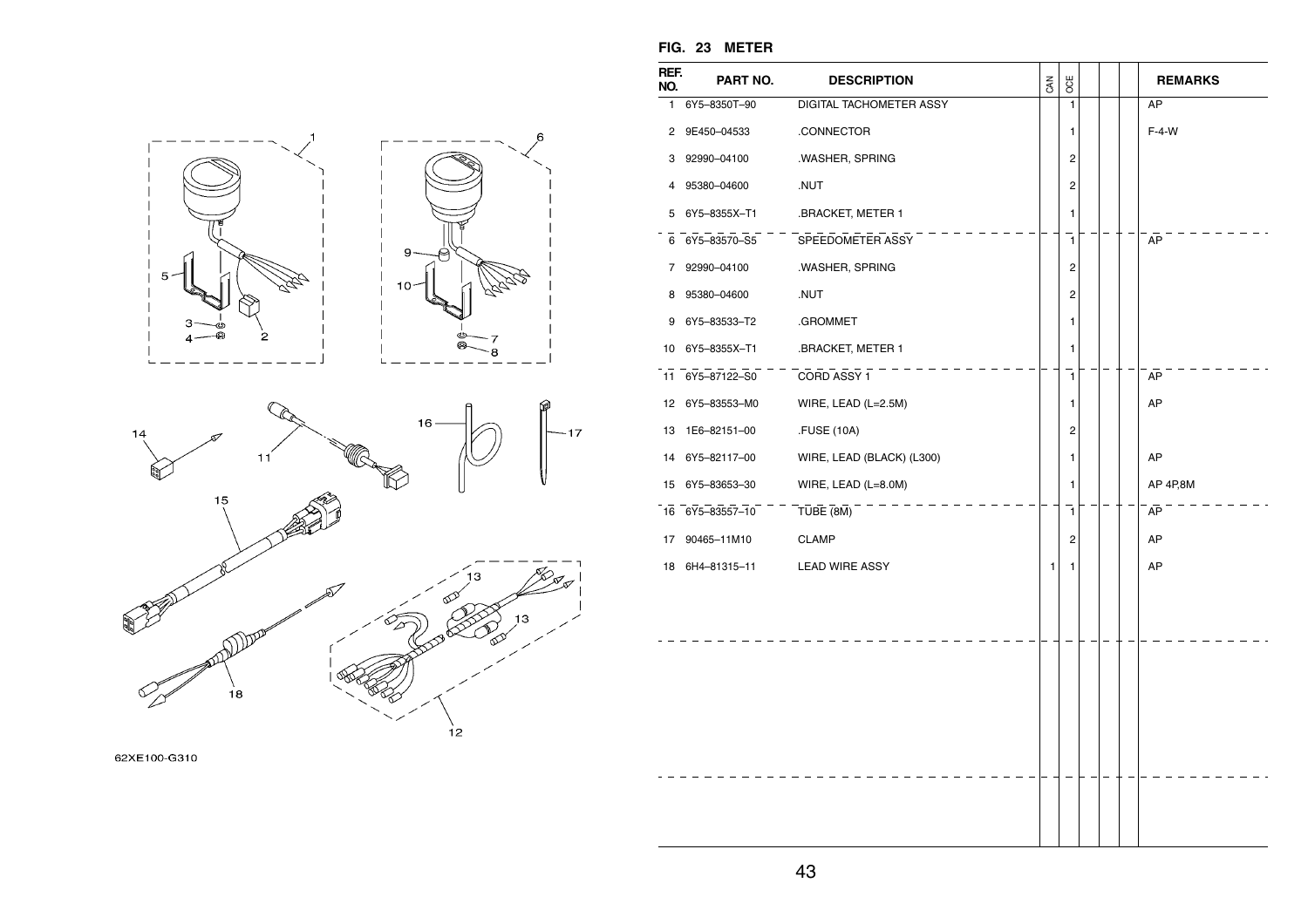

#### **FIG. 24 OPTIONAL PARTS**

| REF.<br>NO. | PART NO.        | <b>DESCRIPTION</b>  | CAN            | OCE                     |  | <b>REMARKS</b> |
|-------------|-----------------|---------------------|----------------|-------------------------|--|----------------|
|             | 1 6H1-12440-52  | HEAT EXCHANGER ASSY | 1              | $\mathbf{1}$            |  | AP             |
|             | 2 6H1-12413-50  | .COVER, THERMOSTAT  | 1              | 1                       |  |                |
| 3           | 6H1-12414-50    | .GASKET, COVER      | 1              | 1                       |  |                |
| 4           | 90467-10M04     | .CLIP               | $\overline{7}$ | $\overline{7}$          |  |                |
|             | 5 6H1-14348-51  | .PIPE 1             | 1              | 1                       |  |                |
|             | 6 97880-04006   | .SCREW, PAN HEAD    | 6              | 6                       |  |                |
|             | 7 6H1-12443-50  | .STAY               | 3              | 3                       |  |                |
| 8           | 6H1-12466-A0    | .EXCHANGER, HEAT    | 2              | 2                       |  |                |
| 9           | 6H1-14349-50    | .PIPE               | $\overline{2}$ | $\overline{c}$          |  |                |
|             | 10 6H1-12466-B0 | .EXCHANGER, HEAT    | 1              | 1                       |  |                |
|             | 11 6E5-12481-00 | PIPE <sub>1</sub>   | $\mathbf{1}$   | $\mathbf{1}$            |  |                |
|             | 12 6H4-14146-50 | .PLATE              | $\overline{2}$ | $\overline{\mathbf{c}}$ |  |                |
|             | 13 6H3-14146-50 | .PLATE              | 1              | 1                       |  |                |
|             |                 |                     |                |                         |  |                |
|             |                 |                     |                |                         |  |                |
|             |                 |                     |                |                         |  |                |
|             |                 |                     |                |                         |  |                |
|             |                 |                     |                |                         |  |                |
|             |                 |                     |                |                         |  |                |
|             |                 |                     |                |                         |  |                |
|             |                 |                     |                |                         |  |                |
|             |                 |                     |                |                         |  |                |
|             |                 |                     |                |                         |  |                |
|             |                 |                     |                |                         |  |                |
|             |                 |                     |                |                         |  |                |
|             |                 |                     |                |                         |  |                |
|             |                 |                     |                |                         |  |                |
|             |                 |                     |                |                         |  |                |
|             |                 |                     |                |                         |  |                |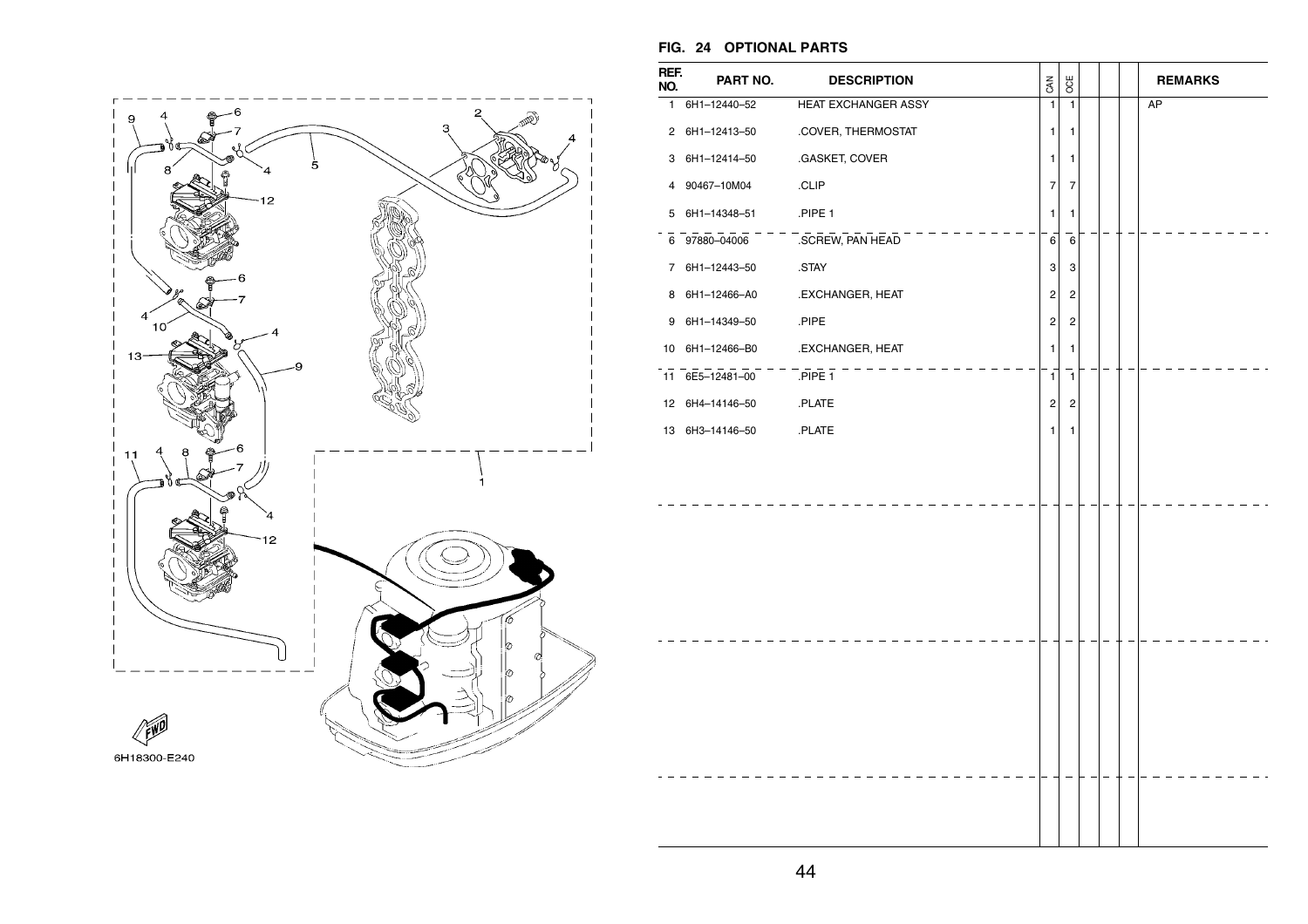

| REF.<br>NO. | PART NO.        | <b>DESCRIPTION</b>                           | <b>GAN</b>   | OCE          |  | <b>REMARKS</b> |
|-------------|-----------------|----------------------------------------------|--------------|--------------|--|----------------|
| 1           | 6H1-W0001-02    | POWER HEAD GASKET KIT                        | 1            | 1            |  |                |
|             | 2 93210-46044   | .O-RING                                      | 3            | 3            |  |                |
|             | 3 93210-39ME4   | .O-RING                                      | 3            | 3            |  |                |
| 4           | 688–13621–A1    | .GASKET, VALVE SEAT                          | 2            | 2            |  |                |
|             | 5 6H4-14984-00  | .GASKET, FLOAT CHAMBER                       | 3            | 3            |  |                |
|             |                 | 6 688-11181-A2 .GASKET, CYLINDER HEAD 1      | $\mathbf{1}$ | $\mathbf{1}$ |  |                |
|             | 7 90430-14115   | .GASKET                                      | 1.           | 1            |  |                |
|             | 8 688-11193-A1  | .GASKET, HEAD COVER 1                        | 1.           | 1            |  |                |
| 9           | 688–12414–A1    | .GASKET, COVER                               | 1.           | 1            |  |                |
|             | 10 688-41112-A0 | .GASKET, EXHAUST INNER COVER                 | 1            | 1            |  |                |
|             |                 | 11 688-41114-A0 .GASKET, EXHAUST OUTER COVER | 1            | $\mathbf{1}$ |  |                |
|             | 12 93210-46M16  | .O-RING                                      | 1.           | 1            |  |                |
|             | 13 93102-36M02  | OIL SEAL                                     | 1            | 1            |  |                |
|             | 14 93102-30M05  | .OIL SEAL                                    | 1            | 1            |  |                |
| 15          | 93104-20M02     | .OIL SEAL                                    | 1            | 1            |  |                |
|             | 16 93210-62269  | .O-RING                                      | 1            | $\mathbf{1}$ |  |                |
|             | 17 688-45113-A0 | .GASKET, UPPER CASING                        | 1            | 1            |  |                |
|             | 18 93210-32738  | .O-RING                                      | 1            | 1            |  |                |
| 19          | 650–24431–A0    | .GASKET, FUEL PUMP 1                         | 1            | 1            |  |                |
|             | 20 6H1-W0093-10 | <b>CARBURETOR REPAIR KIT</b>                 | 1            | 1            |  |                |
|             | 21 6H4-14147-00 | .O-RING                                      | 1            | 1            |  |                |
|             | 22 93210-04228  | .O-RING                                      | 1            | 1            |  |                |
|             | 23 692-14590-01 | NEEDLE VALVE ASSY                            | 1.           | 1            |  |                |
|             | 24 6H4-14548-00 | .PIN, FLOAT ARM                              | 1            | 1            |  |                |
|             | 25 663-14159-00 | .CLIP                                        | 1            | 1            |  |                |
|             | 26 676-14186-00 | PIN, FLOAT                                   | 1            | 1            |  |                |
|             | 27 676-14966-00 | .CAP                                         | 1.           | 1            |  |                |

#### **FIG. 25 REPAIR KIT 1**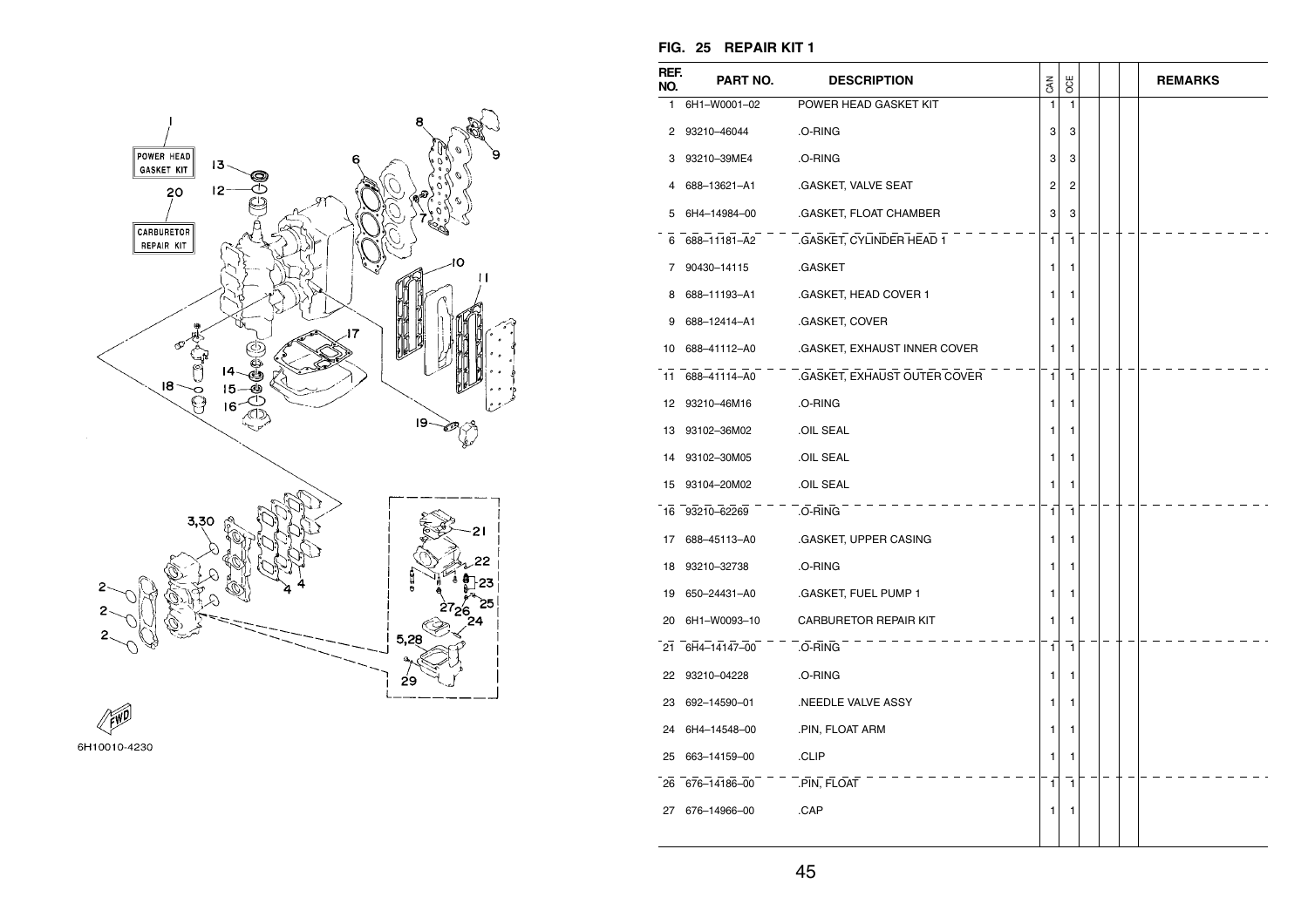

| 6H10010-4230 |
|--------------|
|              |

**FIG. 25 REPAIR KIT 1** 

| REF.<br>NO. | PART NO.        | <b>DESCRIPTION</b>     | CAN            | OCE            |  | <b>REMARKS</b> |
|-------------|-----------------|------------------------|----------------|----------------|--|----------------|
|             | 28 6H4-14984-00 | .GASKET, FLOAT CHAMBER | $\overline{1}$ | $\overline{1}$ |  |                |
|             | 29 93210-04230  | .O-RING                | $\mathbf 1$    | $\mathbf{1}$   |  |                |
|             | 30 93210-39ME4  | .O-RING                | $\mathbf{1}$   | 1              |  |                |
|             |                 |                        |                |                |  |                |
|             |                 |                        |                |                |  |                |
|             |                 |                        |                |                |  |                |
|             |                 |                        |                |                |  |                |
|             |                 |                        |                |                |  |                |
|             |                 |                        |                |                |  |                |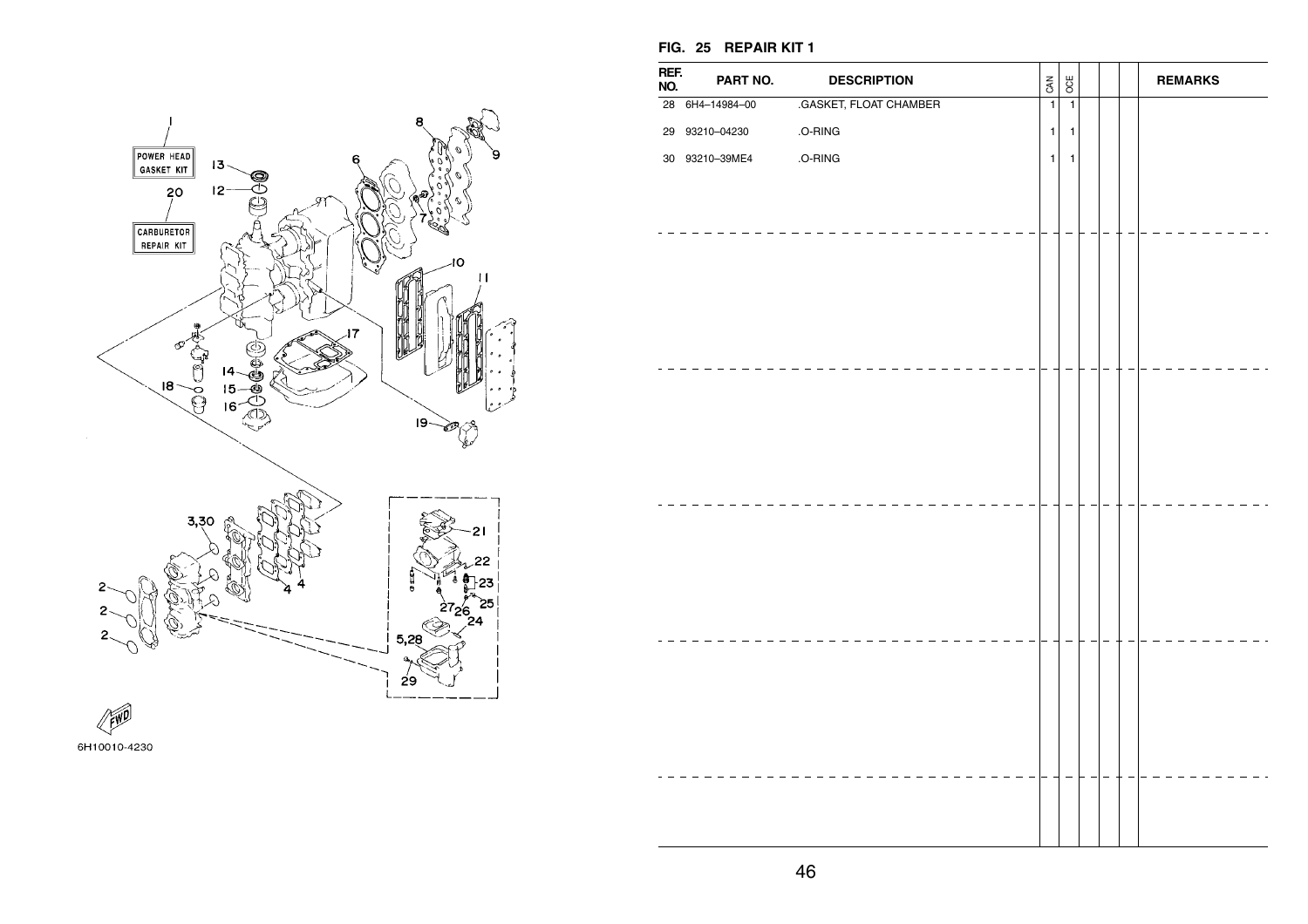

| REF.<br>NO. | PART NO.        | <b>DESCRIPTION</b>                   | CAN            | OCE            |  | <b>REMARKS</b> |
|-------------|-----------------|--------------------------------------|----------------|----------------|--|----------------|
| 1.          | 688-W0001-22    | LOWER UNIT GASKET KIT                | 1              | $\mathbf{1}$   |  |                |
| 2           | 688-45114-A1    | .GASKET, UPPER CASING                | 1              | 1              |  |                |
| 3           | 688–41134–A0    | .GASKET, EXHAUST MANIFOLD            | 1              | 1              |  |                |
| 4           | 688-41133-00    | .GASKET, EXHAUST MANIFOLD 1          | 1              | 1              |  |                |
| 5           | 688–45123–00    | .GASKET, MUFFLER                     | 1              | 1              |  |                |
|             | 6 90430-08020   | .GASKET                              | $\overline{c}$ | $\overline{2}$ |  |                |
|             | 7 93210-49046   | .O-RING                              | 1              | 1              |  |                |
| 8           | 93106-09014     | OIL SEAL                             | 1              | 1              |  |                |
| 9           | 688-44315-A0    | .GASKET, WATER PUMP                  | 1              | 1              |  |                |
|             | 10 688-44324-A0 | .GASKET, CARTRIDGE                   | 1              | 1              |  |                |
|             | 11 688-44316-A0 | .GASKET, WATER PUMP                  | $\mathbf{1}$   | $\mathbf{1}$   |  |                |
|             | 12 93210-46044  | .O-RING                              | 1              | 1              |  |                |
| 13          | 93210-85M97     | .O-RING                              | 1              | 1              |  |                |
| 14          | 93101-25M03     | .OIL SEAL                            | 4              | 4              |  |                |
|             | 15 90430-12072  | .GASKET                              | 1              | 1              |  |                |
|             |                 | 16 663-44366-00 DAMPER, WATER SEAL 2 | $\mathbf{1}$   | 1              |  |                |
|             | 17 692-W0078-02 | WATER PUMP REPAIR KIT                | 1              | 1              |  |                |
|             | 18 688-44322-00 | .INSERT, CARTRIDGE                   | 1              | 1              |  |                |
|             | 19 688-44352-03 | .IMPELLER                            | 1              | 1              |  |                |
|             | 20 688-44315-A0 | .GASKET, WATER PUMP                  | 1              | 1              |  |                |
|             | 21 688-44323-00 | .OUTER PLATE, CARTRIDGE              | $\mathbf{1}$   | $\mathbf{1}$   |  |                |
|             | 22 688-44324-A0 | .GASKET, CARTRIDGE                   | 1              | 1              |  |                |
|             | 23 688-44316-A0 | .GASKET, WATER PUMP                  | 1              | 1              |  |                |
|             | 24 93210-46044  | .O-RING                              | 1              | 1              |  |                |
| 25          | 90119-08M13     | .BOLT, WITH WASHER                   | 2              | 2              |  |                |
|             | 26 90119-08M16  | .BOLT, WITH WASHER                   | $\mathbf{2}$   | $\mathbf{2}$   |  |                |
| 27          | 90280-04M04     | .KEY, WOODRUFF                       | 1              | 1              |  |                |
|             |                 |                                      |                |                |  |                |

#### **FIG. 26 REPAIR KIT 2**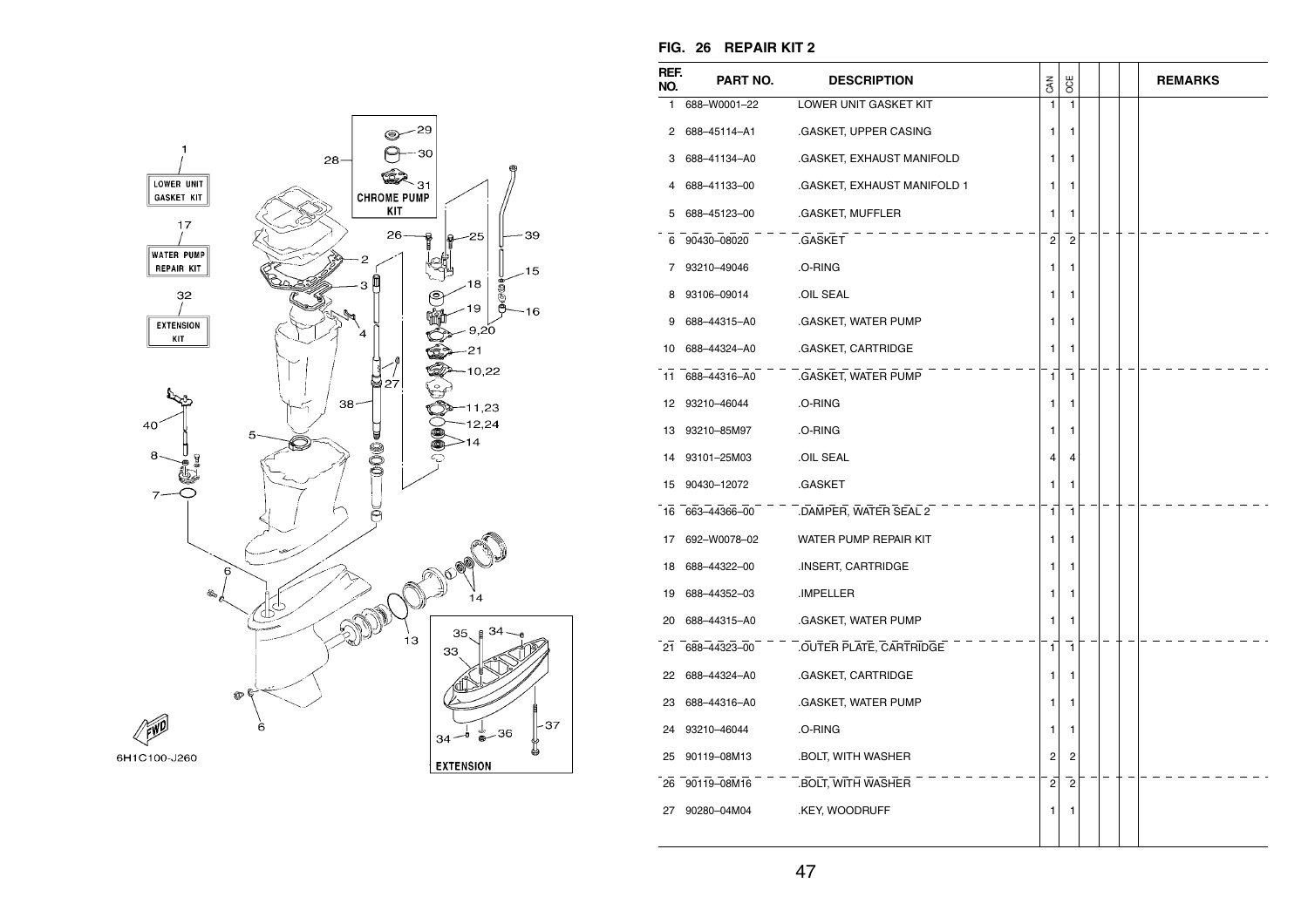

#### **FIG. 26 REPAIR KIT 2**

| REF.<br>NO. | PART NO.                     | <b>DESCRIPTION</b>                   | CAN          | OCE          |  | <b>REMARKS</b> |
|-------------|------------------------------|--------------------------------------|--------------|--------------|--|----------------|
|             | 28 688-W0078-1A              | CHROME PUMP KIT                      | $\mathbf{1}$ | $\mathbf{1}$ |  |                |
|             | 29 688-44321-41              | INNER PLATE, CARTRIDGE               | 1            | 1            |  |                |
| 30          | 688-44322-41                 | .INSERT, CARTRIDGE                   | 1            | 1            |  |                |
| 31          | 688-44323-40                 | OUTER PLATE, CARTRIDGE               | 1            | 1            |  |                |
| 32          | 6H1-W0072-02-8D              | <b>EXTENSION KIT</b>                 |              | 1            |  | X(25.3")       |
| 33          | $-688-45211-01-8D$ EXTENSION |                                      |              | $\mathbf{1}$ |  |                |
| 34          | 93606-12019                  | .PIN, DOWEL                          |              | 4            |  |                |
| 35          | 90116-10M05                  | .BOLT, STUD                          |              | 4            |  |                |
| 36          | 95380-10600                  | .NUT                                 |              | 4            |  |                |
| 37          | 90119-08M86                  | .BOLT, WITH WASHER                   |              | 1            |  |                |
|             |                              | 38 688-45501-22 .DRIVE SHAFT COMP.   |              | $\mathbf{1}$ |  |                |
| 39          | 688-44361-20                 | .TUBE, WATER 1                       |              | 1            |  |                |
| 40          |                              | 6H1-44120-22 .HANDLE GEAR SHIFT ASSY |              | 1            |  |                |
|             |                              |                                      |              |              |  |                |
|             |                              |                                      |              |              |  |                |
|             |                              |                                      |              |              |  |                |
|             |                              |                                      |              |              |  |                |
|             |                              |                                      |              |              |  |                |
|             |                              |                                      |              |              |  |                |
|             |                              |                                      |              |              |  |                |
|             |                              |                                      |              |              |  |                |
|             |                              |                                      |              |              |  |                |
|             |                              |                                      |              |              |  |                |
|             |                              |                                      |              |              |  |                |
|             |                              |                                      |              |              |  |                |
|             |                              |                                      |              |              |  |                |
|             |                              |                                      |              |              |  |                |
|             |                              |                                      |              |              |  |                |
|             |                              |                                      |              |              |  |                |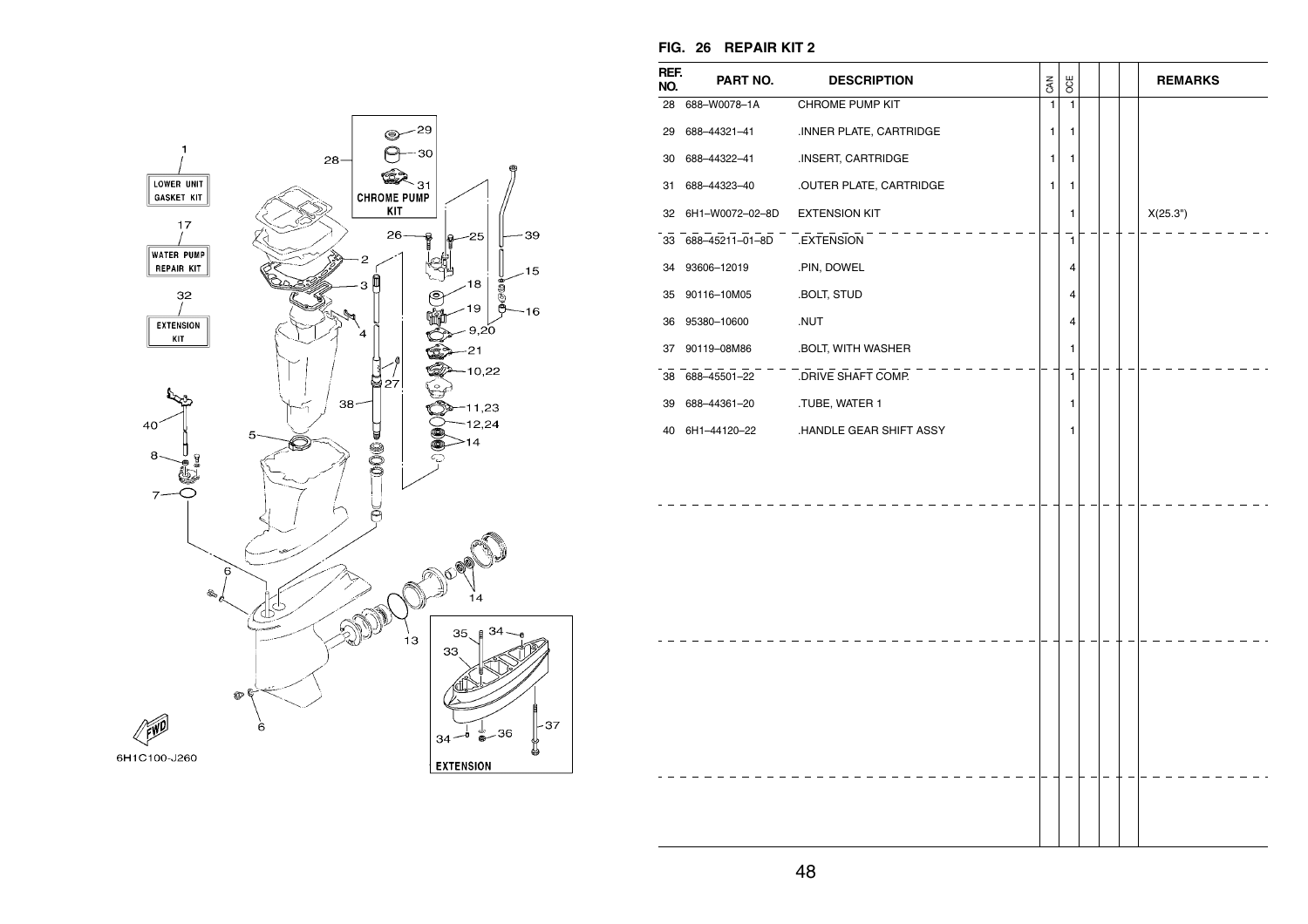| PART NO.        | REF.<br>NO. | PART NO.        | REF.<br>NO.                       | PART NO.        | REF.<br>NO. | PART NO.        | REF.<br>NO. | PART NO.        | REF.<br>NO. | PART NO.        | REF.<br>NO. |
|-----------------|-------------|-----------------|-----------------------------------|-----------------|-------------|-----------------|-------------|-----------------|-------------|-----------------|-------------|
| 6H1-11111-01-1S | $2 - 30$    | 6H1-13435-00    | $6 - 45$                          | 688-14711-01-CA | $17 - 10$   | 692-24410-00    | $7 - 12$    | 688-42510-03-8D | $15 - 4$    | 6H1-43311-02-8D | $14 - 15$   |
| 688-11119-01    | $2 - 28$    | 6H1-13437-21    | $9 - 20$                          | 663-14737-10    | $17 - 12$   | 663-24411-00    | $7 - 17$    | 6H1-42610-80    | $1 - 1$     | 6H1-43376-00    | $15 - 40$   |
| 688-11181-A2    | $2 - 31$    | 6R3-13471-00    | $6 - 2$                           | 692-14923-00    | $5 - 11$    | 692-24411-00    | $7 - 14$    | 6H1-42613-01-8D | $1 - 11$    | 6H1-43800-17-8D | $16 - 1$    |
|                 | $25 - 6$    | 6L2-13475-00    | $6 -$<br>$\mathbf{3}$             | 6H1-14943-39    | $5 - 21$    | 6H3-24411-10    | $5 - 40$    | 688-42615-00    | $1 - 14$    | 67F-43802-00    | $16 - 39$   |
| 688-11191-00-1S | $2 - 35$    | 688-13610-00    | $4 - 12$                          | 6H1-14947-75    | $5 - 20$    | 6A0-24412-02    | $7 - 23$    | 6H1-42617-10    | $1 - 18$    | 6H1-43804-10    | $16 - 4$    |
| 688-11193-A1    | $2 - 36$    | 688-13621-A1    | $4 - 10$                          | 6H1-14948-18    | $5 - 23$    | 6A0-24413-00    | $7 - 13$    | 6H1-42619-00    | $1 - 19$    | 6H1-43805-10    | $16 - 3$    |
|                 | $25 - 8$    |                 | $25 - 4$                          | 676-14966-00    | $5 - 22$    | 6H4-24413-00    | $5 - 38$    | 6H1-42627-00    | $1 - 20$    | 6H1-4380F-10    | $16 - 7$    |
| 688-11325-00    | $2 - 26$    | 688-13624-00    | $4 - 11$                          |                 | $25 - 27$   | 6L5-24421-00    | $5 - 37$    | 6H1-42637-00    | $1 - 21$    | 6H1-4380G-10    | $16 - 15$   |
| 650-11370-01    | $2 - 4$     | 6H1-13641-02-94 | $4 - 6$                           | 6H4-14980-00    | $5 - 27$    | 6A0-24421-01    | $7 - 21$    | 6H1-42647-00    | $1 - 3$     | 6H1-4380H-10    | $16 - 13$   |
| 688-11370-01    | $2 - 3$     | 6H3-14137-00    | $5 - 31$                          | 6H3-14980-10    | $5 - 28$    | 650-24431-A0    | $7 - 24$    | 6H1-42649-00    | $1 - 4$     | 6H1-4380J-10    | $16 - 8$    |
|                 | $3 - 2$     | 6H4-14146-00    | $5 -$<br>8                        | 6H4-14984-00    | $5 - 24$    |                 | $25 - 19$   | 688-42652-10    | $1 - 6$     | 6H1-43810-11    | $16 - 20$   |
| 688-11411-01    | $3 - 11$    | 6H3-14146-10    | $5 - 9$                           |                 | $25 - 5$    | 648-24434-01    | $7 - 15$    | 663-42662-00    | $1 - 5$     | 6H1-43812-00    | $16 - 24$   |
| 663-11518-01    | $2 - 6$     | 6H3-14146-20    | $\overline{9}$<br>$5 -$           |                 | $25 - 28$   | 6H3-24434-10    | $5 - 41$    | 6H1-42677-80    | $1 - 15$    | 6H1-43813-10    | $16 - 27$   |
| 6H1-11536-00    | $3 - 27$    | 6H4-14146-20    | 8<br>$5 -$                        | 6H4-14985-01    | $5 - 19$    | 648-24435-02    | $7 - 18$    | 6H1-42678-60    | $1 - 16$    | 6H1-43814-11    | $16 - 19$   |
| 6H1-11537-01    | $6 - 16$    | 6H3-14146-50    | $24 - 13$                         | 6H3-14992-00    | $5 - 25$    | 6H3-24452-10    | $5 - 29$    | 6H1-42681-50    | $1 - 27$    | 6H1-43816-00    | $16 - 67$   |
| 688-11603-A0    | $3 - 19$    | 6H4-14146-50    | $24 - 12$                         | 6H1-15100-05    | $2 - 2$     | 6H4-24486-00    | $5 - 39$    | 6H1-42682-50    | $1 - 28$    | 6H1-43817-01    | $16 - 47$   |
| 688-11604-A0    | $3 - 19$    | 6H4-14147-00    | $5 - 10$                          | 6H1-15359-01-94 | $3 - 1$     | 61N-24521-00    | $7 - 8$     | 6H1-42694-00    | $1 - 22$    | 6E5-43818-00    | $16 - 32$   |
| 688-11605-A0    | $3 - 19$    |                 | $25 - 21$                         | 688-15379-00    | $3 - 6$     | 61N-24560-00    | $7 -$<br>6  | 6H1-42711-01-8D | $12 - 1$    | 6H1-43820-11    | $16 - 63$   |
| 6H1-11631-03-95 | $3 - 18$    | 663-14159-00    | $5 - 17$                          | 6H1-15771-00    | $11 - 19$   | 61N-24563-00    | $7 - 7$     | 6H1-42711-10-8D | $12 - 1$    | 6H1-43821-11    | $16 - 59$   |
| 663-11633-00    | $3 - 20$    |                 | $25 - 25$                         | 6H1-15772-00    | $2 - 53$    | 6H1-24566-01    | $7 - 10$    | 648-42715-00    | $13 - 48$   | 6H1-43822-10    | $16 - 58$   |
| 688-11634-10    | $3 - 21$    | 676-14186-00    | $5 - 18$                          | 6H1-15773-01    | $2 - 55$    | 6H1-24633-00    | $6 - 40$    | 688-42716-02    | $12 - 9$    | 6H1-43828-10    | $16 - 30$   |
| 6H1-11635-03    | $3 - 18$    |                 | $25 - 26$                         | 6H1-21707-07    | $6 - 26$    | 6E0-28193-00-94 | $7 - 36$    | 663-42724-00    | $12 - 10$   | 6H1-43829-00    | $16 - 36$   |
| 6H1-11636-03    | $3 - 18$    | 6H1-14301-07    | $5 -$<br>$\overline{\phantom{0}}$ | 6H3-21732-00    | $1 - 23$    | 688-41111-00-1S | $2 - 46$    | 688-42725-20    | $12 - 11$   | 6H1-4382A-10    | $16 - 52$   |
| 688-11650-03    | $3 - 22$    | 6H1-14301-30    | $5 -$<br>$\blacksquare$           | 6H3-21735-00    | $1 - 24$    | 688-41112-A0    | $2 - 47$    | 688-42726-10    | $12 - 22$   | 6H1-43830-11    | $16 - 49$   |
| 688-12411-11    | $2 - 41$    | 6H1-14302-07    | $5 -$<br>$\overline{2}$           | 6H1-21752-00    | $6 - 33$    |                 | $25 - 10$   | 6H1-42726-21    | $12 - 22$   | 6H1-43831-10    | $16 - 48$   |
| 688-12412-00    | $2 - 42$    | 6H1-14302-30    | $\overline{2}$<br>$5 -$           | 6H1-21757-00    | $6 - 39$    | 688-41113-00-1S | $2 - 49$    | 688-42738-01-8D | $12 - 12$   | 6H1-43833-10    | $16 - 33$   |
| 688-12413-00-1S | $2 - 43$    | 6H1-14303-07    | $5 -$<br>3                        | 6J8-21758-00    | $6 - 38$    | 6H1-41113-00-1S | $2 - 49$    | 688-42741-01-8D | $12 - 24$   | 6H1-43834-00    | $16 - 34$   |
| 6H1-12413-50    | $24 - 2$    | 6H1-14303-30    | $\mathbf{3}$<br>$5 -$             | 63D-2175R-00    | $6 - 36$    | 688-41114-A0    | $2 - 48$    | 6BG-42748-00    | $12 - 15$   | 6H1-43835-10    | $16 - 29$   |
| 6H1-12414-50    | $24 - 3$    | 6A0-14325-00    | $7 - 22$                          | 6H1-21766-01    | $6 - 43$    |                 | $25 - 11$   | 6G1-42748-00    | $12 - 23$   | 6H1-43840-11    | $16 - 17$   |
| 688-12414-A1    | $2 - 44$    | 67C-1432A-00    | $5 - 42$                          | 63D-2176M-00    | $6 - 35$    | 688-41131-00-CA | $17 - 8$    | 688-42771-01-8D | $12 - 25$   | 6H1-43841-11    | $16 - 42$   |
|                 | $25 - 9$    | 6H1-14348-51    | 5<br>$24 -$                       | 6H4-21770-00    | $6 - 37$    | 688-41133-00    | $17 - 9$    | 6G5-42791-10    | $12 - 43$   | 6H1-43843-11    | $16 - 71$   |
| 688-12416-00    | $2 - 39$    | 6H3-14349-00    | $\overline{4}$<br>$4 -$           | 63D-2177H-00    | $1 - 2$     |                 | $26 - 4$    | 6AH-42794-40    | $12 - 44$   | 6H1-43844-10    | $16 - 44$   |
| 6H1-12440-52    | $24 - 1$    |                 | $5 - 32$                          | 6H1-21796-00    | $2 - 56$    | 688-41134-A0    | $17 - 7$    | 6AH-42794-50    | $12 - 45$   | 6H1-43845-00    | $16 - 55$   |
| 6H1-12443-50    | $24 - 7$    | 6H1-14349-50    | $24 - 9$                          | 6G1-24304-02    | $7 - 1$     |                 | $26 - 3$    | 688-42815-01-8D | $12 - 3$    | 6H1-43847-00    | $16 - 50$   |
| 6H1-12466-A0    | $24 - 8$    | 6H3-14380-00    | $5 - 33$                          | 6G1-24305-05    | $8 - 6$     | 688-41137-03-CA | $17 - 5$    | 688-42816-00    | $12 - 7$    | 6H1-4384E-20    | $16 - 61$   |
| 6H1-12466-B0    | $24 - 10$   | 6H1-14413-02    | $4 - 22$                          | 6Y1-24305-06    | $8 - 8$     | 688-41211-01    | $13 - 27$   | 688-42817-01-8D | $12 - 4$    | 6H1-4384F-10    | $16 - 46$   |
| 6E5-12481-00    | $24 - 11$   | 6H1-14440-02    | $4 - 18$                          | 61J-24306-04    | $8 - 1$     | 6H1-41213-00    | $13 - 30$   | 6H1-43111-01-8D | $14 - 1$    | 6H1-4384G-11    | $16 - 45$   |
| 6H1-12535-00    | $12 - 33$   | 624-14485-00    | 5<br>$2 -$                        | 6YL-24306-60    | $8 - 10$    | 662-41214-01    | $13 - 8$    | 6H1-43112-00-8D | $14 - 10$   | 6H1-43854-00    | $16 - 53$   |
| 68T-12572-00    | $12 - 31$   | 6H1-14485-00    | $4 - 7$                           | 663-24312-01    | $2 - 50$    | 688-41217-01    | $4 - 3$     | 6E5-43126-02    | $14 - 39$   | 6H1-43855-11    | $16 - 70$   |
| 6R3-12580-00    | $12 - 36$   | 6H1-14488-00    | $9 - 19$                          | 6H1-24312-01    | $12 - 40$   | 682-41237-00    | $13 - 29$   | 688-43131-03    | $14 - 20$   | 6H1-43856-10    | $16 - 43$   |
| 6R3-12581-00    | $12 - 37$   | 63V-14523-00    | $5 -$<br>- 5                      | 688-24313-00    | $7 - 30$    | 6E9-41237-00    | $6 - 25$    | 6G5-43144-00    | $14 - 33$   | 6H1-4385H-00    | $16 - 76$   |
| 6R3-12582-00    | $12 - 38$   | 6H4-14548-00    | $5 - 15$                          | 688-24314-00    | $7 - 31$    | 6F5-41237-00    | $13 - 19$   | 6E5-43145-01    | $20 - 9$    | 6H1-43861-00    | $16 - 21$   |
| 6R3-12583-00    | $12 - 39$   |                 | $25 - 24$                         | 6H1-24314-00    | $7 - 27$    | 6H1-41237-00    | $6 - 21$    | 6G5-43145-01    | $14 - 24$   | 6H1-43861-10    | $16 - 18$   |
| 6H1-13117-01    | $6 - 18$    | 697-14555-00    | $5 - 12$                          | 650-24351-01    | $8 - 5$     | 662-41237-01    | $13 - 26$   | 6G5-43148-00    | $14 - 28$   |                 | $16 - 22$   |
| 6E9-13183-70    | $6 - 13$    | 6H4-14567-00    | $5 - 30$                          | 61J-24360-00    | $8 - 3$     | 6H1-41241-02    | $6 - 20$    | 688-43160-01    | $14 - 35$   |                 | $16 - 60$   |
| 6H1-13200-02    | $6 - 1$     | 6H2-14578-00    | $5 - 7$                           | 6E5-24367-01    | $12 - 29$   | 688-41631-01-1S | $13 - 18$   | 688-43165-00    | $14 - 36$   | 6H1-43864-00    | $16 - 64$   |
| 6H1-13411-00    | $6 - 42$    | 692-14590-01    | $5 - 14$                          | 650-24378-00    | $2 - 7$     | 688-41632-01-1S | $13 - 7$    | 6H1-43181-01    | $14 - 25$   | 6H1-43865-10    | $16 - 16$   |
| 6J8-13414-00    | $6 - 41$    |                 | $25 - 23$                         | 688-24378-00    | $7 - 34$    | 6H1-41636-00    | $13 - 24$   | 6H1-43185-01    | $14 - 26$   | 6H1-43866-00    | $16 - 40$   |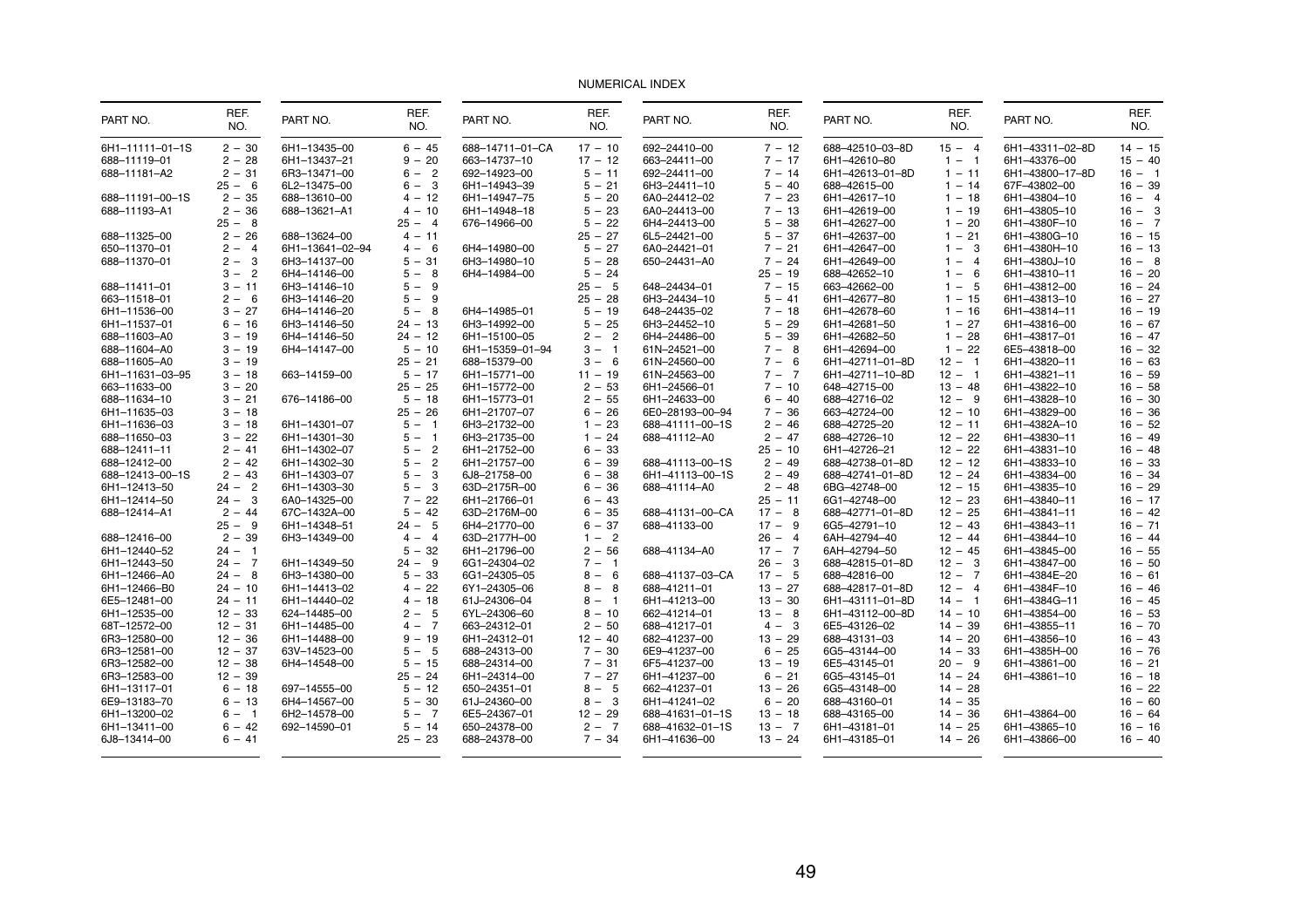| PART NO.        | REF.<br>NO. | PART NO.                     | REF.<br>NO.            | PART NO.        | REF.<br>NO.            | PART NO.        | REF.<br>NO.              | PART NO.     | REF.<br>NO. | PART NO.        | REF.<br>NO. |
|-----------------|-------------|------------------------------|------------------------|-----------------|------------------------|-----------------|--------------------------|--------------|-------------|-----------------|-------------|
| 6H1-43867-00    | $16 - 41$   | 688-44361-10                 | $19 - 2$               | 688-45560-00    | $18 - 39$              | 6E5-45976-10    | $19 - 23$                | 701-48320-50 | $21 - 2$    | 682-82119-01    | $10 - 45$   |
| 6H1-43868-00    | $16 - 73$   | 688-44361-20                 | $19 - 2$               | 688-45567-01    | $18 - 7$               | 6E5-45978-10    | $19 - 23$                | 701-48320-60 | $21 - 2$    | 688-82127-02    | $15 - 26$   |
| 6H1-4386K-10    | $16 - 9$    |                              | $26 - 39$              | 688-45567-10    | $18 - 7$               | 688-45978-60-98 | $19 - 22$                | 701-48320-80 | $21 - 2$    | 6E5-82148-00    | $14 - 11$   |
| 6H1-43871-10    | $16 - 23$   | 663-44366-00                 | $19 - 14$              | 688-45567-20    | $18 - 7$               | 688-45987-01    | $19 - 17$                | 663-48344-00 | $13 - 6$    | 6H1-82148-00    | $14 - 8$    |
| 6H1-43872-10    | $16 - 25$   |                              | $26 - 16$              | 688-45567-30    | $18 - 7$               | 6E5-45994-10    | $19 - 24$                | 703-48345-01 | $22 - 19$   | 1E6-82151-00    | $23 - 13$   |
| 6H1-43874-00    | $16 - 66$   | 663-44367-00                 | $19 - 1$               | 688-45567-40    | $18 - 7$               | 67F-45997-00    | $19 - 18$                | 703-48358-00 | $22 - 20$   | 663-82151-00    | $10 - 33$   |
| 6H1-43875-00    | $16 - 57$   | 6BL-44391-00                 | $12 - 2$               | 688-45567-50    | $18 - 7$               | 703-48152-00    | $22 - 57$                | 688-48511-30 | $15 - 37$   | 6G5-82152-00    | $10 - 20$   |
| 6H1-4387J-00    | $16 - 75$   | 688-44511-00                 | $15 - 34$              | 688-45567-60    | $18 - 7$               | 703-48153-00    | $22 - 3$                 | 663-48531-00 | $13 - 1$    | 6A0-82317-00    | $6 - 50$    |
| 6H1-43880-02    | $16 - 2$    | 688-44514-00                 | $15 - 27$              | 6H1-45571-00    | $18 - 54$              | 703-48189-00    | $22 - 17$                | 663-48538-00 | $13 - 2$    | 6E3-82370-21    | $10 - 29$   |
| 6H1-43881-10    | $16 - 12$   | 6H1-44526-00                 | $14 - 3$               | 688-45576-00    | $18 - 58$              | 703-48198-00    | $22 - 14$                | 688-61350-10 | $20 - 1$    | 63V-82377-50    | $14 - 43$   |
| 6H1-4388E-11    | $16 - 72$   | 663-44551-02-8D              | $15 - 10$              | 688-45577-01    | $18 - 57$              | 703-48205-18    | $21 - 1$                 | 688-61351-10 | $20 - 2$    | 703-82510-43    | $22 - 44$   |
| 6H1-43891-10    | $16 - 5$    | 687-44552-02                 | $15 - 19$              | 688-45577-10    | $18 - 57$              |                 | $22 - 1$                 | 6E5-61355-00 | $20 - 8$    | 697-82519-00    | $10 - 37$   |
| 6H1-43892-10    | $16 - 6$    | 663-44553-01-8D              | $15 - 24$              | 688-45577-20    | $18 - 57$              | 703-48211-02    | $22 - 61$                | 6H4-81315-11 | $23 - 18$   | 703-82531-00    | $22 - 46$   |
| 6H1-43895-12    | $16 - 69$   | 687-44555-00                 | $15 - 12$              | 688-45577-30    | $18 - 57$              | 703-48212-00    | $22 - 58$                | 688-81332-01 | $9 - 11$    | 703-82540-00    | $22 - 50$   |
| 6H1-43896-00    | $16 - 68$   | 663-44575-00                 | $15 - 17$              | 688-45577-40    | $18 - 57$              | 703-48213-00    | $22 - 59$                | 6H1-81337-01 | $9 - 14$    | 682-82556-00    | $22 - 48$   |
| 6H1-43899-00    | $16 - 51$   |                              | $15 - 33$              | 688-45577-50    | $18 - 57$              | 703-48215-00    | $22 - 43$                | 688-81800-12 | $11 - 1$    | 688-82560-10    | $10 - 30$   |
| 688-44117-00-94 | $13 - 34$   | 688-45111-04-8D              | $17 - 1$               | 688-45577-60    | $18 - 57$              | 703-48219-00    | $22 - 30$                | 676-81809-10 | $11 - 3$    | 703-82563-02    | $22 - 55$   |
| 688-44118-01-94 | $13 - 42$   | 688-45113-A0                 | $17 - 20$              | 688-45587-01    | $18 - 5$               | 703-48221-00    | $22 - 56$                | 688-81810-11 | $11 - 5$    | 6H1-82563-10    | $10 - 46$   |
| 6H1-44120-12    | $13 - 49$   |                              | $25 - 17$              | 688-45587-10    | $18 - 5$               | 703-48222-00    | $22 - 27$                | 663-81811-11 | $11 - 6$    | 688-82575-01    | $22 - 47$   |
| 6H1-44120-22    | $13 - 49$   | 688-45114-A1                 | $17 - 6$               | 688-45587-20    | $18 - 5$               | 703-48223-00    | $22 - 28$                | 663-81812-11 | $11 - 8$    | 703-82577-00    | $22 - 45$   |
|                 | $26 - 40$   |                              | $26 - 2$               | 688-45587-30    | $18 - 5$               | 703-48225-00    | $22 - 29$                | 663-81813-10 | $11 - 9$    | 6R5-82582-B0    | $6 - 52$    |
| 6H1-44121-00    | $13 - 41$   | 663-45119-00                 | $14 - 17$              | 688-45587-40    | $18 - 5$               | 703-48226-00    | $22 - 26$                | 663-81820-12 | $11 - 10$   | 6E5-82587-00    | $10 - 47$   |
| 688-44122-00    | $13 - 38$   | 688-45123-00                 | $17 - 11$              | 688-45587-50    | $18 - 5$               | 703-48227-00    | $22 - 24$                | 688-81824-00 | $11 - 15$   | 688-82588-01    | $10 - 31$   |
| 688-44124-00    | $13 - 37$   |                              | $26 - 5$               | 688-45587-60    | $18 - 5$               | 703-48232-00    | $22 - 62$                | 663-81826-10 | $11 - 14$   | 688-8258A-20    | $22 - 49$   |
| 6H1-44144-00    | $18 - 70$   | 663-45155-10                 | $17 - 2$               | 6H1-45611-01    | $18 - 40$              | 703-48234-00    | $22 - 18$                | 688-81830-11 | $11 - 12$   | 6H0-82590-80    | $10 - 32$   |
| 6H1-44151-00    | $18 - 69$   | 688-45211-01-8D              | $17 - 22$              | 6H1-45631-01    | $18 - 50$              | 703-48235-00    | $22 - 4$                 | 688-81831-00 | $11 - 13$   | 703-82591-00    | $22 - 53$   |
| 688-44194-00    | $2 - 14$    |                              | $26 - 33$              | 688-45633-00    | $18 - 52$              | 703-48236-00    | $22 - 16$                | 663-81832-11 | $11 - 11$   | 703-82592-00    | $22 - 54$   |
|                 | $13 - 21$   | 6H1-45214-00                 | $18 - 12$              | 6H1-45634-02    | $18 - 44$              | 703-48238-00    | $22 - 22$                | 663-81840-11 | $11 - 7$    | 688-82594-00    | $10 - 38$   |
| 688-44311-01    | $18 - 21$   | 6H1-45215-00                 | $18 - 13$              | 6H1-45635-00    | $18 - 53$              | 703-48243-00    | $22 - 15$                | 676-81850-11 | $11 - 2$    | 703-82594-00    | $22 - 25$   |
| 688-44315-A0    | $18 - 23$   | 6H1-45251-03                 | $14 - 2$               | 6H1-45641-01    | $18 - 42$              | 703-48244-00    | $22 - 21$                | 676-81857-10 | $11 - 4$    | 703-83383-10    | $22 - 51$   |
|                 | $26 - 9$    | 6H1-45300-16-8D              | $18 - 1$               | 6H1-45668-00    | $18 - 47$              | 703-48245-00    | $22 - 11$                | 6H1-81916-00 | $10 - 27$   | 6Y5-8350T-90    | $23 - 1$    |
|                 | $26 - 20$   | 6H1-45300-26-8D              | $18 - 1$               | 688-45930-02-98 | $19 - 22$              | 703-48246-00    | $22 - 23$                | 6G1-81941-10 | $10 - 15$   | 6Y5-83533-T2    | $23 - 9$    |
| 688-44316-A0    | $18 - 30$   | 6H1-45301-03-8D              | $18 - 2$               | 688-45932-60-98 | $19 - 22$              | 701-48248-00    | $22 - 13$                | 6E9-81945-70 | $10 - 17$   | 6Y5-83553-M0    | $23 - 12$   |
|                 | $26 - 11$   | 688-45321-00                 | $18 - 16$              | 6E5-45941-00-EL | $19 - 22$              | 703-48252-00    | $22 - 12$                | 6H0-81949-01 | $10 - 44$   | 6Y5-83557-10    | $23 - 16$   |
|                 | $26 - 23$   | 688-45331-00-CA              | $18 - 55$              | 6E5-45943-00-EL | $19 - 22$              | 703-48261-01    | $22 - 2$                 | 6H0-81949-10 | $10 - 43$   | 6E5-83558-00    | $19 - 27$   |
| 688-44321-41    | $26 - 29$   | 688-45341-10                 | $18 - 10$              | 6E5-45945-01-EL | $19 - 22$              | 703-48264-00    | $22 - 6$                 | 61A-81950-00 | $10 - 39$   | 6E5-83558-10    | $18 - 67$   |
|                 | $18 - 22$   | 688-45371-02                 | $19 - 12$              | 6E5-45947-00-EL | $19 - 22$              | 703-48265-00    | $22 - 9$                 | 6G1-81952-00 | $10 - 16$   | 6Y5-8355X-T1    | $23 - 5$    |
| 688-44322-00    | $26 - 18$   | 6E5-45371-10                 | $19 - 25$              | 6E5-45949-00-EL | $19 - 22$              | 703-48268-00    | $22 - 5$                 | 6H0-81960-10 | $10 - 9$    |                 | $23 - 10$   |
| 688-44322-41    | $26 - 30$   | 688-45375-00                 | $19 - 11$              | 6E5-45952-00-EL | $19 - 22$              | 703-48271-00    | $22 - 60$                | 6AH-81994-40 | $4 - 24$    | 6Y5-83570-S5    | $23 - 6$    |
| 688-44323-00    | $18 - 31$   | 663-45376-00                 | $19 - 10$              | 6E5-45954-00-EL | $19 - 22$              | 703-48281-00    | $22 - 31$                | 6AH-81994-50 | $4 - 25$    | 6H1-83614-00    | $10 - 48$   |
|                 | $26 - 21$   |                              |                        | 6E5-45956-00-EL |                        | 703-48282-00    | $22 - 32$                | 6AH-81995-40 | $9 - 21$    | 6Y5-83653-30    | $23 - 15$   |
| 688-44323-40    | $26 - 31$   | 6E5-45378-00<br>688-45383-02 | $18 - 65$<br>$18 - 62$ | 688-45970-03-98 | $19 - 22$<br>$19 - 22$ | 703-48284-00    | $22 - 52$                | 6AH-81995-50 | $9 - 22$    | 6H1-83672-21    | $15 - 1$    |
| 688-44324-A0    | $18 - 32$   | 688-45384-02                 | $18 - 63$              | 6E5-45970-10    | $19 - 23$              | 701-48287-00    | $22 - 42$                | 6AG-81996-00 | $9 - 23$    | 6H0-85510-03    | $9 - 2$     |
|                 |             |                              |                        |                 |                        |                 |                          |              |             |                 |             |
|                 | $26 - 10$   | 6H1-45501-11                 | $18 - 36$              | 688-45972-02-98 | $19 - 22$              | 703-48291-10    | $22 - 39$                | 6H0-82105-02 | $10 - 34$   | 6H0-85540-07    | $10 - 1$    |
|                 | $26 - 22$   | 688-45501-22                 | $18 - 36$              | 6E5-45972-10    | $19 - 23$              | 703-48293-10    | $22 - 41$                | 6H0-82117-00 | $10 - 36$   | 6H1-85542-00-94 | $10 - 21$   |
| 6D8-44341-01-CA | $18 - 26$   |                              | $26 - 38$              | 688-45974-02-98 | $19 - 22$              | 701-48320-00    | $21 - 2$                 | 6Y5-82117-00 | $23 - 14$   | 6H1-85542-10    | $10 - 3$    |
| 688-44352-03    | $18 - 24$   | 688-45536-01                 | $18 - 4$               | 6E5-45974-10    | $19 - 23$              | 701-48320-20    | $\overline{2}$<br>$21 -$ | 703-82119-00 | $10 - 2$    | 6H0-85550-00    | $9 - 1$     |
|                 | $26 - 19$   | 688-45551-01                 | $18 - 37$              | 688-45976-01-98 | $19 - 22$              | 701-48320-30    | $21 - 2$                 | 682-82119-01 | $10 - 42$   | 697-85570-00    | $10 - 6$    |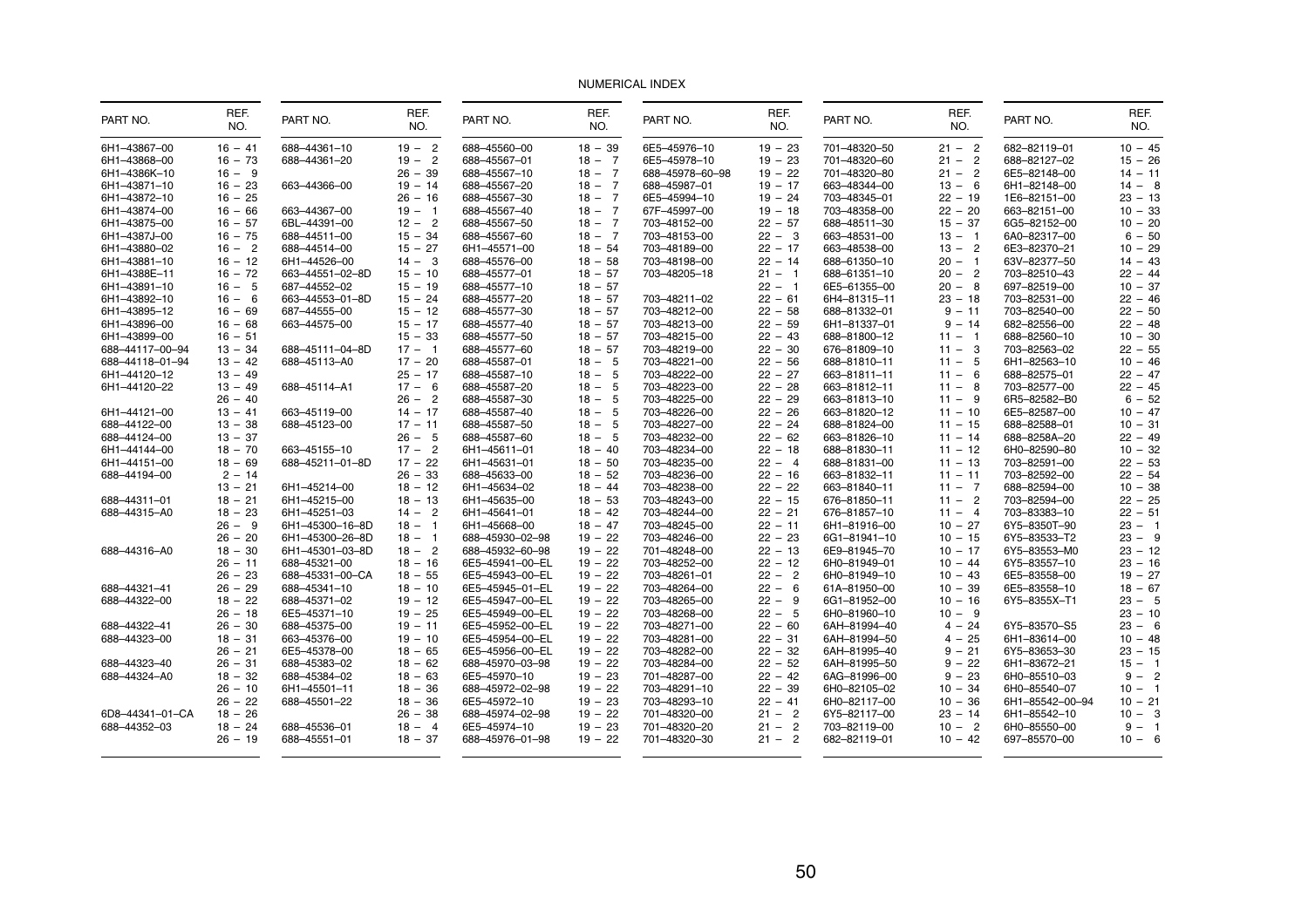| PART NO.        | REF.<br>NO. | PART NO.    | REF.<br>NO.   | PART NO.    | REF.<br>NO. | PART NO.    | REF.<br>NO. | PART NO.    | REF.<br>NO. | PART NO.    | REF.<br>NO. |
|-----------------|-------------|-------------|---------------|-------------|-------------|-------------|-------------|-------------|-------------|-------------|-------------|
| 6H0-85580-01    | $9 - 3$     | 90119-08MA8 | $2 - 32$      | 90206-13019 | $12 - 6$    | 90445-07M87 | $6 - 12$    | 90468-18008 | $13 - 40$   | 92995-06600 | $7 - 3$     |
| 6H1-85711-60    | $4 - 23$    | 90119-10005 | $2 - 10$      | 90209-06M05 | $4 - 21$    | 90445-07M90 | $6 - 8$     |             | $13 - 52$   |             | $7 - 26$    |
| 6R5-85711-60    | $10 - 51$   | 90151-05M00 | $18 - 14$     | 90249-06M19 | $14 - 30$   | 90445-07ME9 | $18 - 66$   | 90480-09M25 | $10 - 22$   |             | $9 - 7$     |
| 6H1-85720-16    | $6 - 51$    | 90157-06013 | $13 - 20$     | 90250-07M02 | $18 - 51$   | 90445-07MF1 | $19 - 26$   | 90480-19M06 | $19 - 15$   |             | $9 - 13$    |
| 6H2-85895-01    | $9 - 4$     | 90157-06014 | $2 - 13$      | 90266-06009 | $1 - 10$    | 90445-07MF2 | $18 - 66$   | 90480-20M05 | $2 - 38$    |             | $9 - 18$    |
| 6Y5-87122-S0    | $23 - 11$   | 90157-06M01 | $12 - 20$     | 90280-04M04 | $18 - 25$   | 90445-08M01 | $6 - 44$    | 90480-24M04 | $2 - 18$    |             | $10 - 11$   |
| 6H1-W0001-02    | $25 - 1$    | 90159-06M11 | $10 - 28$     |             | $26 - 27$   | 90445-09097 | $7 - 29$    | 90501-10326 | $5 - 6$     |             | $10 - 41$   |
| 688-W0001-22    | $26 - 1$    | 90159-06M20 | $9 - 15$      | 90280-05015 | $9 - 8$     | 90445-09104 | $7 - 4$     | 90501-12082 | $13 - 47$   |             | $12 - 14$   |
| 688-W0004-00    | $4 - 13$    | 90160-04006 | $19 - 16$     | 90282-04010 | $18 - 64$   | 90445-09220 | $7 - 33$    | 90501-12M48 | $18 - 41$   |             | $12 - 35$   |
| 6H1-W0070-60    | $1 - 17$    | 90167-06002 | $12 - 32$     | 90338-05M03 | $14 - 19$   | 90445-11M05 | $8 - 4$     | 90501-14M08 | $15 - 22$   |             | $14 - 7$    |
| 6H1-W0072-02-8D | $26 - 32$   | 90170-09M03 | $20 - 5$      | 90338-05M12 | $1 - 25$    | 90445-11M06 | $8 - 2$     | 90501-16M11 | $2 - 40$    |             | $15 - 3$    |
| 692-W0078-02    | $26 - 17$   | 90170-16M01 | $18 - 38$     | 90340-08002 | $18 - 9$    | 90445-11M09 | $6 - 27$    | 90501-16M12 | $13 - 23$   |             | $18 - 20$   |
| 688-W0078-1A    | $26 - 28$   | 90170-20137 | -9<br>$9 -$   | 90340-14M00 | $2 - 33$    | 90464-07M05 | $6 - 15$    | 90501-16M65 | $18 - 45$   | 92995-08100 | $13 - 5$    |
| 6H1-W0090-45-1S | $2 - 1$     | 90171-16011 | $19 - 20$     | 90386-07M58 | $13 - 50$   | 90464-09M31 | $12 - 42$   | 90502-16M02 | $14 - 38$   |             | $15 - 21$   |
| 6H1-W0093-10    | $25 - 20$   | 90179-06066 | $15 - 23$     | 90386-10M16 | $14 - 27$   | 90464-11M18 | $14 - 18$   | 90506-14M24 | $14 - 32$   |             | $15 - 36$   |
|                 | $7 - 35$    |             |               |             |             |             |             |             | $13 - 17$   |             | $17 - 14$   |
| 656-W2810-02    |             | 90183-02M03 | $18 - 49$     | 90386-12089 | $13 - 12$   | 90464-11M24 | $6 - 28$    | 90508-29M05 |             |             |             |
| 90101-10M49     | $15 - 28$   | 90183-05M06 | $1 - 26$      | 90386-13M38 | $12 - 5$    | 90464-15M08 | $12 - 21$   | 91318-04025 | $16 - 74$   |             | $17 - 16$   |
| 90101-12M65     | $14 - 44$   | 90185-05002 | $18 - 15$     | 90386-18M14 | $16 - 31$   | 90464-18M14 | $10 - 50$   | 91318-08016 | $16 - 65$   |             | $17 - 19$   |
| 90105-10M67     | $19 - 13$   | 90185-08057 | $15 - 41$     | 90386-18M35 | $14 - 40$   | 90464-23M22 | $10 - 35$   | 91490-40025 | $19 - 21$   | 92995-10100 | $14 - 14$   |
| 90109-06M39     | $6 - 5$     | 90185-09M01 | $20 - 4$      | 90386-18M63 | $14 - 42$   | 90465-06M90 | $9 - 16$    | 91690-30012 | $13 - 3$    | 92995-10600 | $19 - 7$    |
|                 | $10 - 25$   | 90185-10051 | $15 - 32$     | 90386-22M13 | $13 - 14$   | 90465-08M23 | $10 - 12$   |             | $14 - 37$   | 92995-12200 | $14 - 45$   |
| 90109-06M40     | $6 - 6$     |             | $15 - 39$     | 90386-22M15 | $14 - 21$   | 90465-11M10 | $12 - 41$   | 91690-30020 | $14 - 29$   | 93101-25M03 | $18 - 28$   |
| 90109-08022     | $3 - 23$    | 90185-22M11 | $14 - 23$     | 90386-30M60 | $15 - 9$    |             | $15 - 42$   | 92903-06100 | $4 - 17$    |             | $18 - 61$   |
| 90109-12261     | $15 - 16$   | 90201-03313 | $18 - 48$     | 90386-30M77 | $15 - 7$    |             | $18 - 68$   | 92903-06600 | $5 - 45$    |             | $26 - 14$   |
| 90116-10175     | $15 - 38$   | 90201-06416 | $12 - 17$     | 90386-30M78 | $15 - 6$    |             | $23 - 17$   |             | $10 - 8$    | 93102-08M43 | $16 - 14$   |
| 90116-10M05     | $17 - 23$   | 90201-06M31 | $10 - 26$     | 90387-06119 | $6 - 49$    | 90465-11M27 | $6 - 29$    |             | $10 - 19$   | 93102-30M05 | $3 - 3$     |
|                 | $26 - 35$   | 90201-08M13 | $13 - 16$     | 90387-06M03 | $10 - 23$   | 90465-12M03 | $2 - 23$    |             | $13 - 36$   |             | $25 - 14$   |
| 90116-10M06     | $2 - 22$    | 90201-08M23 | $13 - 11$     | 90387-06M17 | $13 - 31$   | 90465-13M11 | $10 - 4$    | 92903-08100 | $11 - 17$   | 93102-36M02 | $3 - 13$    |
| 90119-06M09     | $12 - 8$    | 90201-08M93 | $6 - 17$      | 90387-06M31 | $6 - 32$    | 90465-13M30 | $6 - 34$    |             | $13 - 44$   |             | $25 - 13$   |
| 90119-06M12     | $2 - 9$     | 90201-10008 | $2 - 11$      | 90387-06M69 | $12 - 16$   | 90465-18147 | $5 - 43$    | 92903-08600 | $13 - 45$   | 93104-20M02 | $3 - 4$     |
| 90119-06M24     | $13 - 33$   | 90201-10M20 | $20 -$<br>-3  | 90387-08M16 | $13 - 13$   | 90467-06016 | $2 - 17$    | 92990-04100 | $23 - 3$    |             | $25 - 15$   |
| 90119-06M29     | $14 - 4$    | 90201-10M63 | $20 - 7$      | 90387-10M02 | $14 - 31$   |             | $2 - 21$    |             | $23 - 7$    | 93106-09014 | $18 - 18$   |
| 90119-06M61     | $12 - 19$   | 90201-11M22 | $15 - 31$     | 90387-10M42 | $20 - 6$    |             | $3 - 8$     | 92990-05100 | $4 - 15$    |             | $26 - 8$    |
| 90119-06M75     | $10 - 24$   | 90201-12426 | $14 - 46$     | 90389-25M00 | $19 - 19$   |             | $4 - 2$     |             | $7 - 20$    | 93210-04228 | $5 - 13$    |
| 90119-06M88     | $6 - 48$    | 90201-12M16 | $15 - 13$     | 90430-08020 | $18 - 11$   | 90467-08004 | $2 - 51$    | 92990-06600 | $12 - 30$   |             | $25 - 22$   |
| 90119-06MA3     | $2 - 37$    | 90201-13M19 | $15 - 15$     |             | $26 - 6$    |             | $4 - 5$     | 92990-08200 | $13 - 51$   | 93210-04230 | $5 - 26$    |
| 90119-06MA5     | $2 - 45$    | 90201-20417 | $3 - 25$      | 90430-12072 | $19 - 4$    |             | $6 - 47$    | 92990-08600 | $11 - 18$   |             | $25 - 29$   |
| 90119-08020     | $2 - 52$    | 90201-20M21 | $15 - 29$     |             | $26 - 15$   |             | $7 - 5$     |             | $22 - 34$   | 93210-064A5 | $16 - 38$   |
| 90119-08102     | $17 - 17$   | 90201-21M18 | $9 - 10$      | 90430-14115 | $2 - 34$    |             | $7 - 28$    | 92990-10100 | $19 - 8$    | 93210-07003 | $18 - 71$   |
| 90119-08M13     | $18 - 35$   | 90201-22M67 | $14 - 22$     |             | $25 - 7$    |             | $7 - 32$    | 92995-04600 | $11 - 21$   | 93210-08287 | $8 - 7$     |
|                 | $26 - 25$   | 90201-30M00 | $15 - 5$      | 90440-14M00 | $14 - 48$   | 90467-10M04 | $24 - 4$    | 92995-06100 | $1 - 8$     |             | $8 - 9$     |
| 90119-08M16     | $18 - 34$   | 90202-05088 | $6 - 23$      | 90445-07240 | $6 - 9$     | 90467-11M08 | $6 - 30$    |             | $2 - 25$    | 93210-09165 | $16 - 37$   |
|                 | $26 - 26$   | 90202-07M07 | $13 - 39$     | 90445-07260 | $2 - 16$    | 90467-12M11 | $6 - 46$    |             | $10 - 14$   | 93210-10M74 | $16 - 54$   |
| 90119-08M80     | $17 - 4$    | 90202-12060 | $19 -$<br>- 3 | 90445-07M00 | $2 - 19$    | 90468-05M03 | $6 - 24$    |             | 12<br>$-28$ | 93210-13M04 | $6 - 19$    |
| 90119-08M84     | $19 - 9$    | 90202-12092 | $13 - 15$     | 90445-07M23 | $2 - 20$    | 90468-07M02 | $6 - 7$     |             | $14 - 6$    | 93210-16275 | $20 - 10$   |
| 90119-08M86     | $17 - 26$   | 90202-20M06 | $15 - 30$     |             | $4 - 1$     |             | $6 - 11$    | 92995-06600 | 1<br>$-9$   | 93210-18397 | $16 - 26$   |
|                 | $26 - 37$   | 90202-25M04 | $15 - 14$     | 90445-07M44 | $6 - 10$    |             | $6 - 14$    |             | 1<br>$-13$  | 93210-18M75 | $16 - 56$   |
| 90119-08MA3     | $2 - 29$    | 90206-10M04 | $13 - 32$     | 90445-07M86 | $3 - 7$     | 90468-18008 | $13 - 9$    |             | $3 - 10$    | 93210-19MA7 | $6 - 4$     |